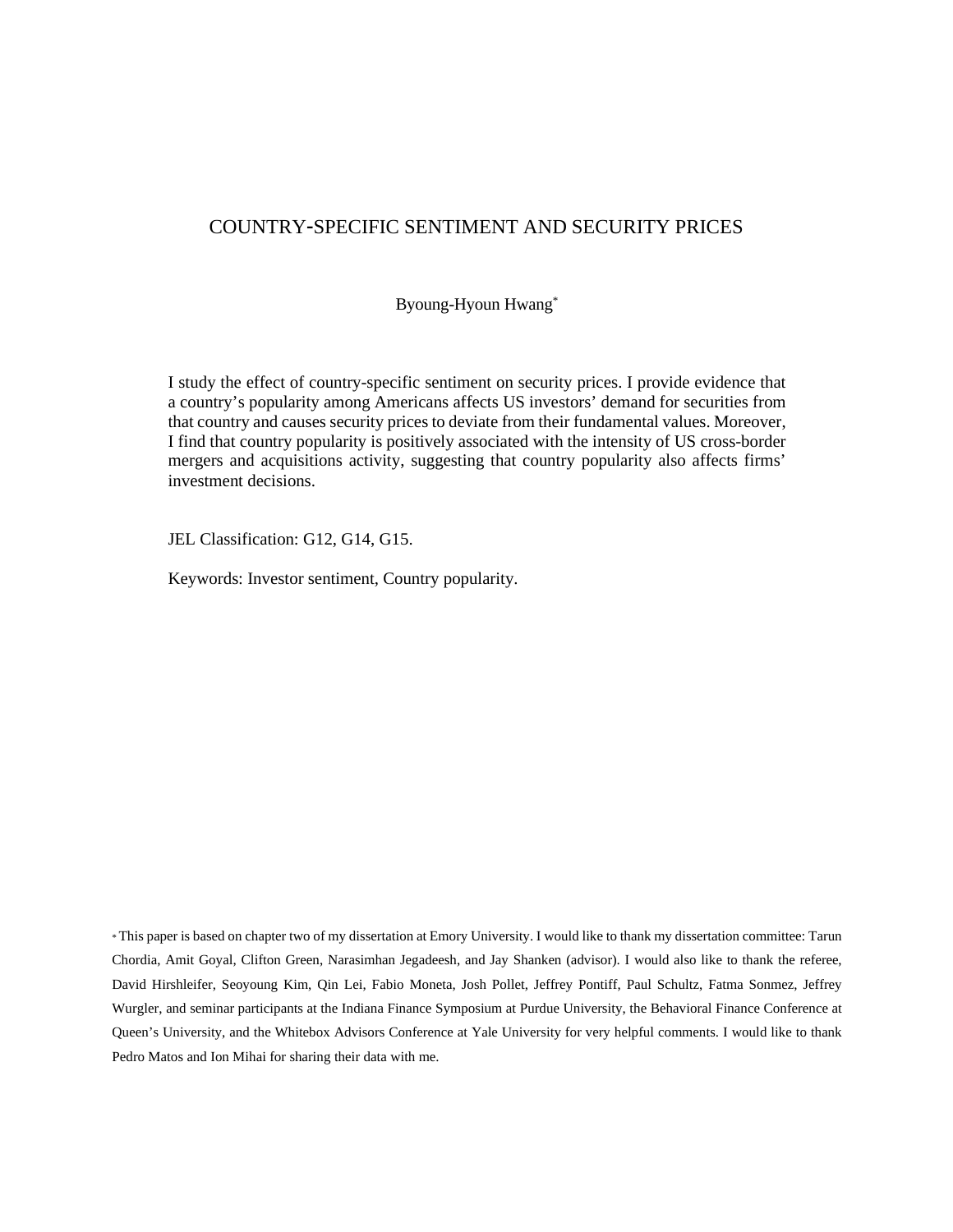### **1. Introduction**

The question of whether prices reflect investor sentiment is at the heart of asset pricing and has motivated a significant amount of research (e.g., De Long, Shleifer, Summers, and Waldman, 1990; Lee, Shleifer, and Thaler, 1991; Shleifer and Vishny, 1997; Shleifer, 2005; and Baker and Wurgler, 2006, 2007). Yet, while a growing body of literature reveals that sentiment may have an important influence on stock prices and financial markets, relatively little is known as to what causes investors to over- or underpay for a security in the first place. My purpose in this paper is to describe a new dimension of sentiment-driven demand and test its impact on financial markets. Specifically, I study whether a country's popularity among Americans affects US demand for securities from that country and causes prices to deviate from their fundamental values.

Single country closed-end funds (CCEFs) provide an attractive setting to explore this question. CCEFs are corporations holding a portfolio of securities in a single (non-US) country. Both the CCEF and the shares held by the CCEF are traded on stock exchanges. While the CCEF's market value is determined in the US, the market value of the fund's underlying assets is determined primarily by investors in the assets' "home market". To the extent that a country's popularity among Americans affects US investors' view of securities from that country, but not home market investors', the market value of the CCEF's underlying assets provides an adequate benchmark against which the fund's market value can be compared. If country-popularity does not influence US investors' demand and market outcomes, then I expect no association between country popularity and the discount between the fund's market value and the market value of the fund's underlying assets.

The findings presented in this study provide support of country popularity affecting decision making and market outcomes. I measure a country's popularity among Americans using the Gallup Poll on Americans' attitudes toward other countries. Survey participants are asked how they view country *X*, choosing from four answers: very favorably, mostly favorably, mostly unfavorably, and very unfavorably.

I observe striking differences in country popularity. The British, for instance, are viewed much more favorably (by Americans) than the French, particularly around the beginning of the Iraq invasion in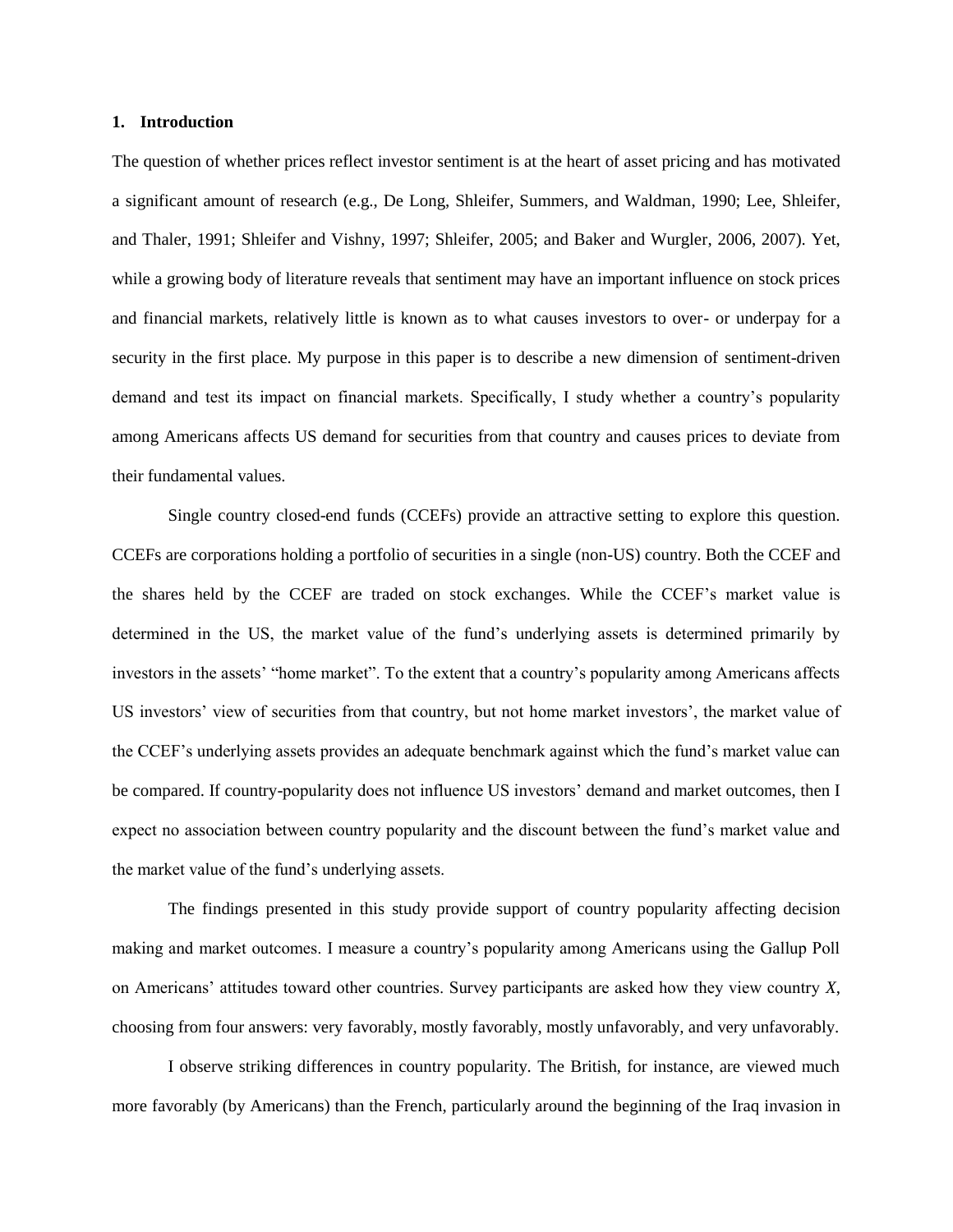March 2003. The French, in turn, are viewed more favorably than the Russians. Some of these views may approximate societal norms against a country's political decisions (such as Americans' dislike of the French opposition to the Iraq War). As I show later, others appear to reflect Americans' cultural similarity with the country in question.

I begin my analysis by exploring how the discounts of French and German CCEFs evolve around the beginning of the Iraq War in 2003, a period marked by a sharp drop in France's and Germany's popularity among Americans. Consistent with country popularity having a non negligible impact on security prices, the average discount of French and German CCEFs increases substantially from 14.54% to 27.77%, but then subsequently reverses. When extending my analysis to 19 CCEFs from 15 countries over the 1993 to 2008 period, I confirm that funds from less popular countries trade at a higher discount than funds from popular countries. The estimated effect is both statistically and economically meaningful. Depending on the regression specifications, the estimated effect ranges from a 1.1% to a 2.9% drop in CCEF discount per one standard deviation increase in country popularity.

The association between country popularity and discount is not limited to CCEFs but extends to a sample of 320 American Depository Receipts (ADRs) from 20 countries over the 1992 to 2008 period.<sup>1</sup> Here, the estimated effect ranges from a 0.13% to a 0.18% drop in ADR discount per one standard deviation increase in a country's popularity among Americans. Consistent with the hypothesis that country popularity affects investors' investment decisions, I also observe that mutual funds investing in popular countries enjoy significantly higher fund inflows than mutual funds investing in less popular countries.

Low country popularity is associated not only with high discounts for securities from these countries, but also with high institutional holdings. One explanation is that while low country popularity causes retail investors to unload their holdings of these low popularity securities (increasing the discount), institutional investors – less affected by investor sentiment – take the other side of the unsophisticated

 $\overline{a}$ 

<sup>&</sup>lt;sup>1</sup> ADRs are claims to shares of foreign securities that are traded in the US.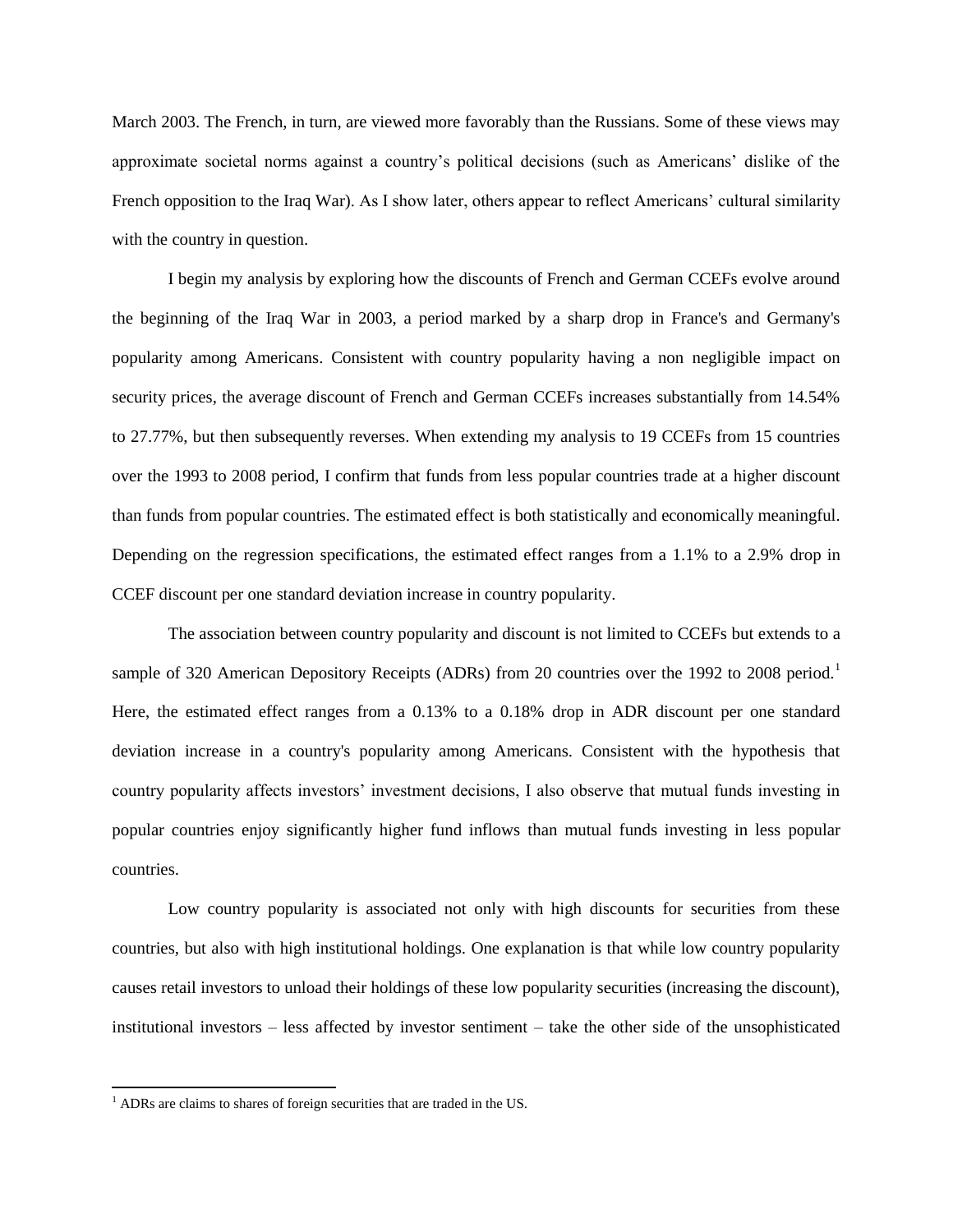demand (increasing institutional holdings). This interpretation conforms nicely with the general notion that retail investors are more susceptible to sentiment than institutional investors (Baker and Wurgler, 2007).

The idea that country popularity primarily affects retail investors receives further support from evidence pertaining to foreign portfolio investments. Instead of investing indirectly in a country through CCEFs, ADRs, or mutual funds, US investors can also invest directly in a foreign country's stock market. I observe that holdings of US retail investors significantly increase with a country's popularity among Americans; holdings of US institutional investors, on the other hand, do not.

My final investigation considers whether country popularity also enters a firm's investment decision process. Consistent with the idea that country popularity affects firms' investment decisions, I find that a country's popularity among Americans predicts the intensity of US cross-border mergers and acquisitions (M&A) activity in that country. While much more work can be done along these lines, the evidence points to important real effects of country popularity.

The paper is organized as follows. Section 2 describes the data. Sections 3 and 4 report the results. Section 5 concludes.

### **2. Data**

This section discusses my regression variables. I also explore what causes the variation in country popularity among Americans.

### *2.1. Country closed-end fund discount*

This analysis focuses on country closed-end funds that are identified with a single (non-US) country (CCEF) and possess the necessary data to construct the closed-end fund discount and the following variables: *Country Popularity Score*, *Inverse Security Price*, *Dividend Yield*, *Expense Ratio*, *Turnover Ratio*, *Home Market Valuation Ratio*, *US Market Valuation Ratio*, and *Institutional Holdings* (all defined below or in Appendix A). The sample contains 19 CCEFs from 15 countries over the period 1993:12 to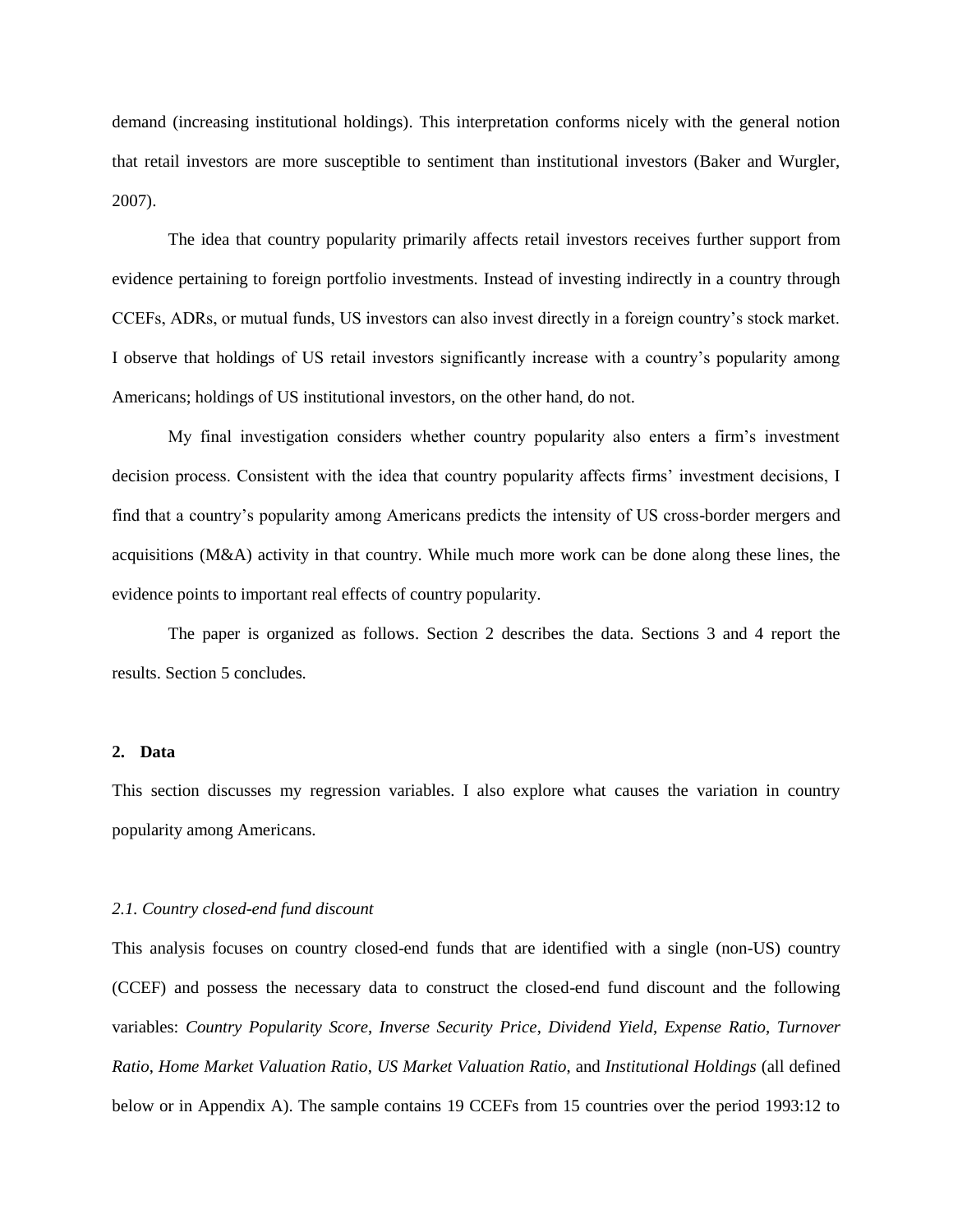2008:12. The countries are Australia, Brazil, France, Germany, India, Indonesia, Israel, Japan, Korea, Mexico, Philippines, Russia, Spain, Taiwan, and the UK. The CCEFs used in this study are reported in Appendix B. The sample is smaller than in related studies (e.g., Chan, Jain, and Xia, 2008). The reason is that I require countries to be covered by the Gallup Poll on Americans' opinion toward other countries.

Following Chan, Jain, and Xia (2008), I exclude data for the first six months after the fund's initial public offering (IPO) and for the month preceding the announcement of liquidation or open-ending to "avoid distortions associated with the flotation and winding up of closed-end funds" (p. 383).

Monthly closed-end fund premia/(discounts) are calculated using closing prices and net asset values (NAV) reported in Compustat:

$$
Premium(Discount)_{i,t} = \frac{Price_{i,t} \cdot NAV_{i,t}}{NAV_{i,t}}.
$$
\n(1)

Any positive (or negative) association between some variable *X* and eq. (1) could be described either as *X* being positively (or negatively) associated with the closed-end fund premium or as *X* being negatively (or positively) associated with the closed-end fund discount. In this study, results are described in terms of discounts. The average closed-end fund discount in my sample is 7.96%; the standard deviation is 13.17%.<sup>2</sup> The mean and standard deviation of the CCEF discount in this study are similar to those reported in related studies (e.g., Bodurtha, Kim, and Lee, 1995; Klibanoff, Lamont, and Wizman, 1998; and Chan, Jain, and Xia, 2008).

## *2.2. Country popularity*

 $\overline{a}$ 

To measure each country's popularity among Americans, I use Gallup surveys. I access Gallup surveys through the iPoll Databank, which compiles data from all major US public opinion polls. The surveys are based on telephone interviews with a national representative adult sample of 1,007. In the survey, respondents are asked the following question regarding 42 countries:

<sup>&</sup>lt;sup>2</sup> Unless otherwise noted, the mean and the standard deviation are always calculated on the full pooled sample.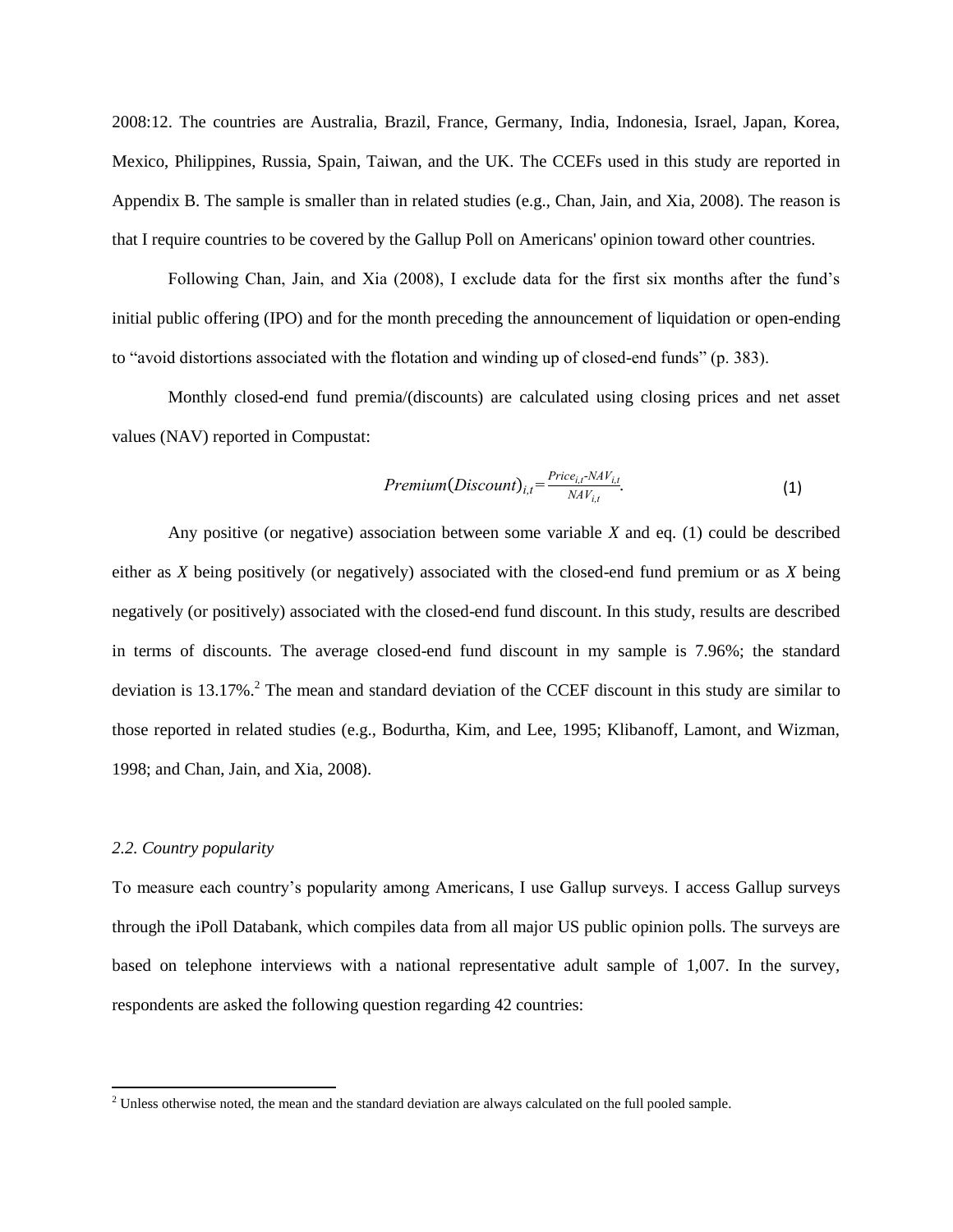"(I'd like your overall opinion of some foreign countries.) Is your overall opinion of ... very favorable, mostly favorable, mostly unfavorable, or very unfavorable?"

Based on the survey participants' responses, I construct a *Country Popularity Score* by multiplying the percentage of survey participants who respond very favorably by four, mostly favorably by three, mostly unfavorably by two, and very unfavorably by one and adding these four numbers into one cumulative score.<sup>3</sup>

The mean *Country Popularity Score* from the surveys used in this study is 2.78; the standard deviation is 0.25. The average *Country Popularity Score* for each country covered in this study from 1992 to 2008 is reported in Appendix C. <sup>4</sup> The mean *Country Popularity Score* suggests that, on average, Americans think mostly favorably of countries in my sample. However, stark differences in popularity can be seen both across countries and, to a lesser degree, across time. As an example of a cross-sectional difference in country popularity, the UK was seen very favorably by 46% of Americans in February 2006. But at the same time, only 5% held the same view of Russia. As an example of an intertemporal change in a country's popularity, in February 2003, before the Iraq invasion, 3% of Americans viewed France very unfavorably. That percentage increased sharply to 39% by March 2003 after the country objected strenuously to the US-led war.

The survey frequency for the countries covered in this analysis is reported in Appendix D. The median number of months passed between two surveys is 12; the 25th percentile and 75th percentile are 11 months and 17 months, respectively. The average absolute change in the *Country Popularity Score* between surveys conducted one month apart equals 0.31. In comparison, the average absolute change in the *Country Popularity Score* between surveys conducted more than one year (two years) apart equals 0.11 (0.11). These results imply that, when warranted by a large change in Americans' perception of a

<sup>&</sup>lt;sup>3</sup> Participants who feel they do not have sufficient information to form an overall opinion of a country can opt for "no opinion." On average, 8.32% of respondents had no opinion toward a country. The percentages in constructing the *Country Popularity Score* are all with respect to survey participants who had some opinion toward a country.

<sup>4</sup> The *Country Popularity Score* for each individual survey is available upon request to subscribers of the iPoll Databank.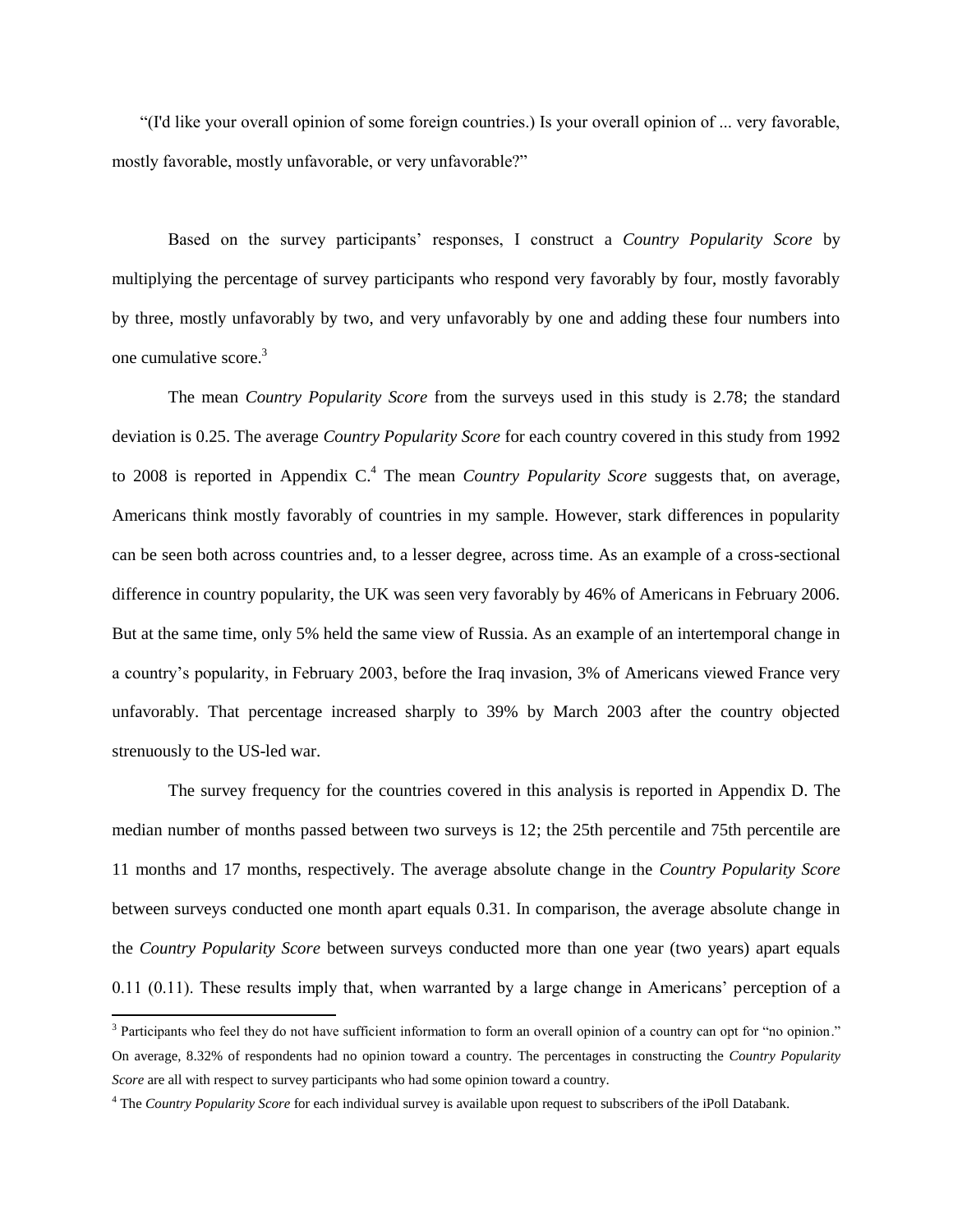country, surveys are conducted more frequently. Relatedly, it appears that not much information is lost when surveys are conducted on a less frequent basis because a country's popularity does not seem to change substantially in these cases.

Still, while past surveys contain valuable information about a country's present popularity among Americans, the low survey frequency likely introduces some noise and measurement error to my analysis. At the same time, restricting myself to observations close to the most recent survey date substantially decreases my sample size and the generalizability of my results.

In my analysis, I focus on observations for which the most recent survey was taken within the past two years or, if separated by more than two years, for which the next survey yields a *Country Popularity Score* that is within 0.2 units of the previous one. By doing so, I hope to strike a balance between reducing measurement error from stale surveys, on one hand, and keeping my sample size respectable, on the other. With respect to the former, if two surveys yield very similar *Country Popularity Score*s (despite being separated by more than two years), using the first survey until the second is released is unlikely to introduce significant measurement error from stale information. With respect to the latter, the here imposed restrictions decrease my sample size by only 15%. In comparison, imposing a strict oneyear restriction reduces my sample size by more than 40%.<sup>5</sup>

Alternate data criteria, such as a strict one year-, three year-, or no restriction, yield similar results. Both the coefficient estimate on the *Country Popularity Score* and the associated standard error tend to increase the closer to the most recent survey date I require my observations to be. The resulting *t*statistics are similar to the ones reported in this study. <sup>6</sup>

<sup>5</sup> After imposing the two-year restriction, the average absolute change in the *Country Popularity Score* between surveys conducted more than one year (two years) apart equals 0.10 (0.10).

<sup>6</sup> Because most observations with "old" survey data occur in year-months that have relatively few funds, Fama-MacBeth regressions (which give equal weight to all year-months) assign more weight to "old" observations than do the fixed effects- and first-difference regressions (which are estimated on a fund/year-month level and, consequently, assign low weight to year-months in which there are relatively few funds). The increase in the coefficient estimate on the *Country Popularity Score*, as I require more recent survey data, thus, is strongest for the Fama-MacBeth regressions.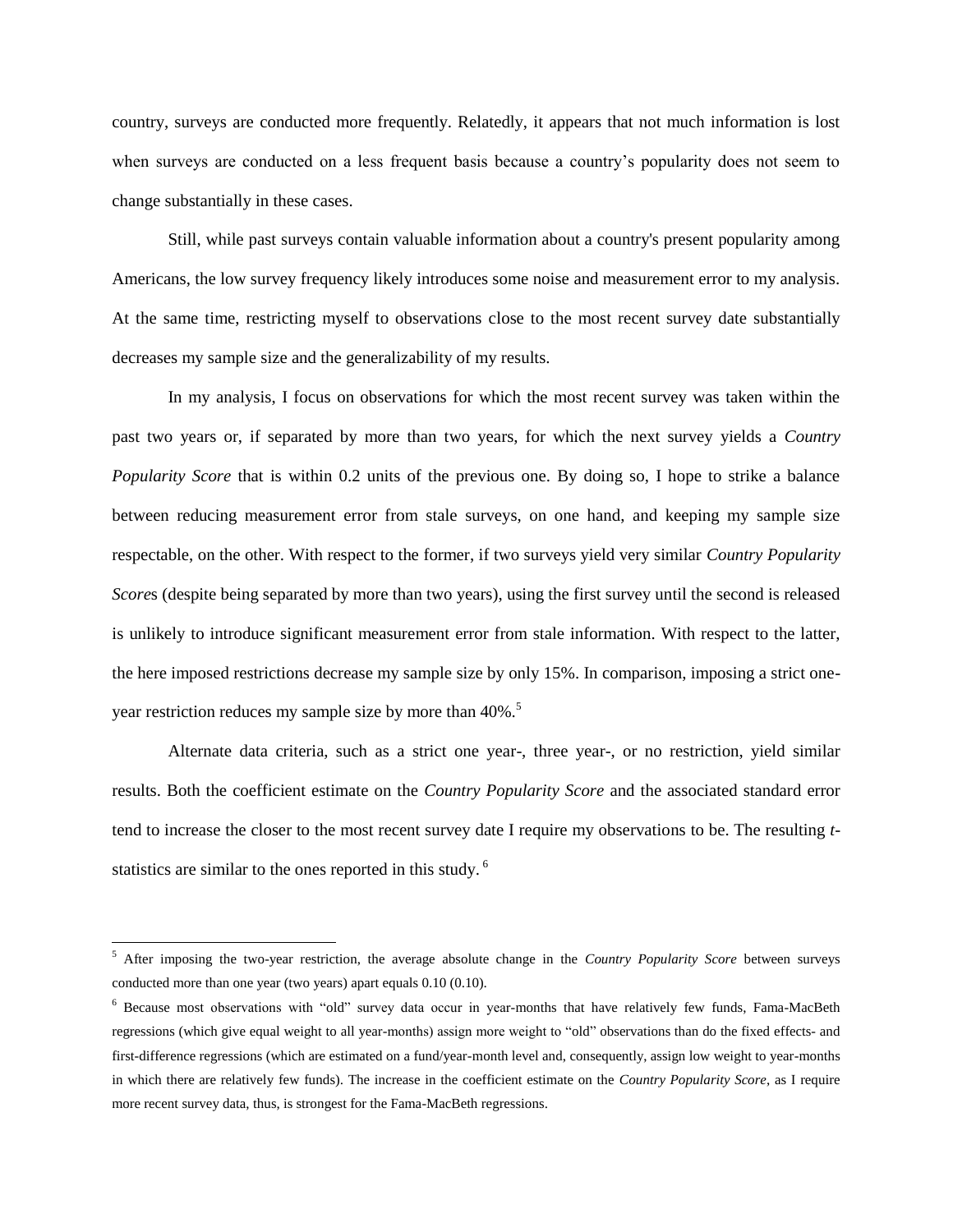Before turning to my main analysis, I explore what causes the variation in country popularity. Specifically, I test whether a country's popularity among Americans is determined by its cultural similarity to the US (cultural similarity-based view), Americans' familiarity with the country in question (familiarity-based view), or US societal norms against the country's political and legal system (political and legal system-based view).

To measure a country's cultural similarity with the US, I obtain data from the World Factbook produced by the Central Intelligence Agency (CIA) and construct a same language dummy and a same religion dummy. I also use the fraction of US citizens with ancestors from the country in question as published by the US Census Bureau, as well as differences in the Hofstede Index between the US and the country in question.<sup>7</sup>

To measure familiarity, I use the logarithm of a country's population and the logarithm of the distance in kilometers between Washington, DC, and the country's capital city as published by the CIA World Factbook. I also consider the fraction of participants in the Gallup survey who feel they do not have sufficient information to form an overall opinion of a country and opt for "no opinion."

To measure US societal norms against a country's political and legal system, I assume that Americans' perception of a country's political and legal system is related to the country's score on the Corruption Perceptions Index as published by Transparency International. I then examine how the corruption score associates with the *Country Popularity Score*.

Seventeen countries over the 1992-2008 time period produce the data necessary to construct the aforementioned variables. Given the nonexistent or limited amount of time series variation in my determinants variables, I take the time series average of the variables and compute cross-sectional pairwise correlation coefficients. The coefficient estimates are reported in Table 1.

<sup>&</sup>lt;sup>7</sup> See [http://www.geert-hofstede.com/.](http://www.geert-hofstede.com/) The Hofstede Index quantifies a country's culture along the following five dimensions: power distance, individualism, masculinity, uncertainty avoidance, and long-term orientation. For each of the five dimensions, I compute the absolute difference in score between the US and the country in question. I then calculate the average difference across all five dimensions.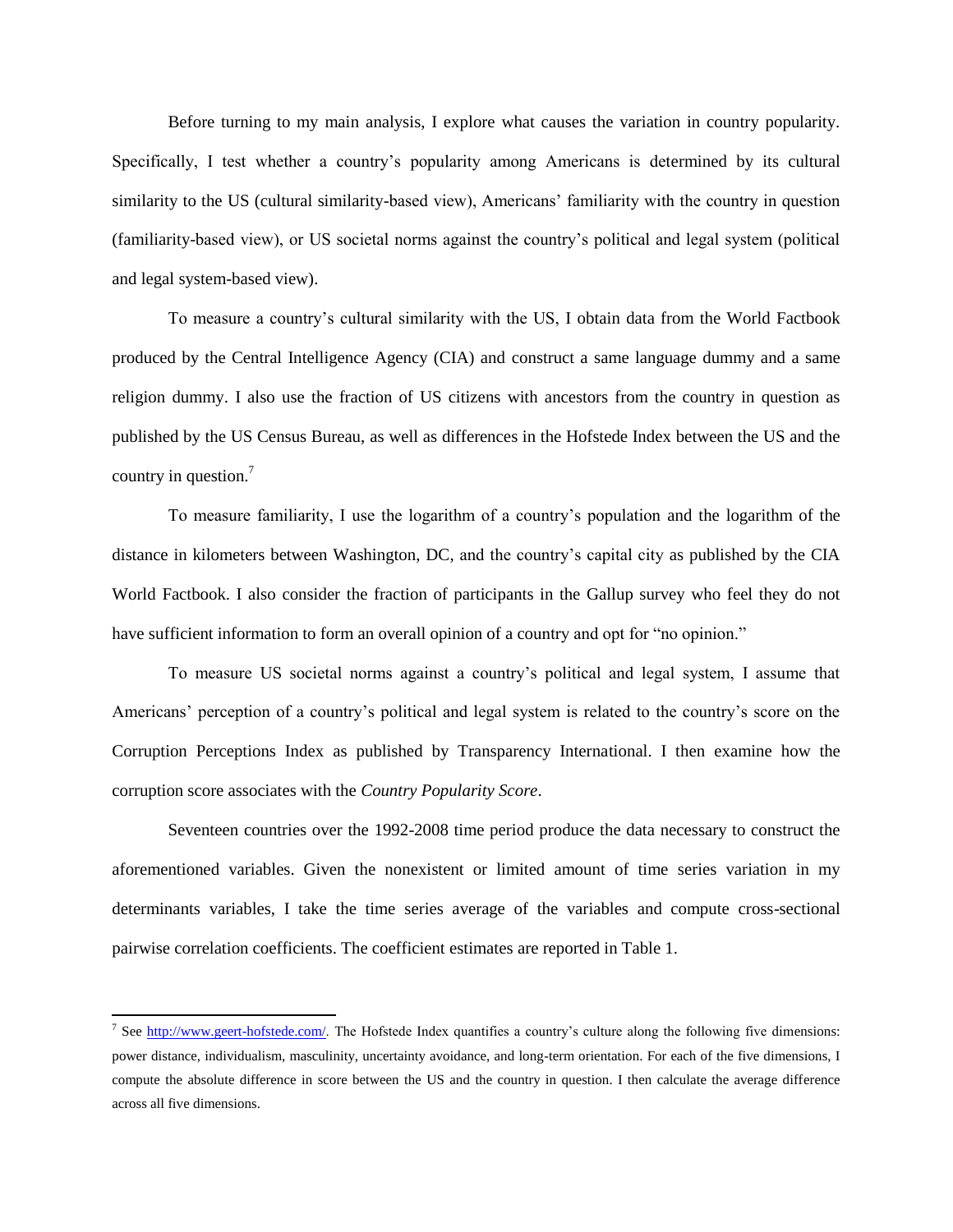Consistent with the cultural similarity-based view, country popularity is positively correlated with ancestry and negatively correlated with differences in the Hofstede Index. The correlation coefficients are both economically and statistically meaningful. Country popularity is also positively correlated with the same language dummy and the same religion dummy, albeit only at marginally statistically significant levels. Furthermore, consistent with the political and legal system-based view, I observe a strong positive correlation between a country's popularity and its score on the Corruption Perceptions Index (in which a high index value indicates good governance). The familiarity-based view receives no empirical support. That is, neither the population nor the distance variable is reliably correlated with country popularity. The fraction of survey participants with no opinion of the country in question also produces no reliable association.

In the end, while it is impossible to know with precision why a given survey respondent thinks more favorably of one country than another, the observed correlations suggest that, on an aggregate level, a country's average popularity over my sample period is related to its cultural similarity with the US and Americans' societal norms against its political and legal system.

Determining what causes a country's popularity to (suddenly) change from one month to another is more challenging. The biggest time series swings coincide with the Iraq War. Other time series swings are smaller in magnitude and more difficult to tie to a specific event. In general, time series swings appear to be transitory in nature. When a country experiences a positive change in its Popularity Score, the *Country Popularity Score*, on average, increases from 2.71 to 2.82; a year later, the *Country Popularity Score* averages 2.77; two years later, the *Country Popularity Score* averages 2.75. Similarly, when a country experiences a negative change in its Popularity Score, the *Country Popularity Score*, on average, decreases from 2.76 to 2.62; a year later, the *Country Popularity Score* averages 2.70; two years later, the *Country Popularity Score* averages 2.74. The fact that more than half of the change in a country's Popularity Score is reversed after one year and more than 75% is reversed after two years implies that neither changes in cultural similarity nor changes in familiarity (considered by themselves) can explain the time series swings in popularity, as cultural similarity- and familiarity-induced changes would be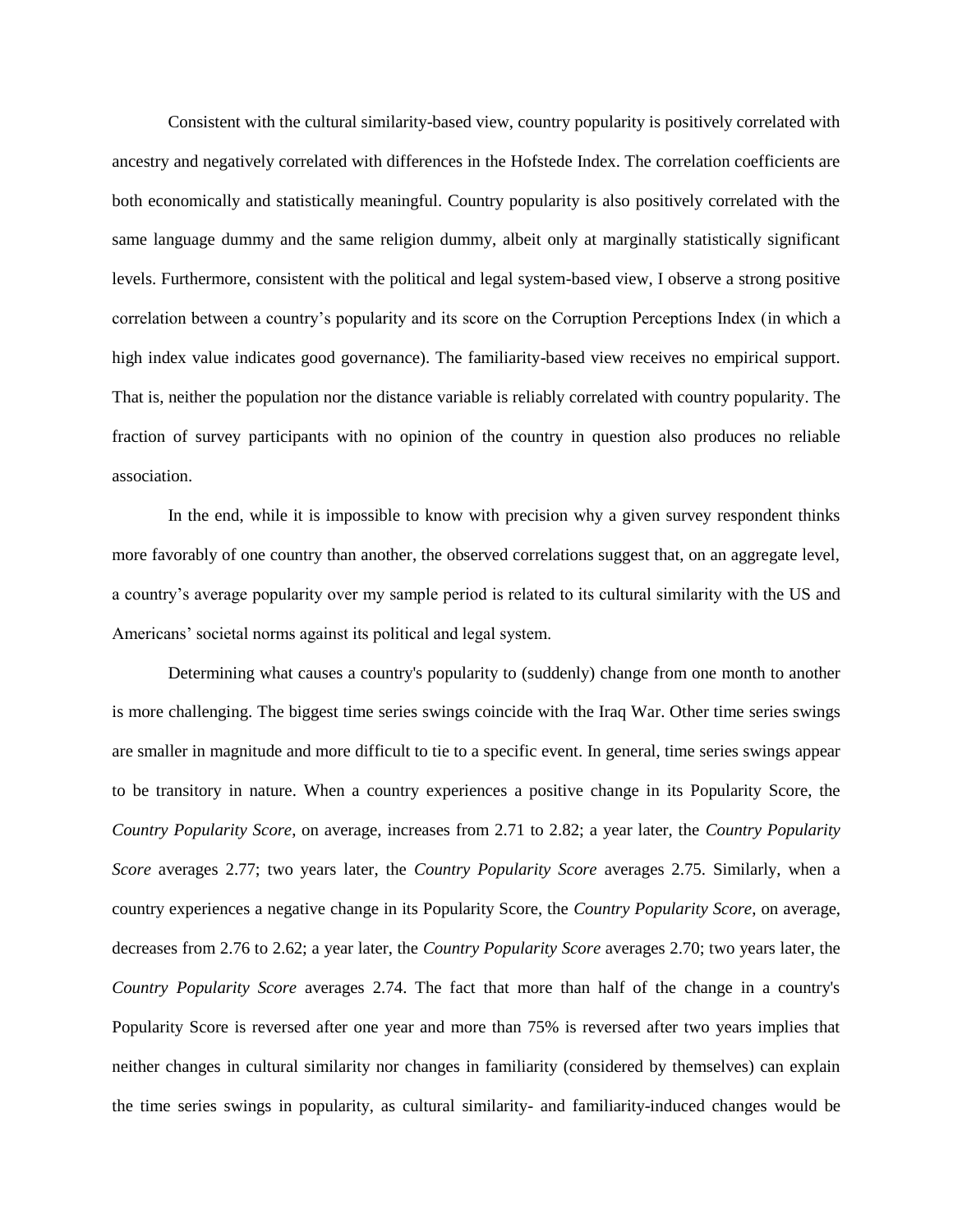expected to be more persistent. Instead, the evidence suggests that Americans overreact to a country's political decision (such as the French and German opposition to the Iraq War) and that those political decision-induced changes in a country's perception are largely reversed within one or two years.<sup>8</sup>

### **3. Iraq War**

 $\overline{\phantom{a}}$ 

The beginning of the Iraq War was marked by a dramatic change in Americans' perceptions of various countries, in particular, France and Germany. As such, it presents an interesting setting for an initial exploration of the relevance of country popularity to security prices.

In February and March 2003, France and Germany made clear they would not support an invasion of Iraq, resulting in harsh criticism from US government officials and part of the American media. Some Americans even boycotted French and German products, with the stated goal of "punishing France and Germany" for their lack of support. Chavis and Leslie (2009) suggest that the unofficial US boycott of French wine alone cost France \$112 million. Relatedly, US House of Representatives cafeterias began serving "freedom fries" and "freedom toast" in lieu of French fries and French toast.

The change in sentiment toward France and Germany is captured by the Gallup Poll on Americans' attitudes toward other countries and the *Country Popularity Score* constructed from it, providing some indication that the *Country Popularity Score* generally succeeds in measuring Americans' sentiment toward other countries. Specifically, from January to February 2003, the average *Country Popularity Score* of France and Germany dropped from 3.06 to 2.76. The beginning of the Iraq War was accompanied by a further drop in the average *Country Popularity Score* from 2.76 in February to 2.24 in March  $2003.<sup>9</sup>$ 

There is one CCEF from France and one CEEF from Germany around the beginning of the Iraq War (*gvkey* = 021768, 020190). The evolution of the average discount of these two CCEFs is plotted in

 $8$  In Section 4.2., I explore whether changes in country popularity are correlated with changes in fundamentals and whether this could explain the observed correlation between discount and *Country Popularity Score*.

<sup>&</sup>lt;sup>9</sup> France's score decreased from 3.04 in January to 2.67 in February to 2.01 in March 2003. Germany's score decreased from 3.09 to 2.85 to 2.46 during the same period.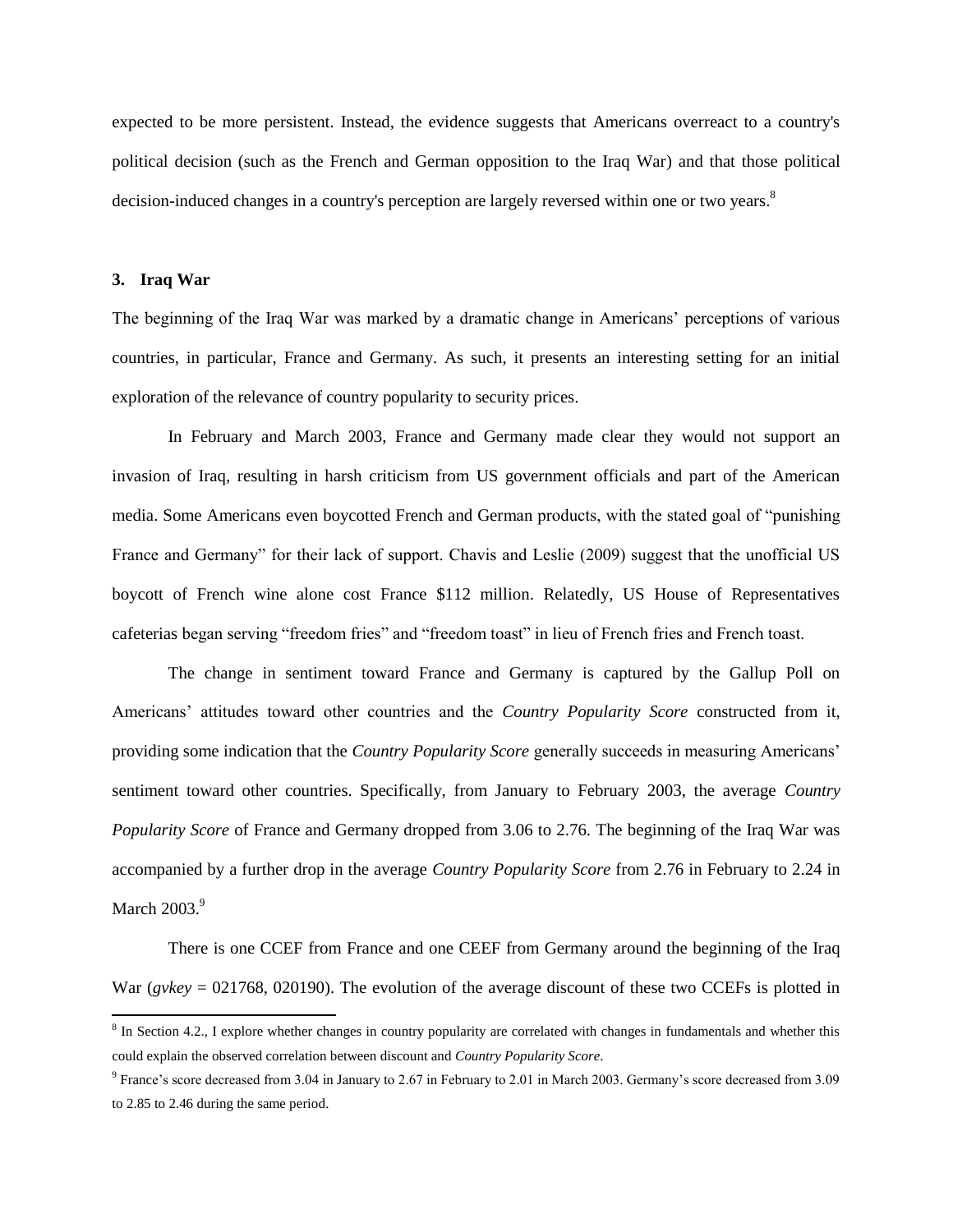Fig. 1. Consistent with country popularity having a non-negligible impact on security prices, the average discount of the two French and German CCEFs increased substantially from 14.54% in January to 18.25% in February and then to 27.77% in March 2003. Eventually, the discount dropped, and by July 2006, when the House of Representatives cafeterias resumed serving French fries and French toast, the discount of the German CCEF had fallen back to 8%.<sup>10</sup> (Stockholders voted to liquidate the French CCEF in May 2004.)

Fig. 1 plots the evolution of another German CCEF, the Germany Fund, around the fall of the Berlin Wall. As described by Lamont and Thaler (2003), the Germany Fund traded at a discount of 9% at the beginning of 1989. By the time the Berlin Wall fell in October 1989, the discount had turned into a substantial premium. In January 1990, the premium reached 100%. Eventually, the premium dropped and, throughout 1991, the Germany Fund traded at an average premium of 10%. While the dramatic rise and fall in prices of the Germany Fund was not accompanied by a similarly dramatic change in Germany's popularity (among Americans), the episode of the Germany Fund around the fall of the Berlin Wall provides another instance in which American investors had a much different view of the fund's home market than home market investors did themselves. Next, a multivariate analysis tests whether the observation made for the special case of the Iraq War extends to the full panel.

### **4. Results**

 $\overline{a}$ 

I estimate the partial effect of a country's popularity among Americans on security prices using both fixed effects and first-differencing estimators. Estimates under the fixed effects specification are obtained by adding fund dummies and estimating OLS regressions. Estimates under the first-differencing specification are obtained by estimating OLS regressions for the first difference of my dependent and independent variables. The dependent variable is  $Discount_{i,t}$  [Eq.(1)]. The independent variable of most interest in the context of this study is the *Country Popularity Score*<sub>*it*</sub>. Other independent variables are *Inverse Security* 

<sup>&</sup>lt;sup>10</sup> The discount of the German CCEF was 32.31% in March 2003; the discount of the French CCEF was 23.23%.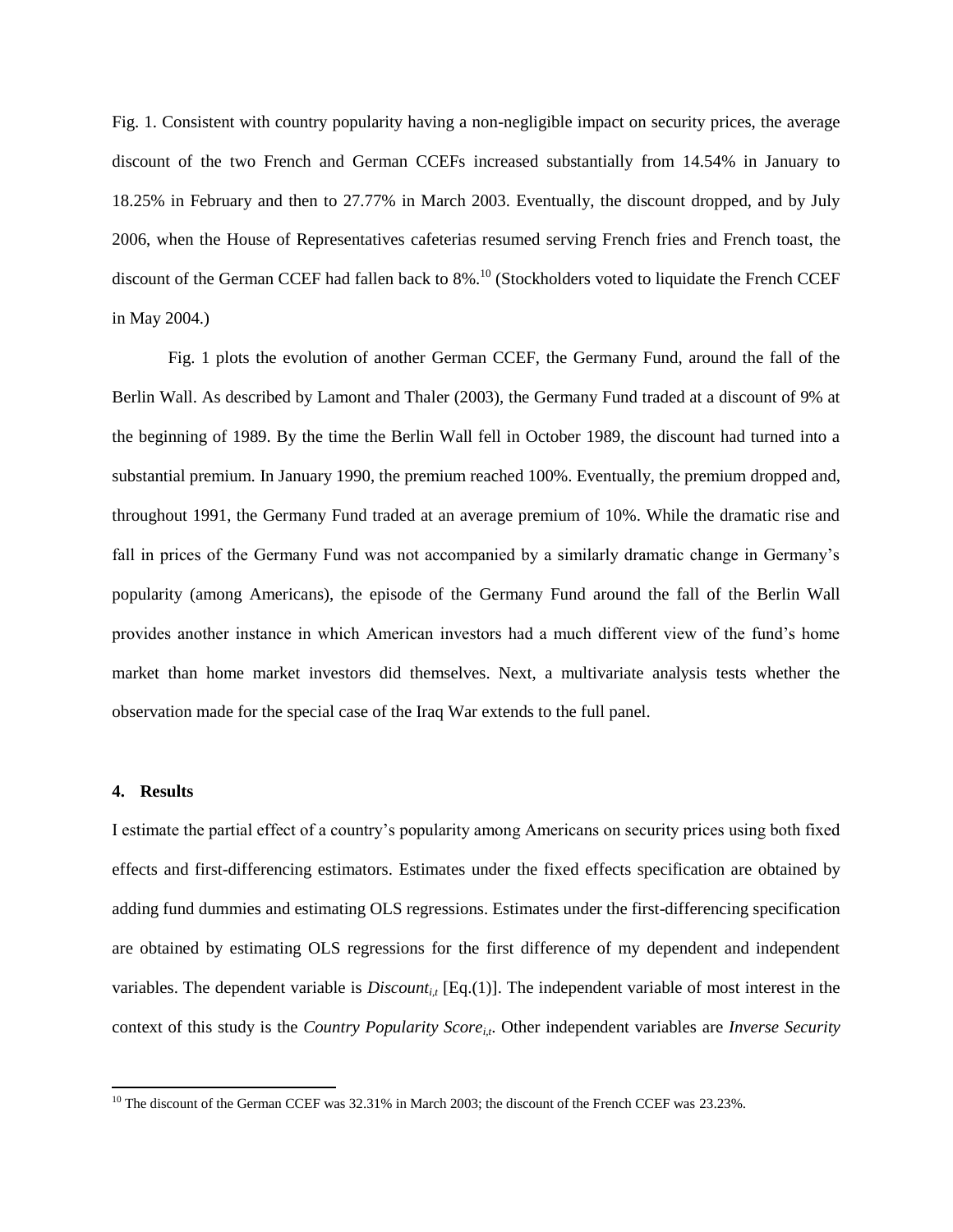*Price*<sub>*it-1*</sub>, *Dividend Yield i<sub>t-1</sub>*, *Expense Ratio*<sub>*it*</sub>, *Turnover Ratio*<sub>*it*</sub>, *Home Market Valuation Ratios*<sub>*it*</sub>, and *US Market Valuation Ratios<sub>is</sub>*. Appendix A provides a description of each variable and its expected relation with the discount. Appendix A also discusses the timing of my independent variables. I calculate *t*statistics using White (1980) standard errors adjusted for clustering (by year-month and fund).<sup>11</sup>

As reported in Table 2, the coefficient estimate on the *Country Popularity Score* under the fixed effects regression specification equals 0.116 (*t*-statistic 2.00), implying that a one standard deviation drop in the *Country Popularity Score* leads to a 2.9% increase in the discount. Such a drop in popularity would move the median firm (in terms of discount) to the 61st percentile. The first-differencing estimator produces a similarly economically meaningful coefficient estimate on the *Country Popularity Score*. Here, the estimate equals 0.083 (*t*-statistic 2.22), implying that a one standard deviation drop in the *Country Popularity Score* leads to a 2.08% increase in the discount.<sup>12</sup>

Both fixed effects and first-differencing estimators solely exploit time series variation in the dependent and independent variables to obtain estimates of the partial effect of country popularity on security prices. To explore the relation between country popularity and security prices in the cross section, I estimate Fama-MacBeth (1973) regressions. Every month, I regress *Discount* on the *Country Popularity Score* and, except for the *US Market Valuation Ratios*, the same set of control variables as before. The reason I drop *US Market Valuation Ratios* is that they are the same for all funds at a given point in time. I then take the time series mean of the coefficient estimates from the cross-sectional regressions. I adjust the standard errors for serial correlation and heteroskedasticity using Newey-West (1987) with 12 lags. As reported in Column 3 of Table 2, I find that country popularity and CCEF discounts are associated in the cross section: The time series mean is 0.044 and has a *t-*statistic of 2.42.

 $11$  Throughout the paper, whenever I calculate standard errors adjusted for clustering along multiple dimensions, I use the estimator devised by Cameron, Gelbach, and Miller (2010).

<sup>12</sup> The country popularity effect is somewhat persistent. For instance, after a one-half standard deviation drop in the *Country Popularity Score*, average discounts increase from 8.21% to 11.36%. After 12 months, average discounts equal 9.18%. The partial reversal is consistent with the fact that when a country experiences a negative change in its Popularity Score, its *Country Popularity Score* partially reverses after one year (see Section 2.2.). I make similar observations for positive changes to the *Country Popularity Score*. Results are available upon request.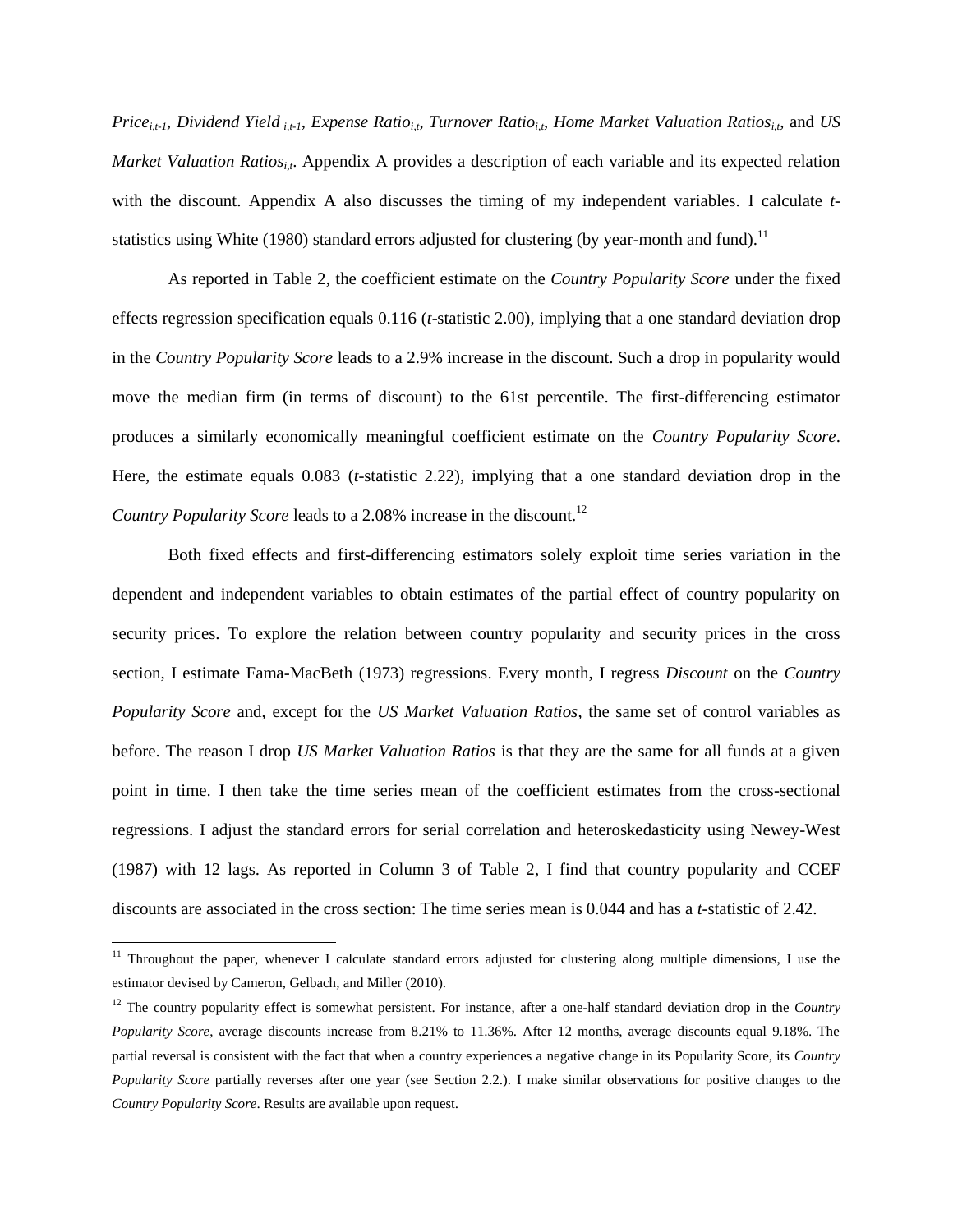A closed-end fund exhibits substantially more time series variation in its discount than in its home country's popularity. It, thus, may not surprise that the incremental *R*-squared of the *Country Popularity Score* in the fixed effects and first-differencing regression specification is small (1% and 0.1%, respectively; untabulated). Fama-MacBeth (1973) regressions, which exploit cross-sectional variation in country popularity, produce economically more meaningful incremental *R*-squareds of 3% (untabulated). In comparison, when Lemmon and Portniaguina (2006) examine the effect of consumer confidence on the size premium, the incremental *R*-squared of consumer confidence in the post-1977-period ranges from 5% to 11%.<sup>13</sup> Thus, the country-popularity effect on the closed-end fund discount appears to be a similar order of magnitude as the consumer confidence effect on the size premium found in Lemmon and Portniaguina (2006).

The observed correlation between discount and country popularity is slightly stronger for funds more heavily held by retail investors and for funds estimated to have higher valuation uncertainty and arbitrage costs. Specifically, I re-estimate the partial effect of country popularity on discounts but now include the following interaction terms: *Country Popularity Score*<sub>*i,t</sub>*<sup>\*</sup>*I*(*Inst. Holdings*<sub>*i,t*</sub>), to assess whether</sub> the here proposed effect is stronger among funds more heavily held by retail investors, and (in separate *regressions) Country Popularity Score*<sub>*i,\*I*(Return Volatility<sub>*i,t*</sub>) and *Country Popularity Score*<sub>*i,\*I*</sub>(Inverse</sub> *Security Price*<sub>*it</sub>* $)$ , to assess whether the effect is stronger among funds with higher uncertainty and</sub> arbitrage costs.<sup>14</sup>  $I(.)$  is an indicator function and equals zero if the variable is below the 30th percentile, one if the variable is between the 30th and 70th percentile, and two if the variable is above the 70th percentile. I use an indicator function to facilitate interpretation of the economic significance. *Return Volatility<sub>it</sub>* is the cross-sectional average of squared monthly returns across all stocks in the CCEF's home market and is intended to capture the difficulty of valuing the CCEF's underlying assets. *Inverse Security* 

<sup>&</sup>lt;sup>13</sup> See Table 3, Panel A of Lemmon and Portniaguina (2006). The incremental *R*-squareds in the pre-1977 period are all negative.

<sup>&</sup>lt;sup>14</sup> I also include *Inst. Holdings*<sub>*it*</sub> and *Return Volatility<sub>it</sub>* as independent variables. In the first-difference specification, the interaction terms are Δ*Country Popularity Scorei,t\*I(Inst. Holdingsi,t)*, Δ*Country Popularity Scorei,t\*I(Return Volatilityi,t)*, and Δ*Country Popularity Scorei,t\*I(Inverse Security Pricei,t)*.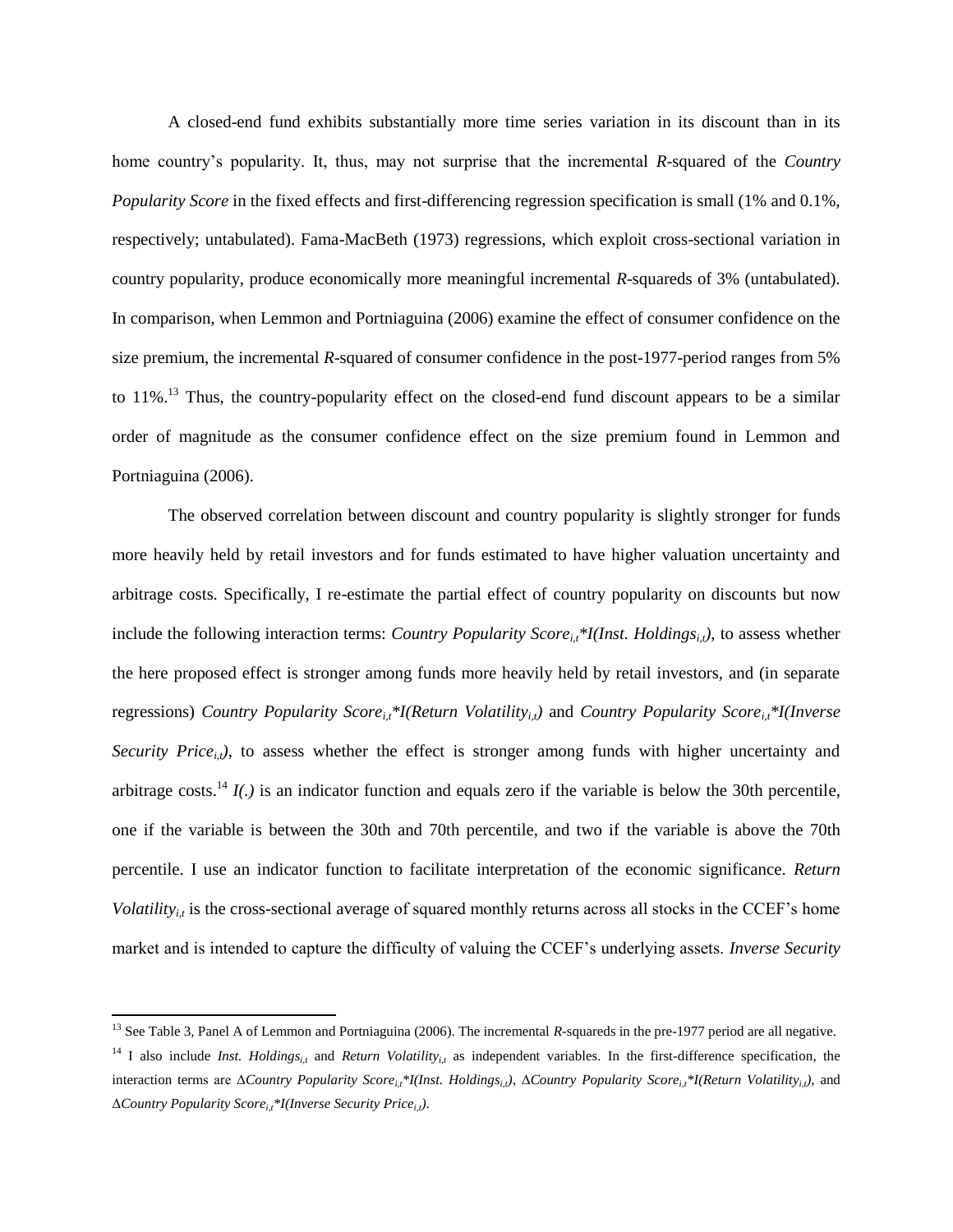*Price*<sub>*i*t-*I*</sub> is the inverse of the CCEF's market price (in the US) and is intended to capture the CCEF's arbitrage costs (Pontiff, 1996).

Consistent with country popularity having a larger effect among funds more heavily held by retail investors, the Fama-MacBeth coefficient estimate on *Country Popularity Score*<sub>*i,t*</sub><sup>\*</sup>*I*(*Inst. Holdings*<sub>*i,t*</sub>)</sub> equals -0.006 (*t*-statistic -2.04). Moreover, consistent with country popularity having a larger effect among funds with higher valuation uncertainty and costs of arbitrage, the Fama-MacBeth coefficient estimates on *Country Popularity Score*<sub>*i,<sup>\*</sup>I(Return Volatility<sub><i>i,t*</sub>)</sub> and *Country Popularity Score*<sub>*i,\*I(Inverse*</sub></sub> *Security Pricei,t-1)* equal 0.010 (*t*-statistic 1.59) and 0.013 (*t*-statistic 2.93), respectively. The estimates imply that a one-unit change in the *Country Popularity Score* leads to a 1.21% smaller change in the discount for high institutional holdings funds than for low institutional holdings funds, a 1.92% larger change in the discount for high volatility funds than for low volatility funds, and a 2.62% larger change in the discount for low-price funds than for high-price funds. The coefficient estimates on the interaction terms in the fixed effects and first-differencing regression specifications have the same signs as the estimates obtained in the Fama-MacBeth regressions. However, none of them is reliably different from zero. Part of the weaker result could be due to valuation uncertainty and arbitrage costs exhibiting more variation in the cross section than in a fund's time series. Institutional holdings for CCEFs also exhibit limited time series variation.

## *4.1. Alternate survey aggregation*

In Table 3, I explore alternative aggregations of survey responses from the Gallup Poll on Americans' attitudes toward other countries. In particular, I replace the *Country Popularity Score* with the fraction of survey participants thinking very or mostly favorably of a country (Panel A) and the fraction of survey participants thinking very or mostly unfavorably of a country (Panel B). Consistent with earlier results, the discount of CCEFs is negatively associated with the fraction of survey participants thinking very or mostly favorably of a country. The coefficient estimate on the fraction of survey participants is equal to 0.296 (*t*-statistic 2.23) under the fixed effects specification, 0.168 (*t*-statistic 2.44) under the first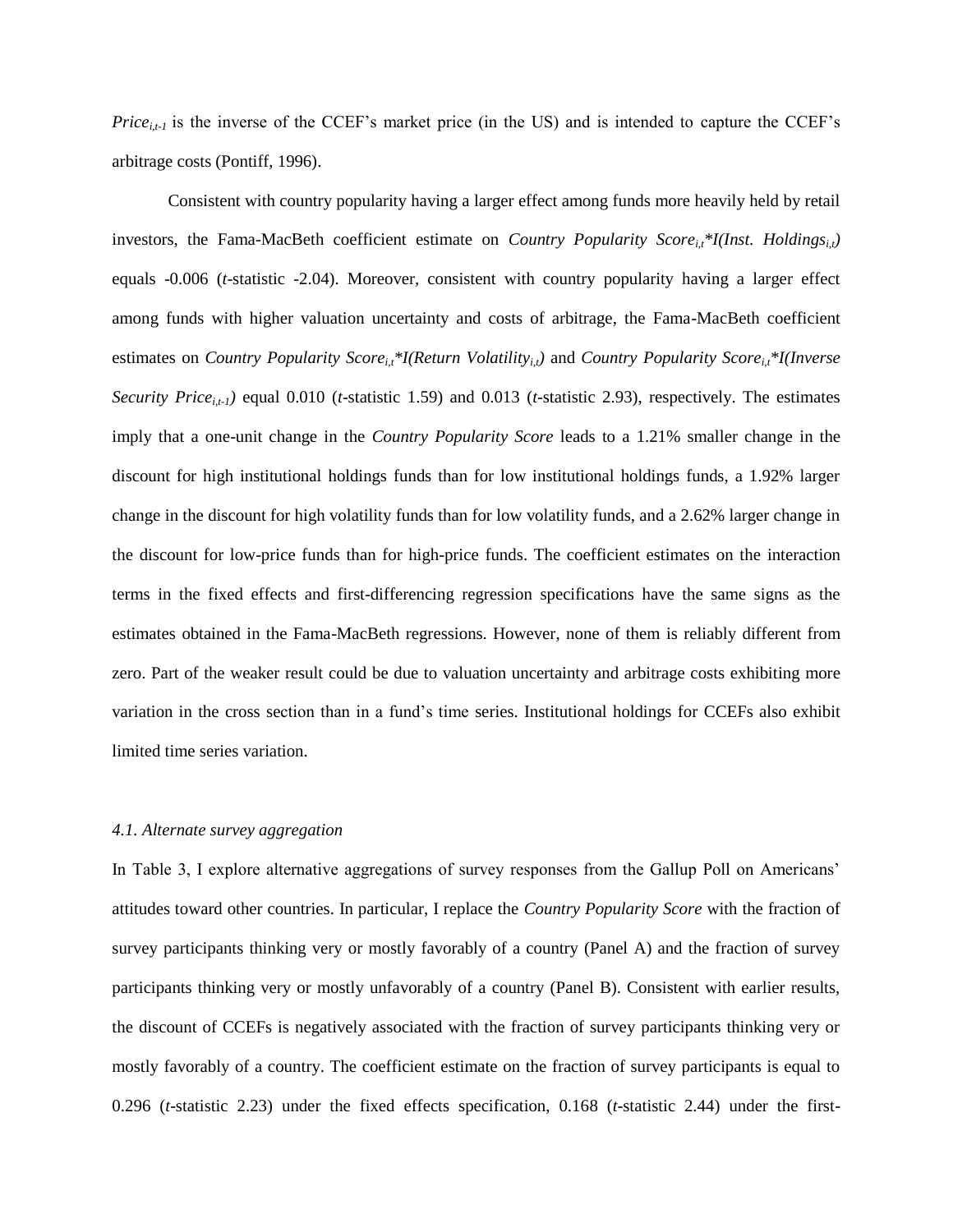differencing specification, and 0.056 (*t*-statistic 2.54) under the Fama-MacBeth (1973) specification. The coefficient estimate of 0.296 suggests that a 10% drop in the fraction of survey participants thinking very or mostly favorably of a country leads to a 2.96% increase in the discount. Also consistent with earlier results, the discount of CCEFs is positively associated with the fraction of survey participants thinking very or mostly unfavorably of a country. The coefficient estimate on the fraction of survey participants is equal to -0.205 (*t*-statistic -1.92) under the fixed effects specification, -0.179 (*t*-statistic -2.53) under the first-differencing specification, and -0.093 (*t*-statistic -3.52) under the Fama-MacBeth (1973) specification. The coefficient estimate of -0.205 suggests that a 10% increase in the fraction of survey participants thinking very or mostly unfavorably of a country increases the discount by 2.05%.

## *4.2. Feedback effects, financial market openness, and fundamentals*

 $\overline{a}$ 

Both fixed effects and first-differencing estimators allow unobserved, time-constant effects (such as managerial ability) to be correlated with the explanatory variables.<sup>15</sup> There remains the concern that the regression error terms,  $\varepsilon_{i,t}$ , and the explanatory variables,  $X_{i,t}$ , are correlated for  $s \neq t$ , thus violating the strict exogeneity assumption. Future values of the *Country Popularity Score* might be correlated with *εi,t* if sentiment has price impact and changes in sentiment are reflected in the *Country Popularity Score* with a lag due to the low survey frequency. In addition, *εi,t* might be correlated with past values of the *Country Popularity Score* if sentiment has price impact but only slowly gets factored into the price. These feedback effects do not appear to be very important in my data. Specifically, I find that including both past and future *Country Popularity Score*s as additional explanatory variables in the fixed effects specification does not materially alter my findings. For instance, when including *Country Popularity Score*t-1 and *Country Popularity Scoret+1* as additional independent variables, neither the coefficient on *Country Popularity Score*<sub>t-1</sub> nor the one on *Country Popularity Score*<sub>t+1</sub> is reliably different from zero; the coefficient on *Country Popularity Score<sup>t</sup>* turns to 0.077 (*t*-statistic 1.59). Similarly, including ∆*Country* 

<sup>&</sup>lt;sup>15</sup> The first-differencing estimator can continue to produce reasonable estimates if the unobserved effect rarely changes over time.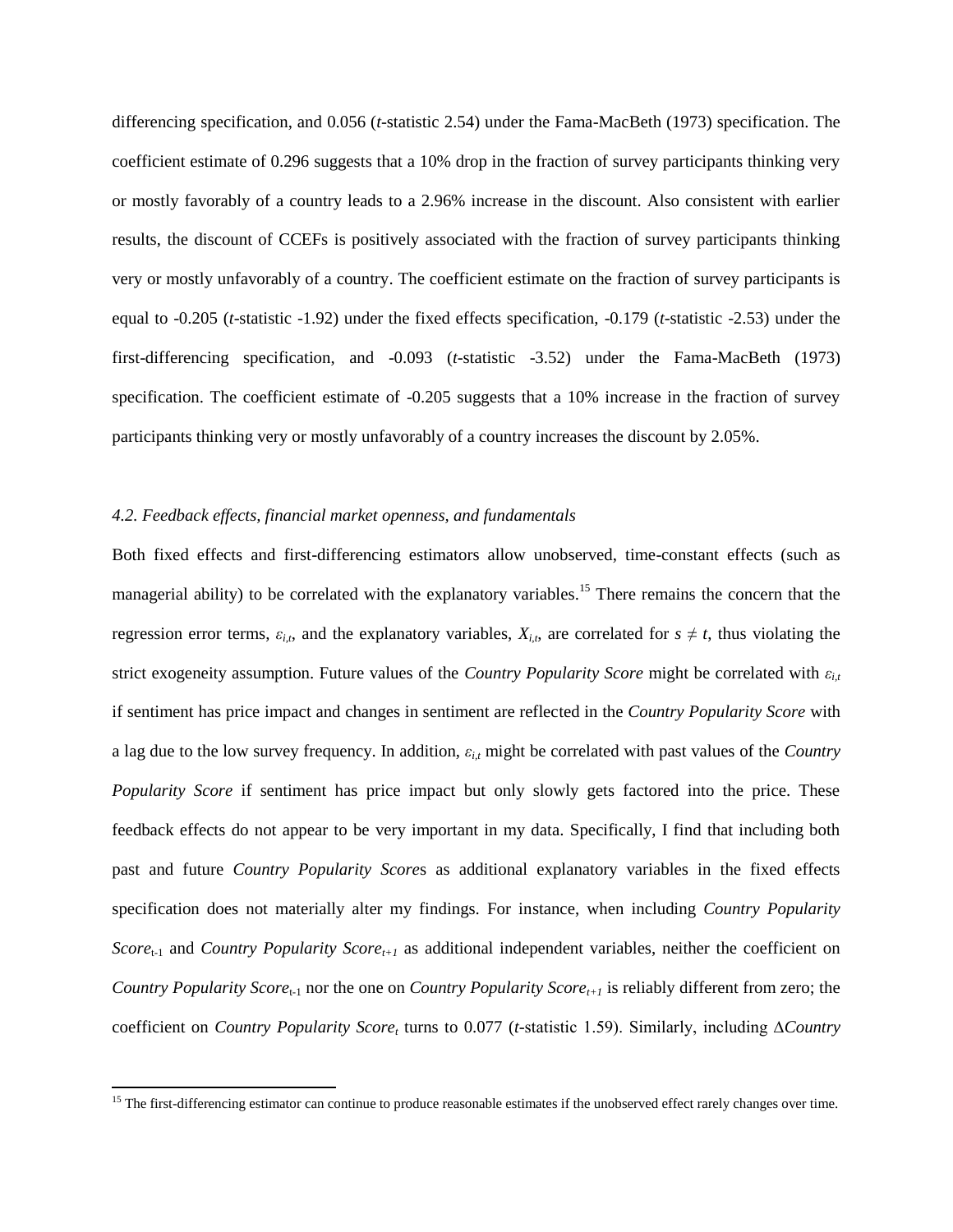*Popularity Scoret-1* and ∆*Country Popularity Scoret+1* as additional independent variables in my firstdifferencing specification produces a coefficient estimate of 0.089 (*t*-statistic 2.02) on ∆*Country Popularity Score<sup>t</sup>* . This estimate is very similar to the one obtained without including ∆*Country Popularity Scoret-1* and ∆*Country Popularity Scoret+1*.

Another relevant concern is that country popularity could be positively correlated with a country's financial market openness, which in turn could negatively affect the CCEF discount. Moreover, changes in country popularity could be correlated with changes in a country's fundamentals recognized by US investors, but (initially) not fully comprehended by home market investors, driving a wedge between the market value of the fund and the market value of the fund's underlying assets. Results from additional analyses do not lend support to these alternative interpretations of the data. In particular, I observe no reliable correlation between country popularity and the country's financial market openness as estimated by the Edison-Warnock (2003) measure.<sup>16</sup> I also do not detect any significant association between changes in country popularity and the country's stock market return, growth in gross domestic product, or change in unemployment.

### *4.3. Country popularity and market sentiment*

 $\overline{\phantom{a}}$ 

When examining how the popularity of country *X* affects how securities from that country are perceived by US investors (relative to country *X* investors), I, heretofore, (implicitly) assume that a) country *X* investors do not trade on sentiment and that b) US investors do not trade on dimensions of sentiment other than country *X*'s popularity. The former implies that the market value of the fund's underlying assets (determined in country *X*) provides an adequate estimate for the fund's fundamental value against which the market value of the fund (determined in the US) can be compared. The latter implies that

 $16$  The Edison-Warnock (2003) measure is the portion of a country's financial market available to foreign investors (as compiled by the International Finance Corporation). The data necessary to construct the *Country Popularity Score* and the Edison-Warnock (2003) measure were found in 12 countries. The countries are Brazil, China, Colombia, India, Indonesia, Korea, Mexico, Philippines, Russia, South Africa, Turkey, and Venezuela.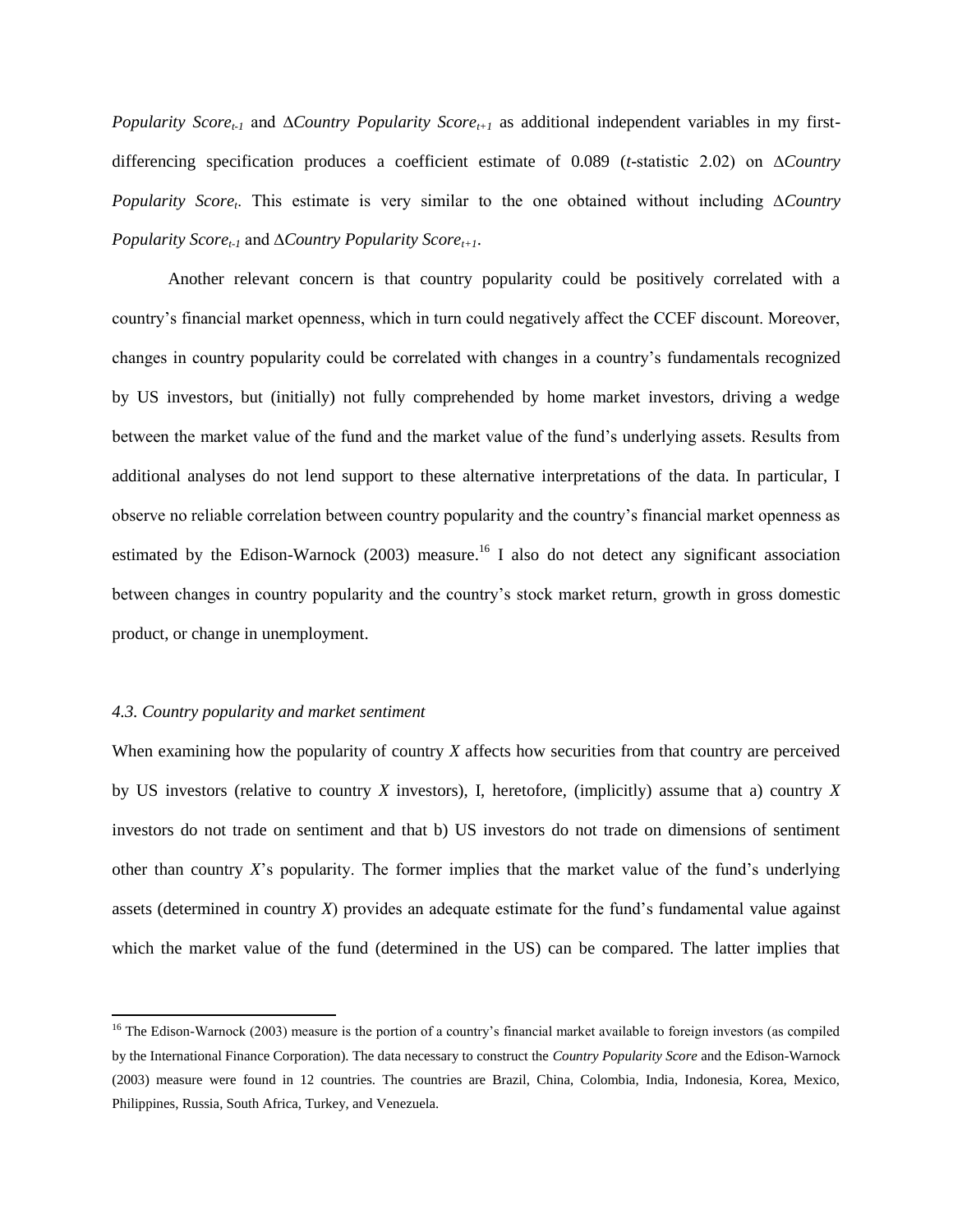CCEFs provide a very clean laboratory in which to test the effect of country popularity on demand and security prices.

In practice, both assumptions could be violated and an alternative explanation of the results could be that high popularity of country *X* (among Americans) coincides with low sentiment by country *X* investors (toward securities from country *X*), thereby lowering the market value of the fund's underlying assets (determined in country *X*) relative to that of the fund itself (determined in the US). This is hereafter referred to as the home market-interpretation. Another possibility could be that high country popularity coincides with high sentiment by US investors toward all securities traded in the US, irrespective of their country of origin, thereby increasing the market value of the fund relative to that of its underlying assets. This is hereafter referred to as the US market-interpretation.<sup>17</sup>

Both possibilities highlight the relevance of sentiment. Nonetheless, for the purpose of this study, it is of interest to explore whether these alternate interpretations can explain the observed correlation between CCEF discount and country popularity. I, thus, follow Baker, Foley, and Wurgler (2009) and use the mispricing component in a country's average market-to-book ratio to proxy for the level of mispricing due to home market- and US market-sentiment. The decomposition of market-to-book into a fundamental and mispricing component is based on a first-stage regression of market-to-book ratios on future sixmonth-returns, where the fitted values provide estimates for the mispricing component in the market-tobook ratio.<sup>18</sup> The underlying assumption is that the mispricing component in the market-to-book ratio is associated with subsequent returns, whereas the fundamental component is unrelated to future returns (Baker, Foley, and Wurgler, 2009).

<sup>17</sup> Note that it is *only if* country *X*'s popularity among Americans is negatively correlated with country *X* investors' sentiment or positively correlated with other dimensions of US investor sentiment (or both) that this becomes an alternate interpretation of the data. Otherwise, examining the effect of country popularity on CCEF discounts still provides a valid (albeit less powerful) test of whether country popularity affects demand and influences security prices.

<sup>&</sup>lt;sup>18</sup> The choice of six months was motivated by data constraints. The return data end in June 2009. The six months holding period allows me to estimate the fitted valuation ratios for the year 2008. In practice, I observe very similar results when computing returns over 12 or 24 months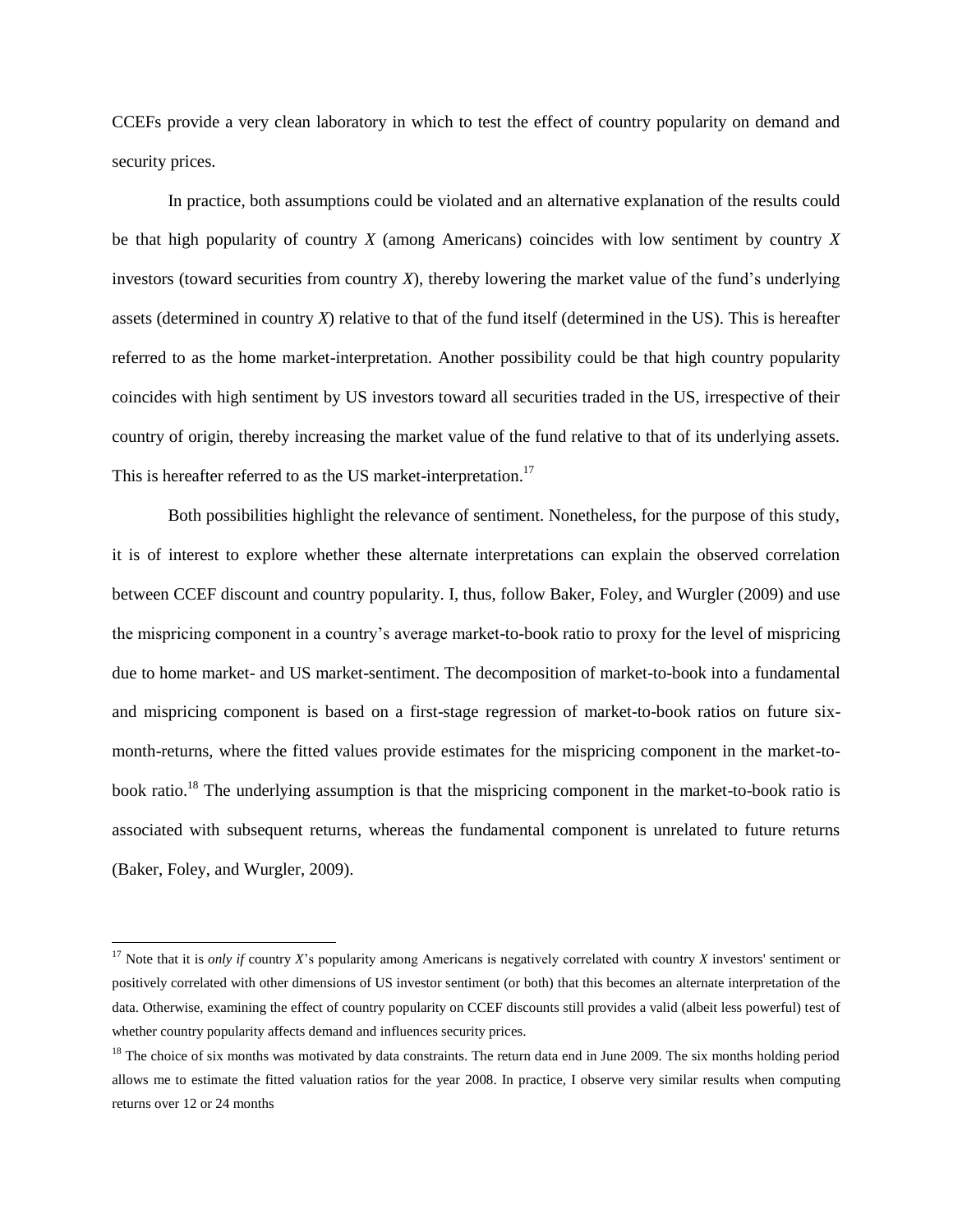I observe no reliable association between the *Country Popularity Score* and the mispricing component in the respective countries' market-to-book ratios. I make similar observations when using raw market-to-book ratios. The inclusion or exclusion of US market- and home market-valuation ratios as additional independent variables, thus, does not materially alter the coefficient estimate on the *Country Popularity Score*. <sup>19</sup> Vice versa, the inclusion or exclusion of the *Country Popularity Score* as an additional independent variable does not materially alter the coefficient estimates on the valuation ratios. Together, the results imply that the country popularity effect and the home market/US market effect are independent phenomena.

### *4.4. CCEF and domestic closed-end funds*

 $\overline{\phantom{a}}$ 

Recent closed-end fund studies detect only a weak (or no) association between the discount of *domestic* closed-end funds and measures of investor sentiment, such as the US Consumer Confidence Index (Lemmon and Portniaguina, 2006) and the UBS/Gallup Sentiment Survey (Qiu and Welch, 2006). My finding that discounts of CCEFs decrease in a measure of sentiment while, at the same time, related studies find no such association for domestic closed-end funds then seems confusing.

However, the contradiction might be more apparent than real. Generally, if some sentiment were to have price impact, but to affect both the market value of the security and the market value of the security's underlying assets, then changes in sentiment would not be fully reflected in the discount and lead to an underestimation of the sentiment's true economic significance. In some cases, this understatement leads to the (incorrect) inference that sentiment has no meaningful impact on security prices. Finding a sentiment that could potentially affect the market value of the fund, but not the value of the fund's underlying assets, is challenging in the case of domestic closed-end funds.

<sup>&</sup>lt;sup>19</sup> The coefficient estimates on the *Country Popularity Score* from regressions including the home market valuation ratios are reported in Table 2. The estimates from regressions excluding the home market valuations ratios equal 0.116 (t-statistic 1.99) in the fixed effects regression specification, 0.080 (t-statistic 2.13) in the first-differencing specification, and 0.035 (t-statistic 2.21) in the Fama-MacBeth specification.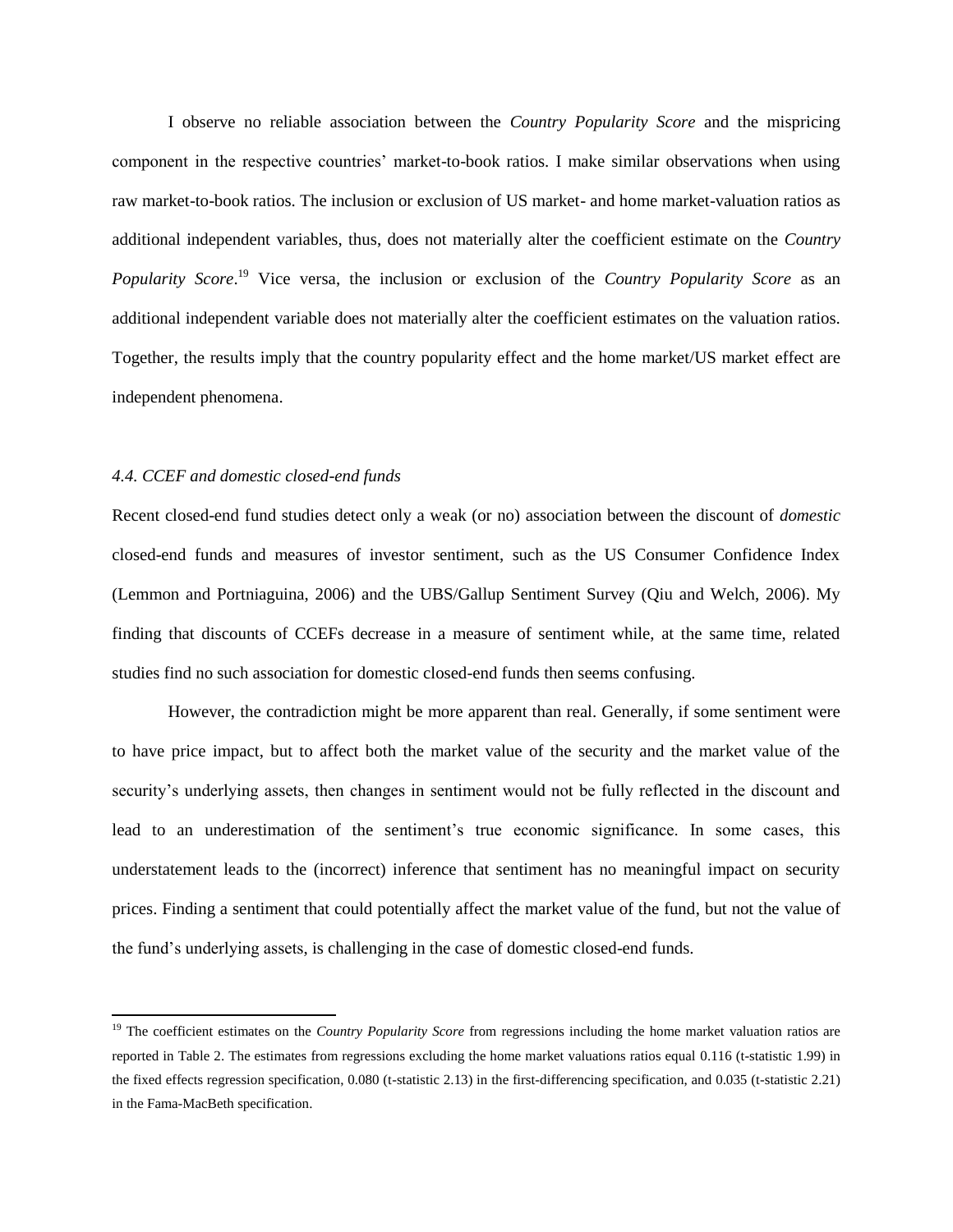But this challenge lessens significantly with CCEFs, because the investor base determining the market value of the fund remains disconnected from the investor base determining the value of the fund's underlying assets. The market value of the fund's underlying assets is determined primarily by investors in the fund's home market; the market value of the fund, on the other hand, is determined by investors in the US. To the extent that home market investors are sheltered from American sentiment toward their respective countries, the market value of a CCEF's underlying assets provides an adequate benchmark against which the fund's market value may be examined (Bodurtha, Kim, and Lee, 1995).

Overall, studying the effect of a country's popularity among Americans on CCEF discounts, therefore, provides a more powerful analysis of how sentiment-driven demand affects security prices, which likely explains why there is a strong association between CCEF discounts and country popularity, on one hand, but none between domestic closed-end fund discounts and various measures of investor sentiment, on the other.

## *4.5. Country popularity and ADR discounts*

l

ADRs provide another interesting setting to explore the effect of country popularity on security prices. ADRs are claims to shares of foreign securities that are traded in the US. Similar to CCEFs, the price of the foreign security is determined by investors in their respective home markets, whereas the price of the claim is determined in the US. As with CCEFs, the market price of the ADR usually differs from the price of the ADR's underlying asset, although the magnitude of this disparity is generally much smaller for ADRs than for CCEFs (Karolyi, 1998; and Lamont and Thaler, 2003). Given the similarity in security structure between CCEFs and ADRs, a natural question that arises is whether the association found between country popularity and CCEF discounts extends to ADRs.

The data necessary to conduct my analysis are found in 320 ADRs from 20 countries over the period 1992:11 to  $2008:12^{20}$  The countries are Australia, Brazil, China, France, Germany, India,

 $^{20}$  ADRs are identified as such in Compustat if the company name includes either "ADR" or "ADS" and does not contain "REDH," "PRE FASB," or "PRO FORMA." ADRs are identified as such in CRSP if the share code is between 30 and 31.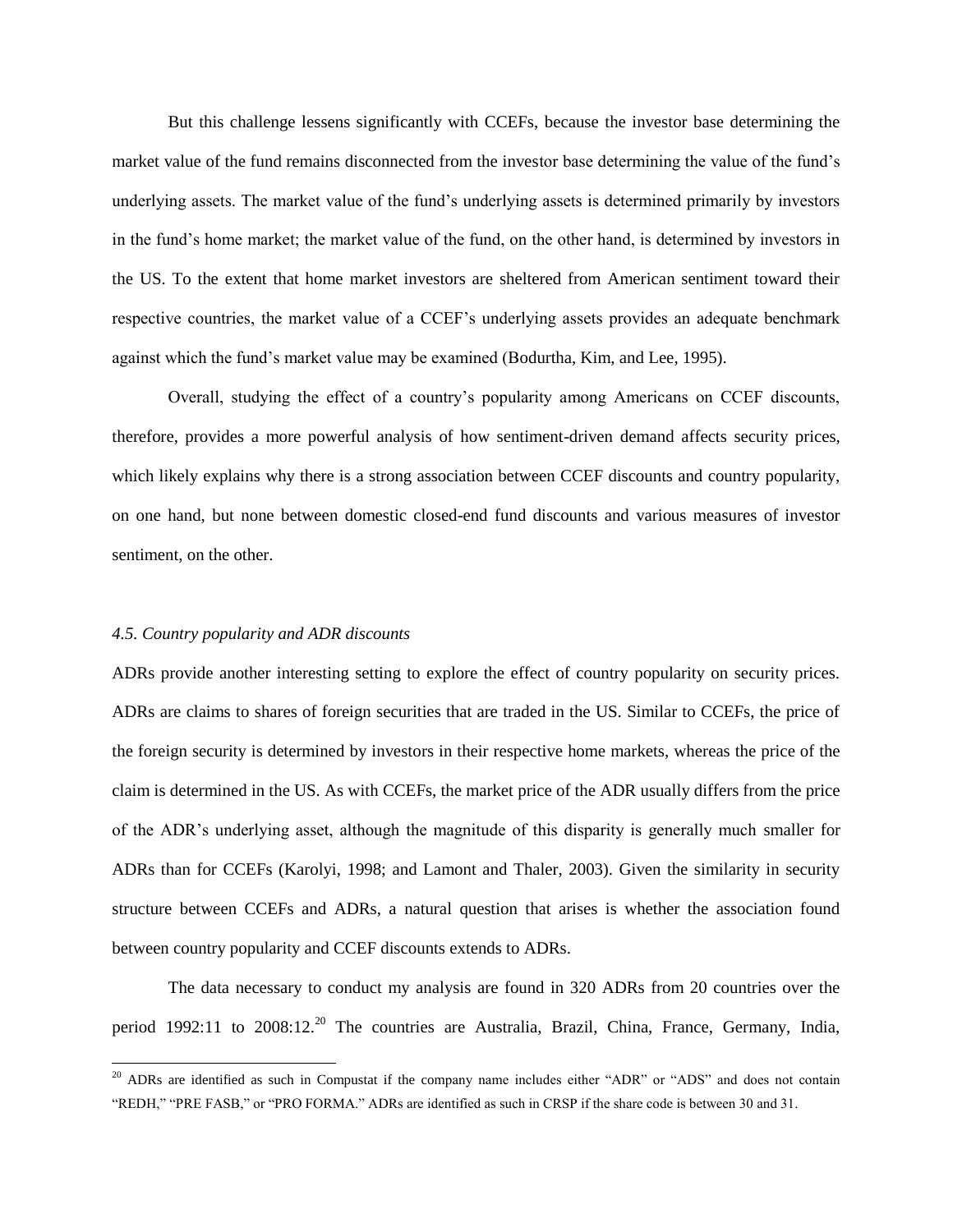Indonesia, Israel, Italy, Japan, Korea, Mexico, Philippines, Russia, South Africa, Spain, Taiwan, Turkey, UK, and Venezuela.

Monthly ADR premia/(discounts) are calculated using ADR trading prices and trading prices of the ADR's underlying assets in local currency adjusted for ADR ratios and exchange rates:

$$
Premium(Discount)_{i,t} = \frac{PriceADR_{i,t}.Adj. PriceUnderlying Asset_{i,t}}{Adj. PriceUnderlying Asset_{i,t}},
$$
\n(2)

where ADR trading prices are from the Center for Research in Security Prices (CRSP), ADR ratios are from Compustat, trading prices of the ADR's underlying assets in local currency are from Compustat Global Issue, and exchange rates are from Compustat Global Currency. The average discount of ADRs in my sample is 0.03%; the standard deviation is 5.25%. The mean and standard deviation of the ADR discount in this study are similar to those reported in related studies (e.g., Chan, Hong, and Subrahmanyam, 2008).

Analogously to the CCEF analysis, I estimate the partial effect of a country's popularity among Americans on security prices using both fixed effects and first-differencing estimators. I also report estimates from Fama-MacBeth (1973) regressions. The dependent variable is *Discount<sub>it</sub>* [Eq. (2)]. Independent variables are *Country Popularity Score*<sub>*it</sub>*, *Inverse Security Price*<sub>*it-1</sub>*, *Dividend Yield*<sub>*it-1*</sub>,</sub></sub> *Turnover Ratio*<sub>*i,t*</sub>, *Home Market Valuation Ratios*<sub>*i,t*</sub>, and *US Market Valuation Ratios*<sub>*i,t*</sub> (dropped when estimating Fama-MacBeth (1973) regressions). For both the fixed effects and the first-differencing regression specification, I calculate *t-*statistics using White (1980) standard errors adjusted for clustering (by year-month and fund). For the Fama-MacBeth (1973) regression specification, standard errors are adjusted for serial correlation and heteroskedasticity using Newey-West (1987) with 12 lags.

Results are reported in Table 4. The coefficient estimate on the *Country Popularity Score* equals 0.005 (*t*-statistic 1.80) under the fixed effects specification, 0.007 (*t*-statistic 2.05) under the firstdifferencing specification, and 0.006 (*t*-statistic 2.05) under the Fama-MacBeth (1973) specification. The coefficient estimate of 0.005 suggests that a one standard deviation drop in the *Country Popularity Score*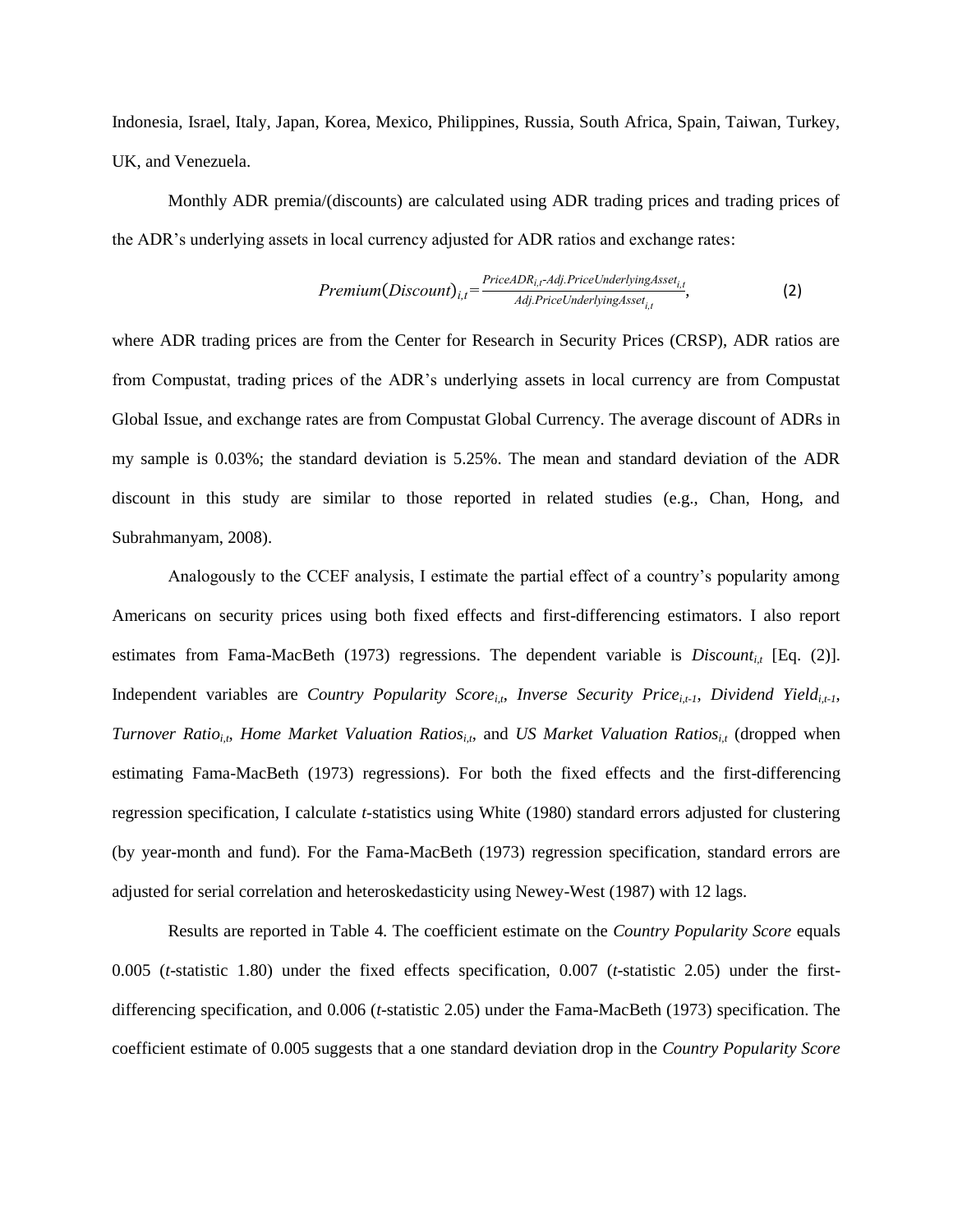increases discounts by 0.13%. Such an increase would move the median firm (in terms of discount) to the 54th percentile.

While, generally, the association between country popularity and discounts found for CCEFs extends to ADRs, the effect is weaker for ADRs than for CCEFs. One explanation is that deviations between price of the claim and price of the underlying asset can be more easily arbitraged away for ADRs than for CCEFs (Lamont and Thaler, 2003).

Another reason could be that many investors do not know an ADR's country of origin. For instance, in a tangential yet related vein, Andersonanalytics (2007) finds that more than 95% of US college students are unaware of Nokia's country of origin, despite Nokia being the world's largest manufacturer of mobile phones and the high relevance of mobile phones in US college students' lives (Aoki and Downes, 2003). In additional (untabulated) tests, I, therefore, examine whether the association between ADR discount and country popularity becomes stronger if the ADR's country of origin appears in the company name and investors are more likely to be aware that they are holding (not holding) ADRs from a popular (less popular) country. For the sample of 23 ADRs from ten countries over the 1992 to 2008 period for which the country of origin appears in the company name, the fixed effects estimator produces an estimate of 0.008 (*t*-statistic 2.25) on the *Country Popularity Score*, almost twice as large as the coefficient estimate obtained in the full sample (see Table 4). Despite the sharp reduction in sample size, the statistical significance of the coefficient estimate increases. The stronger association between country popularity and ADR discount for this subsample is not driven by the fewer countries in the subsample (from 20 countries in the full sample to ten in the subsample). The coefficient estimate on the *Country Popularity Score* for ADRs that do not have their country of origin in their name but are from the same ten countries as the ADRs used in this subsample is "only" 0.004. First-differencing and Fama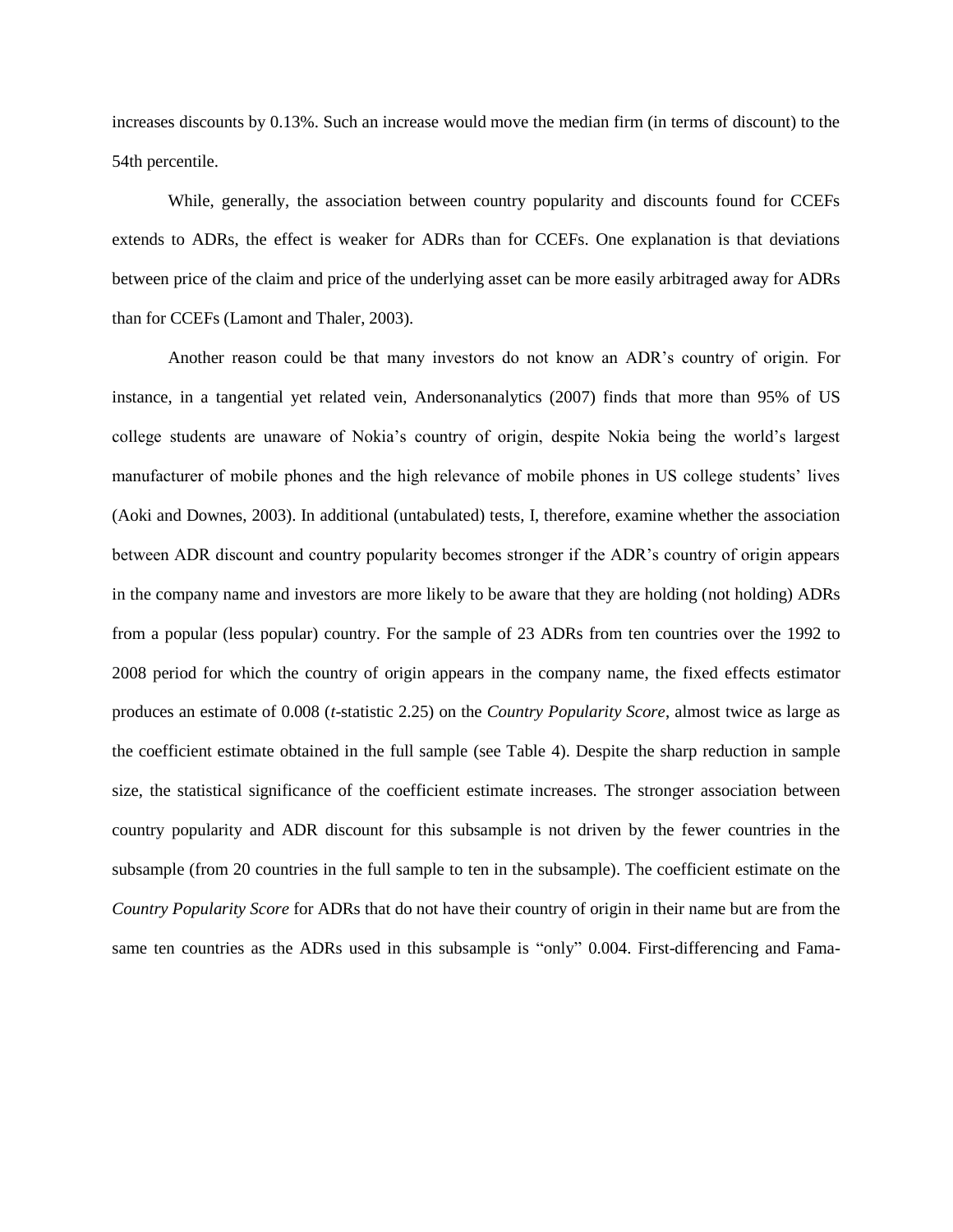MacBeth (1973) estimators also produce coefficient estimates that are larger in magnitude and statistically more significant. $^{21}$ 

## *4.6. IPO, liquidation, and open-ending*

 $\overline{a}$ 

To the extent that a country's popularity among Americans influences US investors' investment decisions and affects prices, one wonders whether managers are aware of the effect of country popularity and cater to investors' country preferences. This question can be examined by comparing the average country popularity around a CCEF's IPO with the average country popularity around a CCEF's announcement of liquidation or open-ending. Similarly, one can compare the average country popularity around the start of an ADR program with the average country popularity around the end of an ADR program.

Unfortunately, only five funds had an IPO and announced a liquidation or open-ending while being covered in the Gallup Poll on Americans' opinion toward other countries. The average *Country Popularity Score* around a CCEF's IPO is 2.84. In comparison, the average *Country Popularity Score* around a CCEF's announcement of liquidation or open-ending is 2.78. There are 110 firms that started and ended an ADR program while being covered in the Gallup Poll on Americans' opinion toward other countries. The average *Country Popularity Score* around an ADR's start is 3.01; the average *Country Popularity Score* around an ADR's end is 2.99.

The finding that country popularity is higher around the beginning of the CCEF's (ADR's) existence than around its liquidation is consistent with the hypothesis that managers take a country's popularity into consideration when either starting or ending a CCEF or ADR program. Put bluntly, the beginning of the Iraq invasion was a bad time to start a French CCEF in the US. However, both the economic and statistical significance of the differences are modest [0.06 (*t*-statistic 2.31) for CCEFs; 0.02 (*t*-statistic 0.96) for ADRs].

<sup>&</sup>lt;sup>21</sup> As noted by Gagnon and Karolyi (2010), ADR discounts are small but can reach large extremes. These swings in the data have the potential to cloud my analysis. Consistent with this conjecture, I observe slightly stronger results when re-estimating my regressions using monthly averages of daily ADR discounts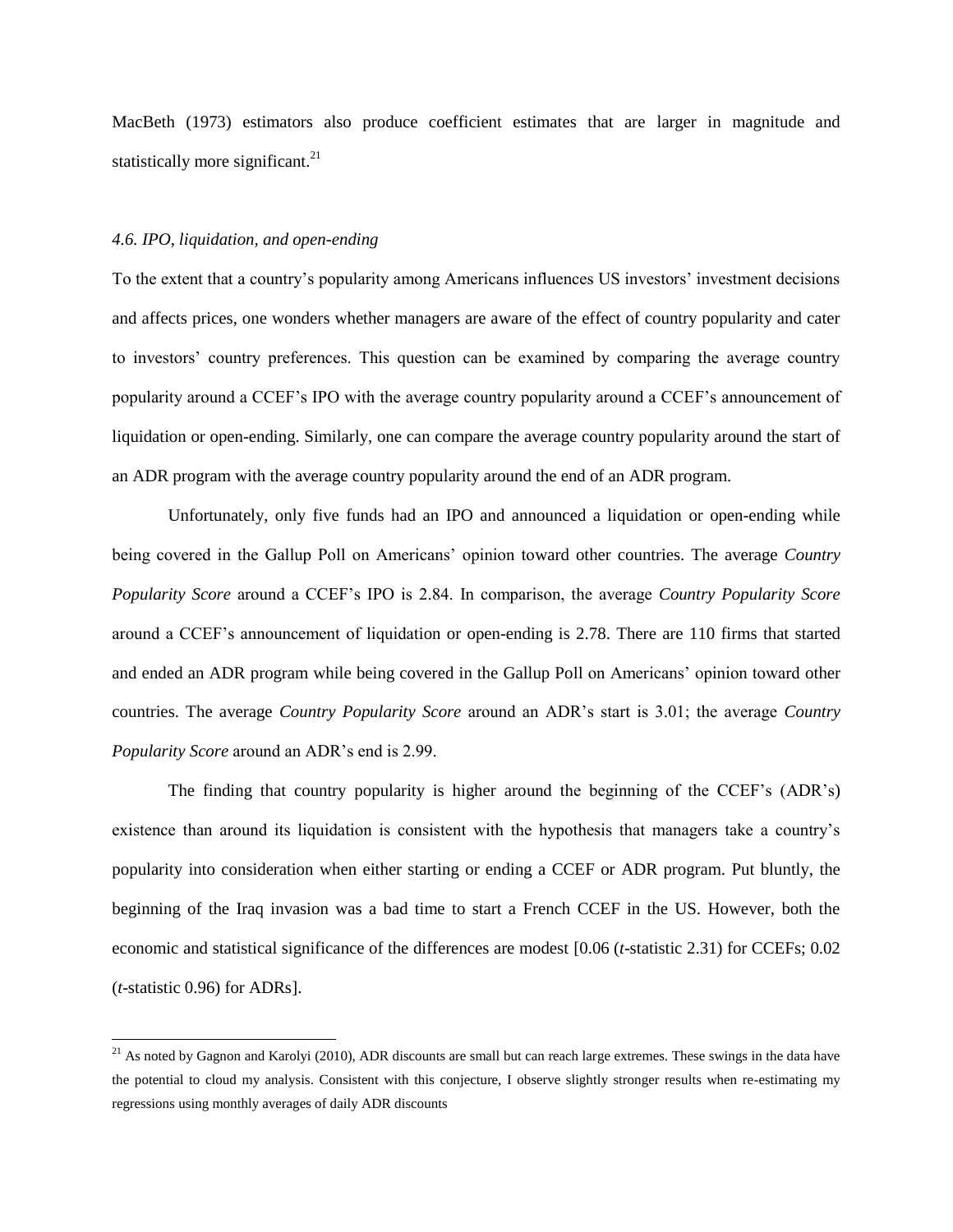### *4.7. Country popularity and mutual fund flows*

The analysis so far has consisted of a joint test of country popularity affecting uninformed investors' investment decisions and the market impact of those investment decisions. In this subsection, I more directly test the hypothesis that country popularity affects uninformed demand by examining how a country's popularity among Americans affects US mutual fund flows which "provide a transparent measure of decisions made by a large set of investors who are, on average, less sophisticated and more likely to display sentiment" (Baker and Wurgler, 2007, p. 142).

The analysis focuses on mutual funds that are identified with a single (non-US) country [using the Standard and Poor (S&P) Area Codes in the CRSP Mutual Fund Database] and can produce the data necessary to construct normalized fund flows, the *Country Popularity Score*, and various control variables (defined below). Overall, my sample consists of 29 mutual funds from five countries over the period 1992:12 to 2008:12. The countries are China, Israel, Japan, Korea, and the UK. The mutual funds used in this study are listed in Appendix E.

The normalized net cash flow to fund i during month t is measured as

$$
\frac{TNA_{i,t}.TNA_{i,t}.i*(1+r_{i,t}).MGTNA_{i,t}}{TNA_{i,t}.i},\tag{3}
$$

where  $TNA_{it}$  refers to the total net assets (TNA) at the end of month *t*,  $r_{it}$  is the fund's return for month *t*, and  $MGTNA_{i,t}$  is the increase in TNA due to mergers during month  $t$ . The data come from the CRSP US Mutual Fund Database. The normalized net cash flow measure in eq. (3) implicitly assumes that the new money is invested at the end of each month. Measuring normalized net cash flow under the alternative assumption that the new money is invested at the beginning of each month produces results very similar to those using eq. (3). For brevity and for consistency with prior studies (Zheng, 1999; Sapp and Tiwari, 2004; and Keswani and Stolin, 2008), only results for normalized net cash flow as measured in eq. (3) are reported. Following Gruber (1996), I assume that investors in merged funds place their money in the surviving fund and continue to earn the return on the surviving fund.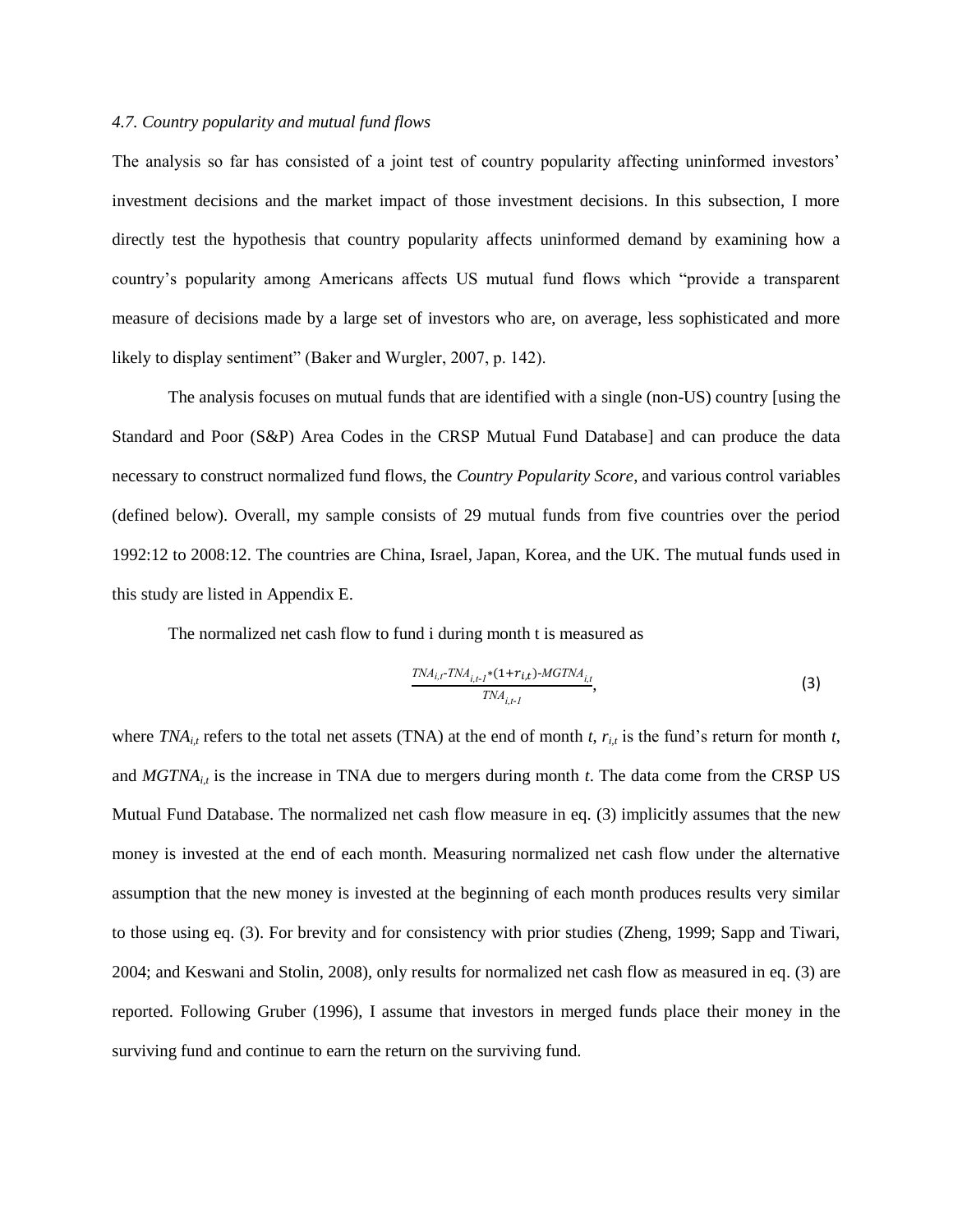To analyze determinants of fund flows, I estimate a pooled regression with a fund's monthly normalized net cash flow [Eq. (3)] as the dependent variable:

## $Flow_{i,t} = \alpha_{2\cdot 29} + \beta_1 CountryPopulationityScore_{i,t} + \beta_2 Ret_{i,t-12,t-1} + \beta_3 ln(TNA_{i,t-1}) + \beta_4 Av.Flow_t + \varepsilon_{i,t}$  (4)

The right-hand-side variable of most interest in the context of this study is the *Country Popularity Score*. Other right-hand-side variables are *Ret<sub>i,t-12,t-1*</sub>, the fund's past one-year holding period return, to capture the tendency for flows to chase past returns (Ippolito, 1992; and Sirri and Tufano, 1998);  $ln(TNA_{i}, t)$ , the logarithm of *TNA* at the beginning of the month, as small funds may grow faster than large funds; and *Av.Flow<sup>t</sup>* , the average monthly flow of all funds in the CRSP Mutual Fund Database universe to capture a general demand effect. Mutual fund dummies control for unobservable mutual fund specific fixed effects. I calculate *t-*statistics using White (1980) standard errors adjusted for clustering (by year-month and mutual fund).

As reported in Table 5, country popularity and fund flows are positively correlated. The coefficient on the *Country Popularity Score* of 0.124 (*t*-statistic 1.95) suggests that a one standard deviation increase in the *Country Popularity Score* leads to a 3.10% increase in fund flows. All other associations are as predicted and significant. Fund flows are positively related to past returns, negatively related to TNA, and positively related to the average flow across all funds in the CRSP Mutual Fund Database universe.

In summary, I find that a country's popularity among Americans is negatively associated with the discount of CCEFs from that country. The association partially extends to ADRs. Moreover, I detect a positive correlation between a country's popularity among Americans and fund flows of single-country mutual funds investing in that country. Taken together, these observations provide evidence that US investors care about a country's popularity and that this sentiment affects their buying and selling decision, which ultimately affects security prices.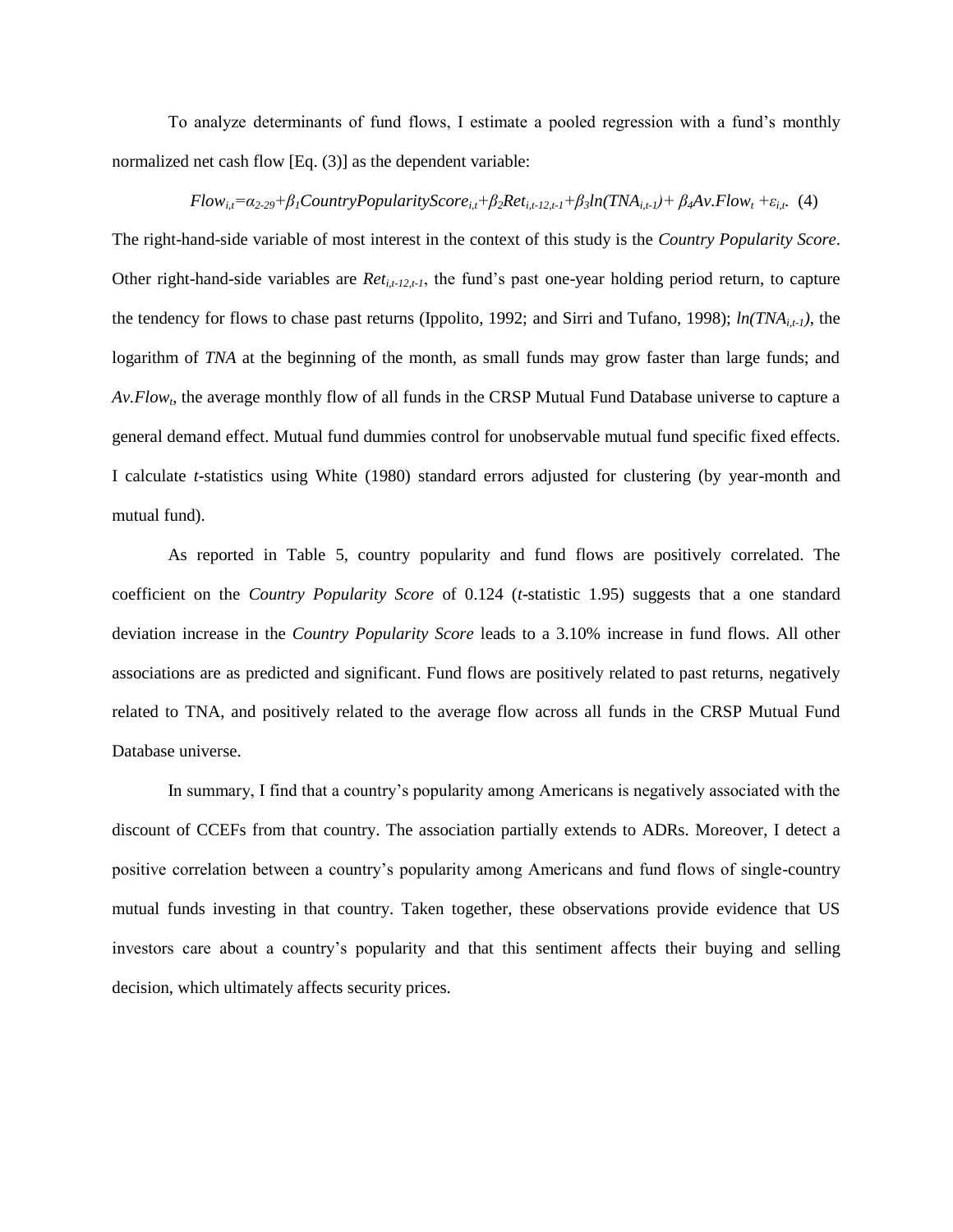### *4.8. Retail investors and institutional investors*

To gain a better understanding of which types of investors are most affected by country popularity, I estimate the following pooled regression for my sample of CCEFs and ADRs:

## *Inst.Holdings<sub>it</sub>*= $\alpha + \beta_1$ *CountryPopularityScore<sub>it</sub>+* $\beta_2$ *Inv.Price<sub>it</sub>+* $\beta_3$ *Div.Yield<sub>it-1</sub>+Year* $\beta_{4.9}$ *+* $\varepsilon_{i,t}$ *. (5)*

*Inst.Holdings<sub>i,t</sub>*, the dependent variable, is the institutional holdings of CCEF *i* (ADR *i*) at time *t*. As institutional holdings are released only quarterly, all observations in this regression are quarterly as well. Data to calculate institutional holdings come from the Thompson Institutional Holdings database (S34). *Country Popularity Score* is as explained above. *Inv.Pricei,t-1* is the inverse of fund *i*'s (ADR *i*'s) lagged price level and is included to capture institutional investors' preference for high liquidity (Gompers and Metrick, 2001). *Div.Yield*<sub>*i*,t-1</sub> is dividends paid by CCEF *i* (ADR *i*) over the previous 12 months, scaled by the fund's lagged net asset value, and is included to capture fiduciary motives (Del Guercio, 1996). Year dummies are included to capture time effects (Gompers and Metrick, 2001). I calculate *t-*statistics using White (1980) standard errors adjusted for clustering (by year-quarter and fund).

As reported in Table 6, country popularity and institutional holdings associate negatively. For CCEFs, the coefficient estimate on the *Country Popularity Score* is -0.124 (*t*-statistic -2.33), which suggests that a one standard deviation increase in the *Country Popularity Score* leads to a 0.031 decrease in institutional holdings. For reference, the average institutional holdings in the CCEF sample are 0.193; the standard deviation is 0.131. For ADRs, the coefficient estimate of -0.014 (*t*-statistic -0.39) on the *Country Popularity Score* implies that a one standard deviation increase in the *Country Popularity Score* leads to a 0.004 decrease in institutional holdings. Again, for reference, the average institutional holdings in the ADR sample are 0.131; the standard deviation is 1.251.

That, for CCEFs, country popularity negatively associates with both discount and institutional holdings suggests that a country's popularity among Americans primarily affects investment decisions of US retail investors. Retail investors driven by positive sentiment toward a country acquire (more) securities from that particular country by buying from institutional investors and therefore simultaneously decrease discount and institutional holdings. An analogous argument can be made for negative sentiment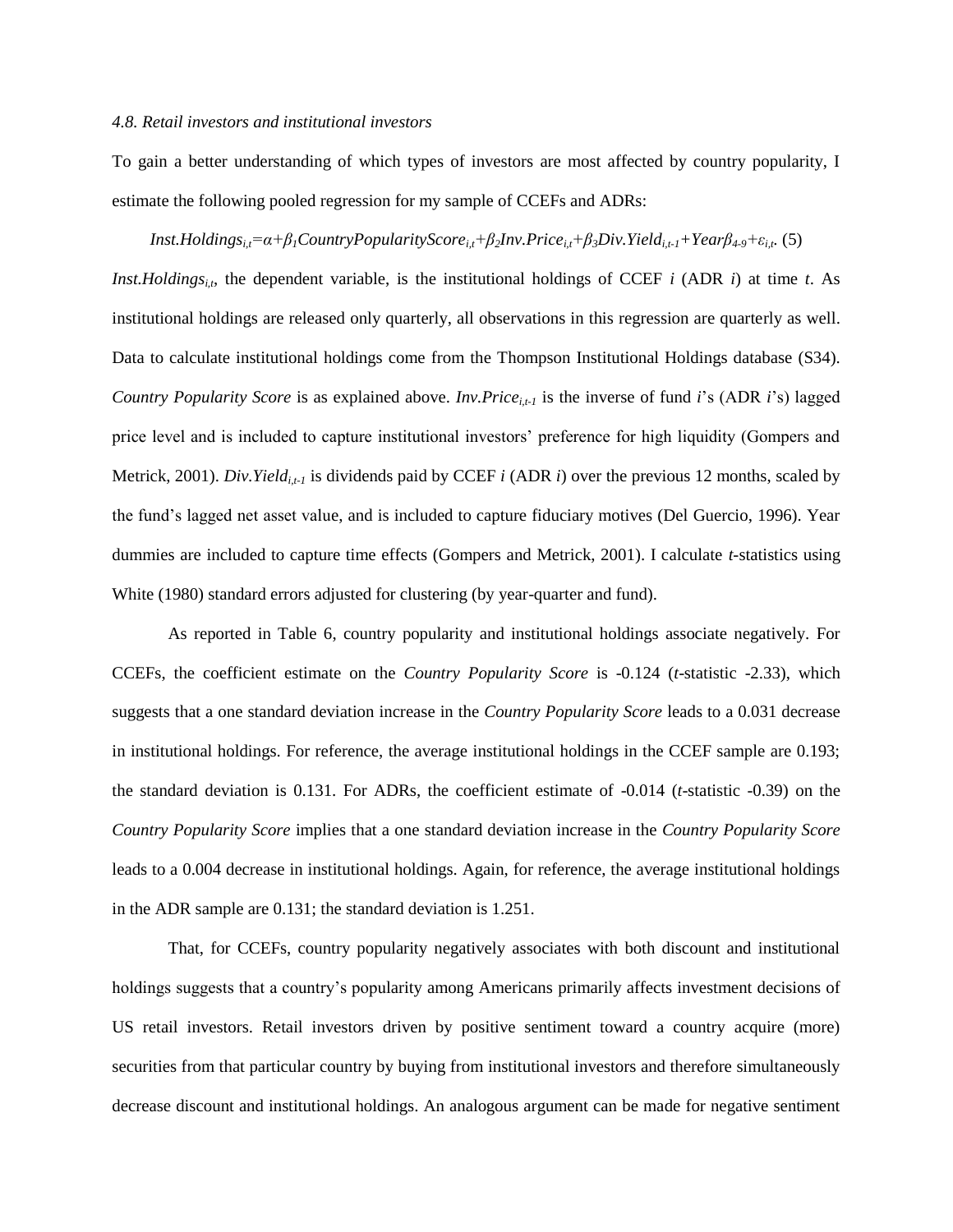increasing both discount and institutional holdings. This interpretation agrees with the general notion that retail investors are more susceptible to sentiment than institutional investors (Baker and Wurgler, 2007). Such an interpretation of the results also implies that while institutional investors take the other side of unsophisticated demand, they are not able to eliminate its price effect. Otherwise, no significant association between country popularity and discount should be detected in the regression analysis.

## *4.9. Foreign portfolio investments*

Instead of investing indirectly in a country through CCEFs, ADRs, or mutual funds, US investors can also invest directly in a foreign country's stock market. In 2007, US investors held \$5.25 trillion in foreign equity securities (International Monetary Fund, 2009).<sup>22</sup> Ferreira and Matos (2008) estimate that, for their sample, 75% of US foreign equity holdings are held by US institutional investors and 25% are held by US retail investors.

In this subsection, I explore whether the country popularity effect found for CCEFs, ADRs, and mutual funds extends to foreign portfolio investments. Building on evidence that a country's popularity among Americans affects US retail and institutional investors differentially, I separate my analysis into foreign portfolio investments by US retail investors and foreign portfolio investments by US institutional investors.

Annual data on portfolio investments by US institutions from 2000 to 2005 are obtained from the FactSet/LionShares database.<sup>23</sup> There are no direct data on investments by US retail investors. However, the Coordinated Portfolio Investment Survey (CPIS) conducted by the International Monetary Fund (IMF) does provide data on annual aggregate US holdings, i.e., holdings summed across all US retail and institutional investors. The difference between holdings reported by the CPIS and holdings reported by the FactSet/LionShares database provides a clean estimate for holdings by US retail investors. Overall,

 $\overline{a}$ 

<sup>&</sup>lt;sup>22</sup> Se[e http://www.imf.org/external/np/sta/pi/part.asp?iso=USA.](http://www.imf.org/external/np/sta/pi/part.asp?iso=USA)

<sup>&</sup>lt;sup>23</sup> See Ferreira and Matos (2008) and Ferreira, Massa, and Matos (2010) for a more detailed description of the data set. I would like to thank Pedro Matos for generously sharing his data set with me.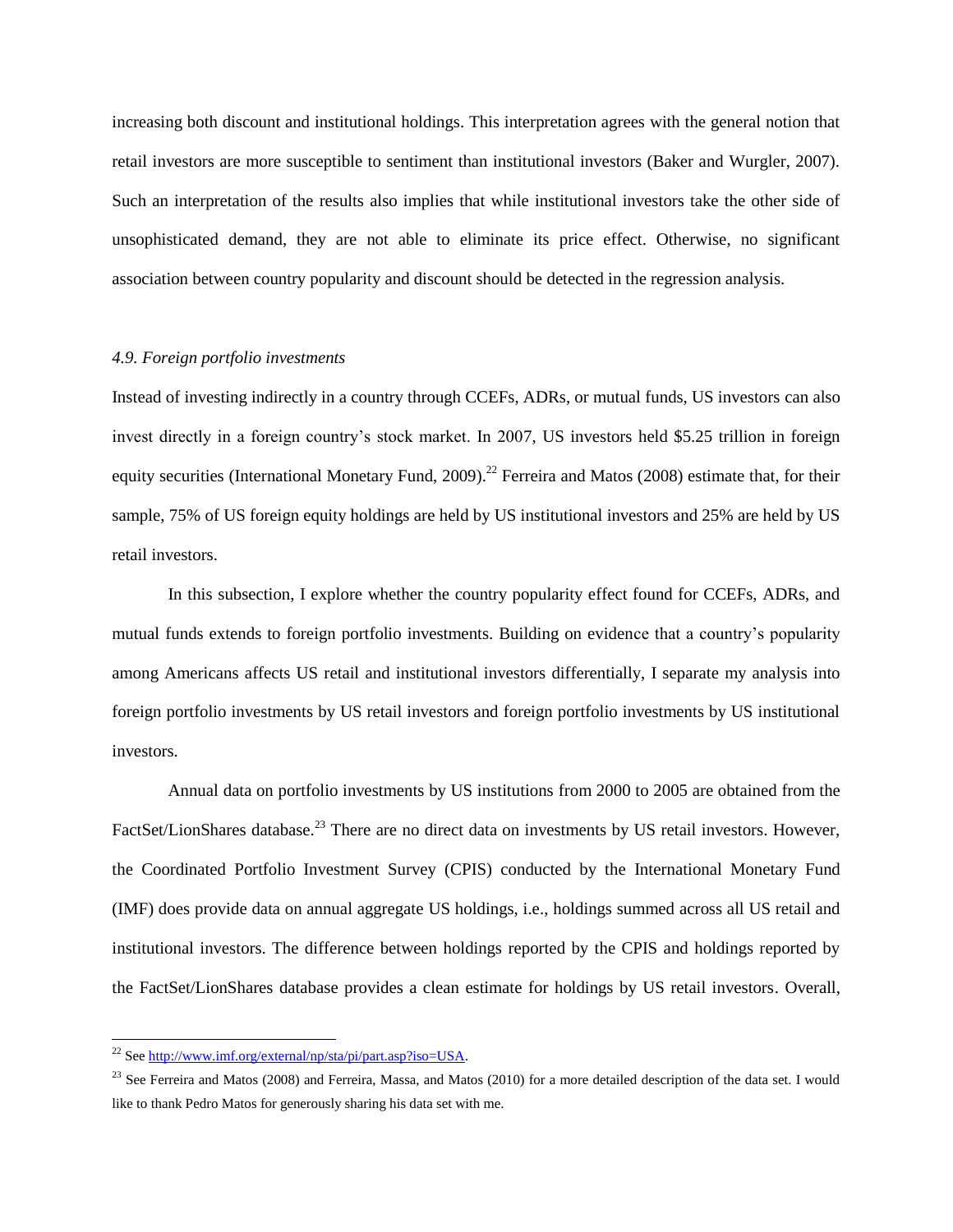eight countries over the 2000 to 2005 period (2001 to 2005 period) are represented by the FactSet/LionShares database (by both the CPIS and the FactSet/LionShares database) while being covered in the Gallup Poll on Americans' opinion toward other countries.<sup>24</sup> The countries are Australia, France, Germany, India, Italy, Japan, Spain, and the UK.

I estimate the following pooled regression:

## *Portf.Investment<sub>it</sub>* $= \alpha + \beta_I$ *CountryPopularityScore*<sub>*i,t</sub>* $+ X\beta_{2\cdot 8} + \gamma_{\text{ear}}\beta_{9\cdot 13} + \varepsilon_{i,t}$  (6)</sub>

*Portf.Investment<sub>i,t</sub>*, the dependent variable, is the dollar holdings of US institutional (retail) investors in country *i* in year *t* scaled by country *i*'s market capitalization in year *t*. *Country Popularity Score*<sub>*it*</sub> is as explained above. *X* is a set of the following control variables:  $M/B$ <sub>*it*</sub> and  $M/B$ <sub>*USt*</sub>, the value-weighted average market-equity-to-book-equity ratio for country  $i$  and the US, respectively;  $ROE_{i,t}$ , the return on book equity for country *i*; *Tax Rate*<sub>*i*,t</sub>, the statutory corporate income tax rate; *GDP*<sub>*i*,t</sub> and *GDP*<sub>*Cap,i,t*</sub>, the total GDP and the GDP per capita in constant 2001 US dollars, respectively; *Exchange Rate*<sub>*it*</sub>, the real exchange rate in units of foreign currency per US dollar indexed to one in 2001; *Shareholder Protection<sub>i</sub>*, the shareholder protection index of La Porta, Shleifer, and Vishny (1997); and *Distance*<sub>it</sub>, the distance in kilometers between Washington, DC, and the capital city of country *i*. The data sources are KPMG's Corporate and Indirect Tax Rate Survey for *Tax Rate*; the IMF-World Economic Outlook Database for *GDP*; Compustat for *Exchange Rate*; and Andrei Shleifer's website for *Shareholder Protection*. <sup>25</sup> I calculate *t-*statistics using White (1980) standard errors adjusted for clustering (by year and country).

The estimates from the regression are reported in Table 7. Corroborating prior results, country popularity reliably correlates with retail holdings. The partial correlation between US retail holdings and *Country Popularity Score* equals 0.011 (*t*-statistic 4.13), which implies that a one standard deviation increase in country popularity leads to a 0.28% increase in US retail holdings (as a fraction of the country's total market capitalization). In my sample, US retail investors, on average, hold 4.49% of a

 $\overline{a}$ 

 $^{24}$  The institutional investor analysis spans the period from 2000 to 2005. The retail investor analysis spans the period from 2001 to 2005. Conducting the institutional investor analysis on the 2001 to 2005 period yields very similar results.

<sup>25</sup> Se[e http://www.economics.harvard.edu/faculty/shleifer/dataset.](http://www.economics.harvard.edu/faculty/shleifer/dataset)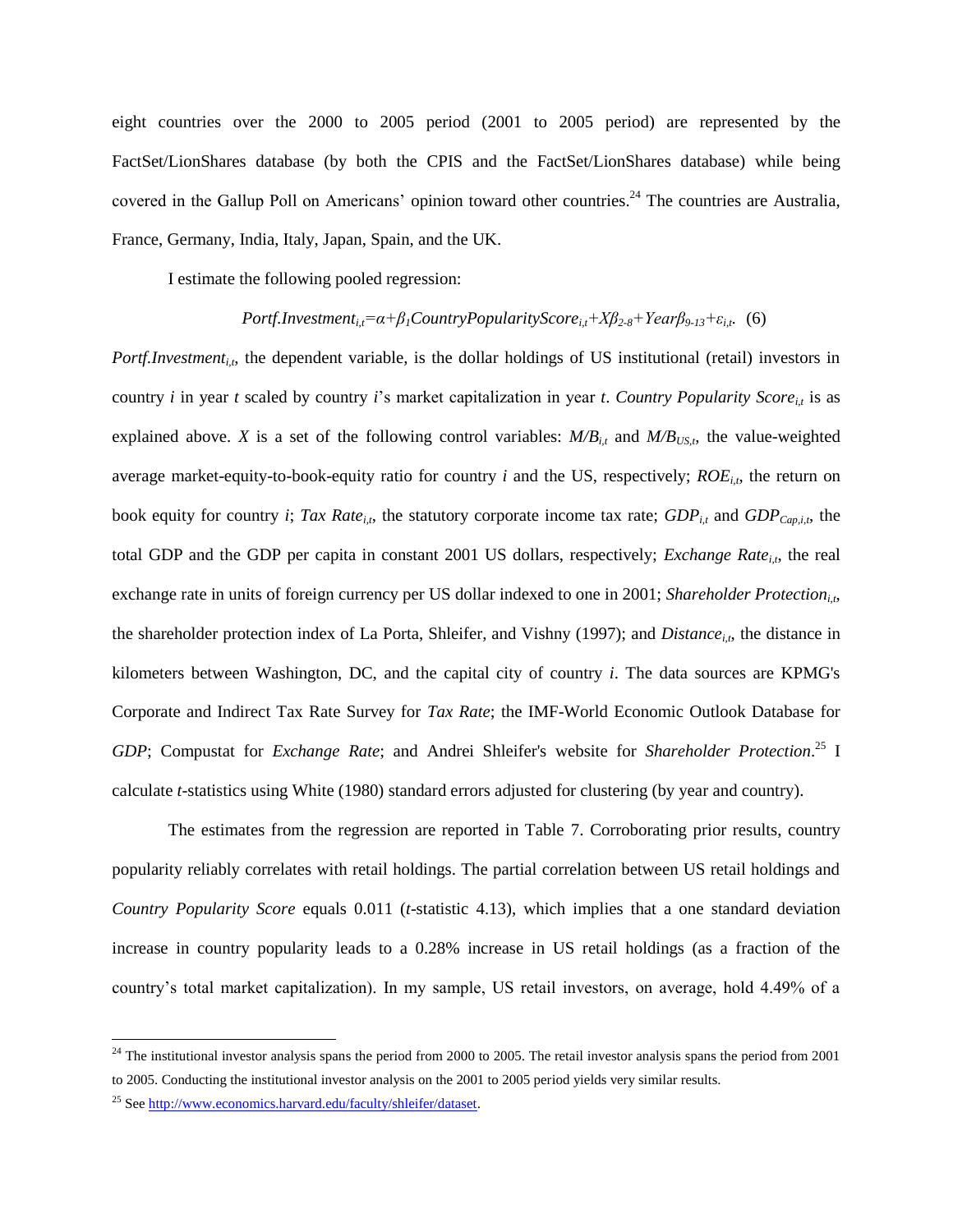country's market capitalization. The association between country popularity and retail holdings is, thus, economically very meaningful.

Re-estimating regression eq. (6) with US institutional holdings as the dependent variable yields a coefficient estimate of 0.003 (*t*-statistic 0.46) on the *Country Popularity Score*. The insignificant coefficient estimate suggests that US institutions' investment decisions are not affected by a country's popularity among Americans. At the same time, US institutions do not appear to (actively) trade against country popularity either. This contrasts with the negative partial correlation between country popularity and institutional holdings observed for CCEFs (Table 6). The apparent contradiction could be explained by the fact that, in terms of fractional ownership, US retail holdings are much smaller in foreign markets than they are for CCEFs. US retail investors are, thus, less likely to significantly alter market prices and create arbitrage opportunities for institutional investors in foreign countries than they are for CCEFs.

## *4.10. Real effects of country popularity*

Together, the evidence presented in this paper suggests that country popularity shifts investor demand and affects security prices. What remains to be explored is whether country popularity also influences the "real" economy. In this subsection, I consider this possibility and examine how country popularity affects individual firms' investment decisions. Specifically, I explore how a country's popularity among Americans affects the level of US foreign direct investment (FDI) and the intensity of US cross-border M&A activity in that country.

Growing evidence reveals that corporate managers are not immune to behavioral biases (e.g., Baker, Ruback, and Wurgler, 2007), pointing to the possibility that managers of multinationals may (very well) be influenced by a country's popularity in their investment decisions. On the other hand, Baker, Foley, and Wurgler (2009) find that the level of FDI is positively correlated with the valuation ratio of the "source country". The authors consider the finding evidence that when multinationals are overvalued in the source country, managers use the relatively low-cost financial capital available to them (in the source country) to buy less overpriced assets in other countries. To the extent that the interpretation chosen by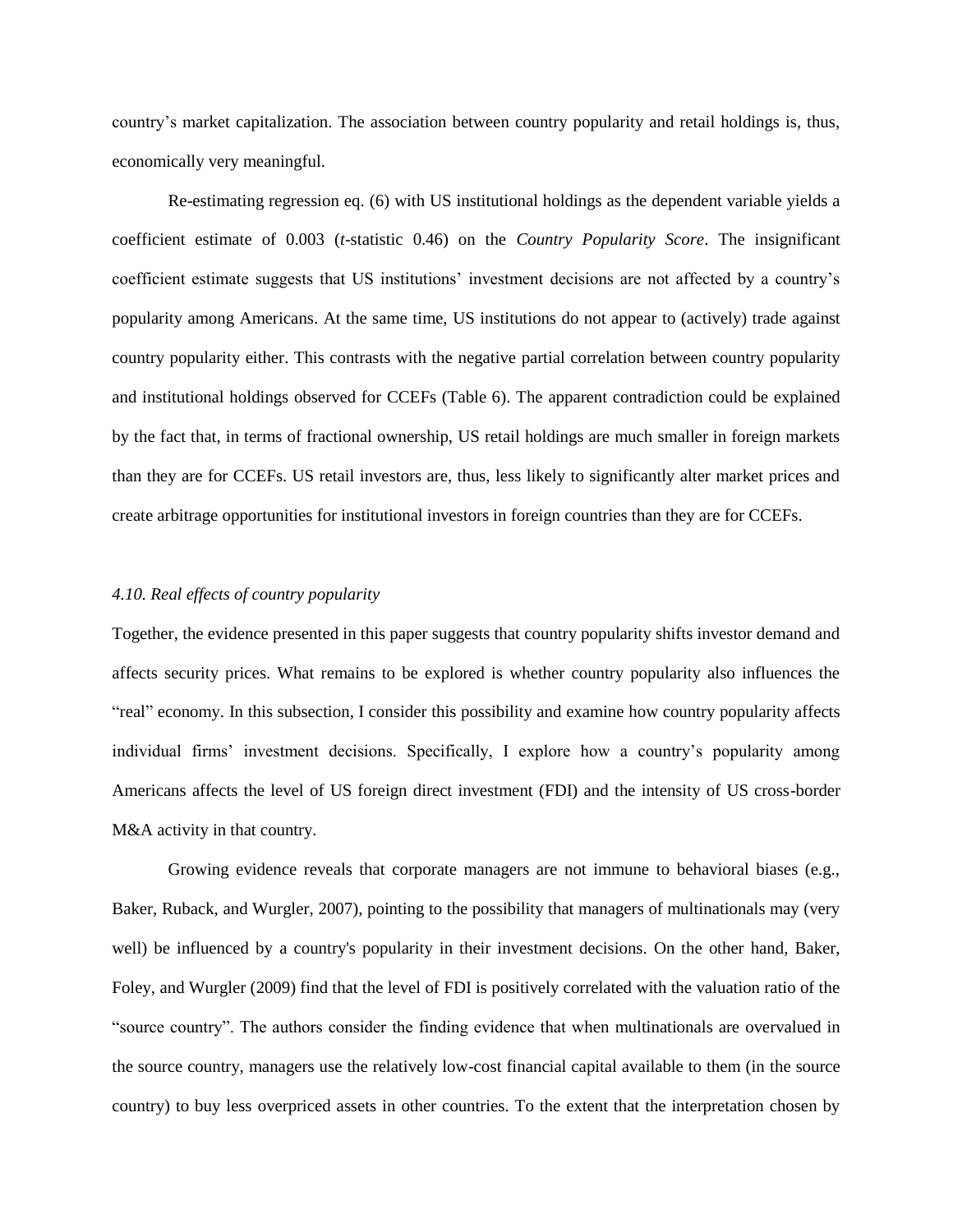Baker, Foley, and Wurgler is correct and FDIs represent arbitrage activities by rational and opportunistic multinationals, the level of FDIs is unlikely to be affected by a country's popularity.

I obtain data on US FDIs from the Survey of US Direct Investment Abroad conducted by the US Bureau of Economic Analysis. The data are annual and span the period from 1989 to 2008. I estimate the following regression:

$$
FDI_{i,t} = \alpha + \beta_1 CountryPopulationityScore_{i,t} + X\beta_{2\cdot8} + Year\beta_{9\cdot29} + \varepsilon_{i,t}.
$$
 (7)

 $FDI_{it}$ , the dependent variable, is FDI flows from the US to country *i* in year *t* over the US FDI position in country *i* at the end of year *t-1*. Except for differences in the number of year dummies, the independent variables are the same as in regression eq. (6). I calculate *t-*statistics using White (1980) standard errors adjusted for clustering (by year and country).

The coefficient estimate on the *Country Popularity Score* equals 0.034 (*t*-statistic 1.18). I, thus, fail to reject the hypothesis that FDIs mostly reflect activities by rational and opportunistic multinationals that are not affected by country popularity.

While multinationals might not be affected by country popularity, the evidence presented in this paper indicates that country popularity does affect their underlying shareholder base. Investment decisions, such as mergers (which require shareholder approval) and acquisitions of majority interests (which, generally, receive shareholder attention), thus, represent a more promising channel through which country popularity may affect real decisions.

I obtain data on US cross-border M&As from the Securities Data Corporation (SDC) Platinum database. Following Ferreira, Massa, and Matos (2010), only transactions in which both parties are publicly traded companies are considered. I do not consider leveraged buyouts, spin-offs, recapitalizations, self-tender offers, exchange offers, repurchases, minority stake purchases, privatizations, and non-majority interests transactions (i.e., transactions in which the ownership percentage sought after the deal is below 50%).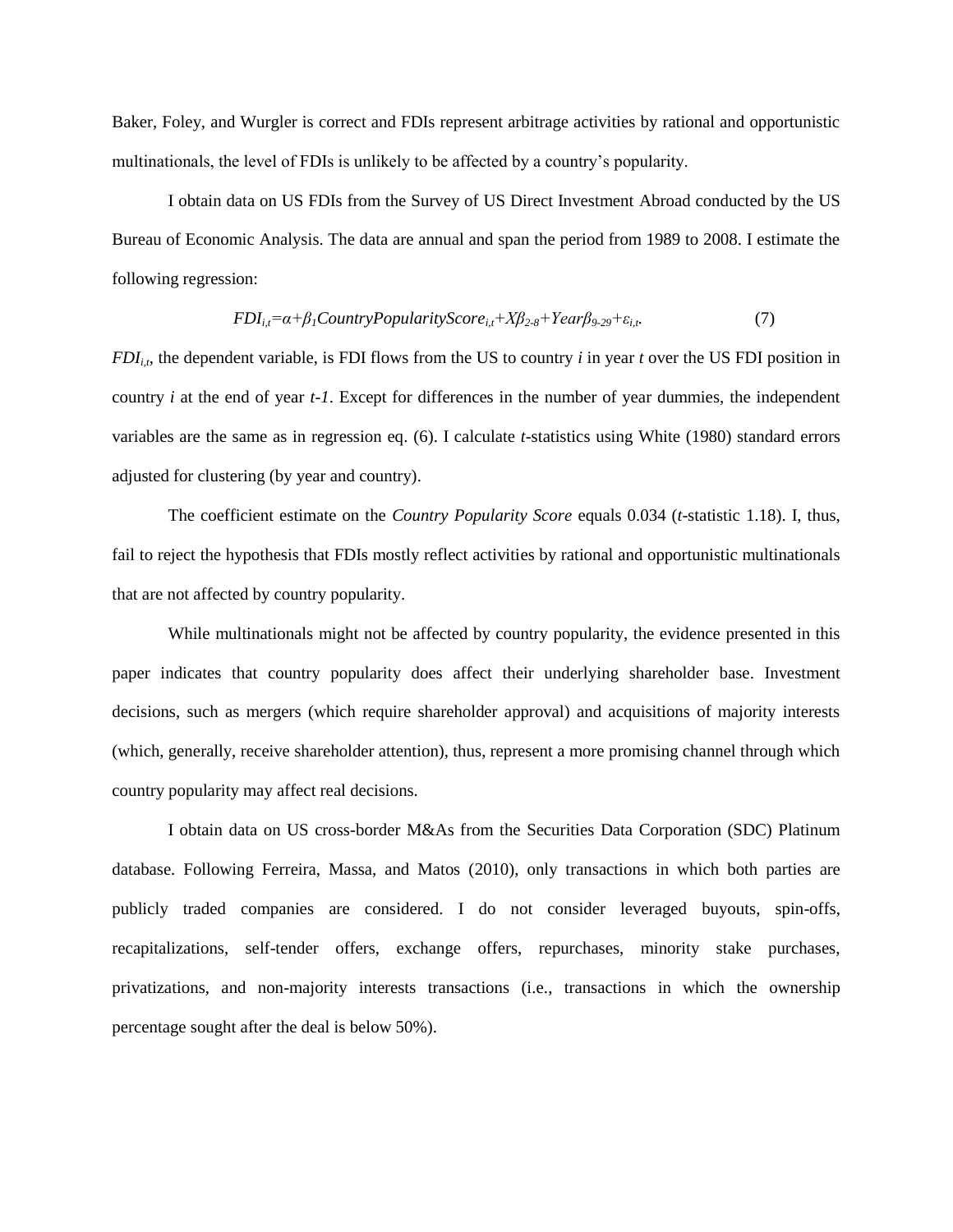The estimated regression is as follows:

*M&A Activityi,t α+β1CountryPopularityScorei,t+Xβ2-9+Y a β10-14+εi,t*. (8)

*M&A Activity<sub>i,t</sub>*, the dependent variable, is the number of US M&As in country *i* in year *t* scaled by the total number of publicly traded firms in country *i* in year *t* (i.e., scaled by the total number of potential public targets in country *i* in year *t*). The independent variables are the same set of covariates as in regression eq. (6) plus *US Institutional Ownership<sub>it</sub>*, defined to be the US institutional portfolio investment in country *i* as a percentage of country *i*'s market capitalization. Ferreira, Massa, and Matos (2010) find that US institutional ownership is one of the strongest determinants of US cross-border M&A activity. The data span the period from 2000 to 2005 and cover the following countries: Australia, France, Germany, India, Italy, Japan, Spain, and the UK. The sample period is determined by the availability of data on US Institutional Ownership. Excluding US Institutional Ownership and extending the sample period yields very similar results. I calculate *t-*statistics using White (1980) standard errors adjusted for clustering (by year and country).

The data support the conjecture that even though a country's popularity among Americans does not materially affect the overall level of US FDI into that country, it does affect the intensity of US crossborder M&A activity in that country. The coefficient estimate on the *Country Popularity Score* equals 0.066 (*t*-statistic 2.30)<sup>26</sup>. The estimate suggests that a one standard deviation increase in country popularity leads to a 0.02% increase in the fraction of (local) publicly traded firms acquired by US companies in a given year.

## *4.11. US patriotism*

 $\overline{a}$ 

The evidence presented in this study is related to the work of Morse and Shive (2010). Morse and Shive find that home bias measures are positively correlated with measures of patriotism (i.e., country sentiment with respect to one's own country). This study corroborates and extends their analysis by presenting

 $26$  The coefficient estimate is multiplied by one hundred.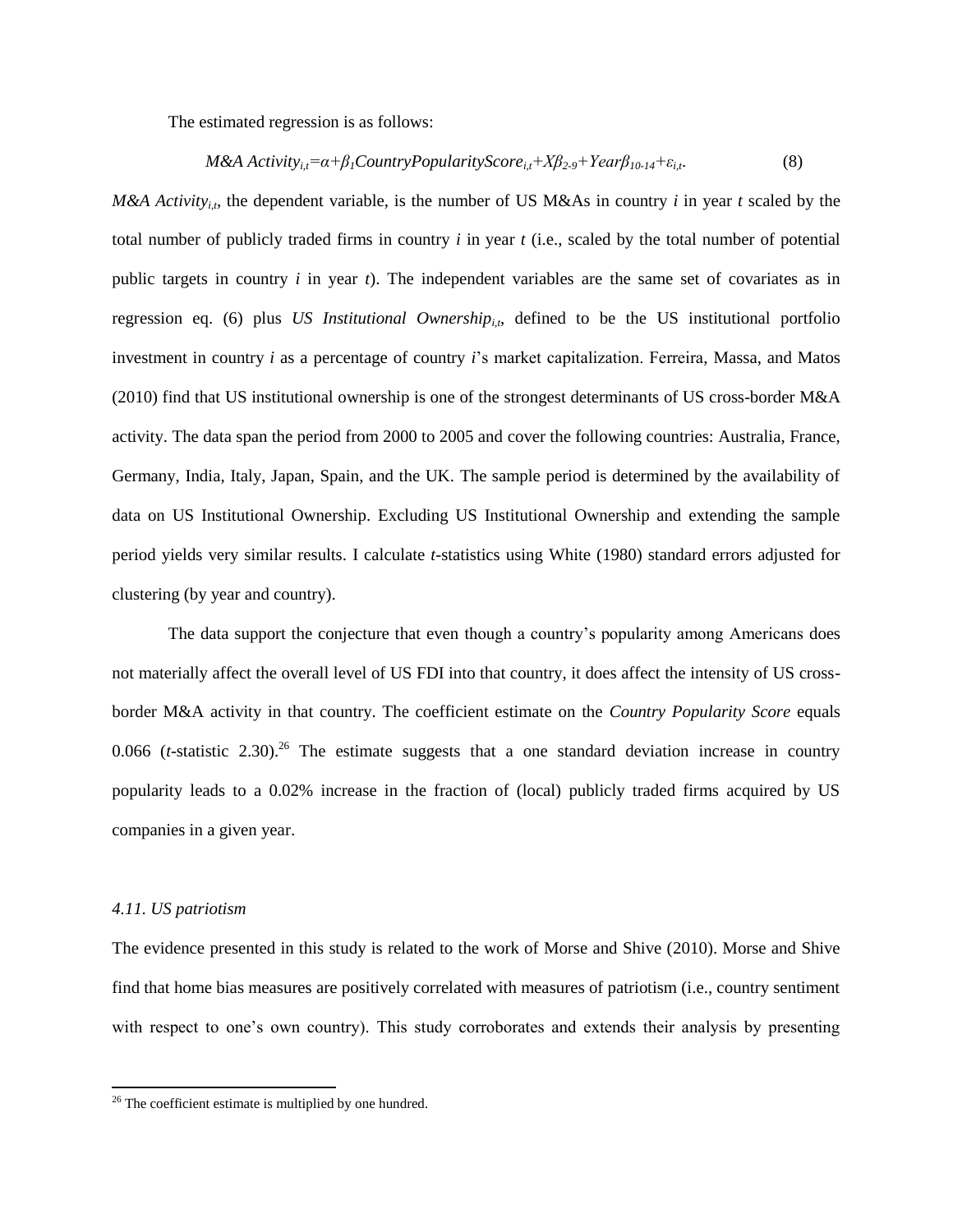evidence that it is not only country sentiment with respect to one's own country that affects investment decisions, but also country sentiment with respect to foreign countries. More importantly perhaps, this paper adds to the literature by providing evidence that this type of country-specific sentiment causes prices to deviate from fundamental values. I also present evidence that country popularity affects firm investment policy and, as such, has important real effects.

To further explore how my finding relates to the patriotism result in Morse and Shive, I reestimate my main regressions but now include the level of US patriotism as an additional independent variable. I observe that the level of US patriotism and CCEF (ADR) discounts are positively correlated (albeit not significantly so).<sup>27</sup> One interpretation is that when US patriotism is high, US investors (more strongly) prefer US securities over international securities and that this stronger preference causes market prices of international securities (determined in the US) to drop relative to their benchmark values.

## **5. Conclusion**

l

In this study, I find that high levels of country popularity are associated with low CCEF discounts, low ADR discounts, high mutual fund inflows, high foreign portfolio investments by US retail investors, and low institutional holdings. Country popularity also associates positively with the intensity of US crossborder M&A activity. The interpretation most consistent with these findings is that country popularity, a country-specific sentiment, shifts (uninformed) demand and affects security prices and firm investment policy. As such, the evidence presented in this paper pertains to the ongoing discussion on the foundations of investor sentiment and its effect on market outcomes (e.g., Hirshleifer and Shumway, 2003; Kamstra, Kramer, and Levi, 2003; Edmans, Garcia, and Norli, 2007; and Kaplanski and Levy, 2010). The evidence also speaks to the growing literature on the "real" consequences of investor sentiment and the examination of how market valuation affects firm level resource allocation (e.g., Baker, Stein, and Wurgler, 2003; and Polk and Sapienza, 2009).

<sup>&</sup>lt;sup>27</sup> The lack of significance could be due to the limited time series variation in US patriotism over my sample period. Results are available upon request.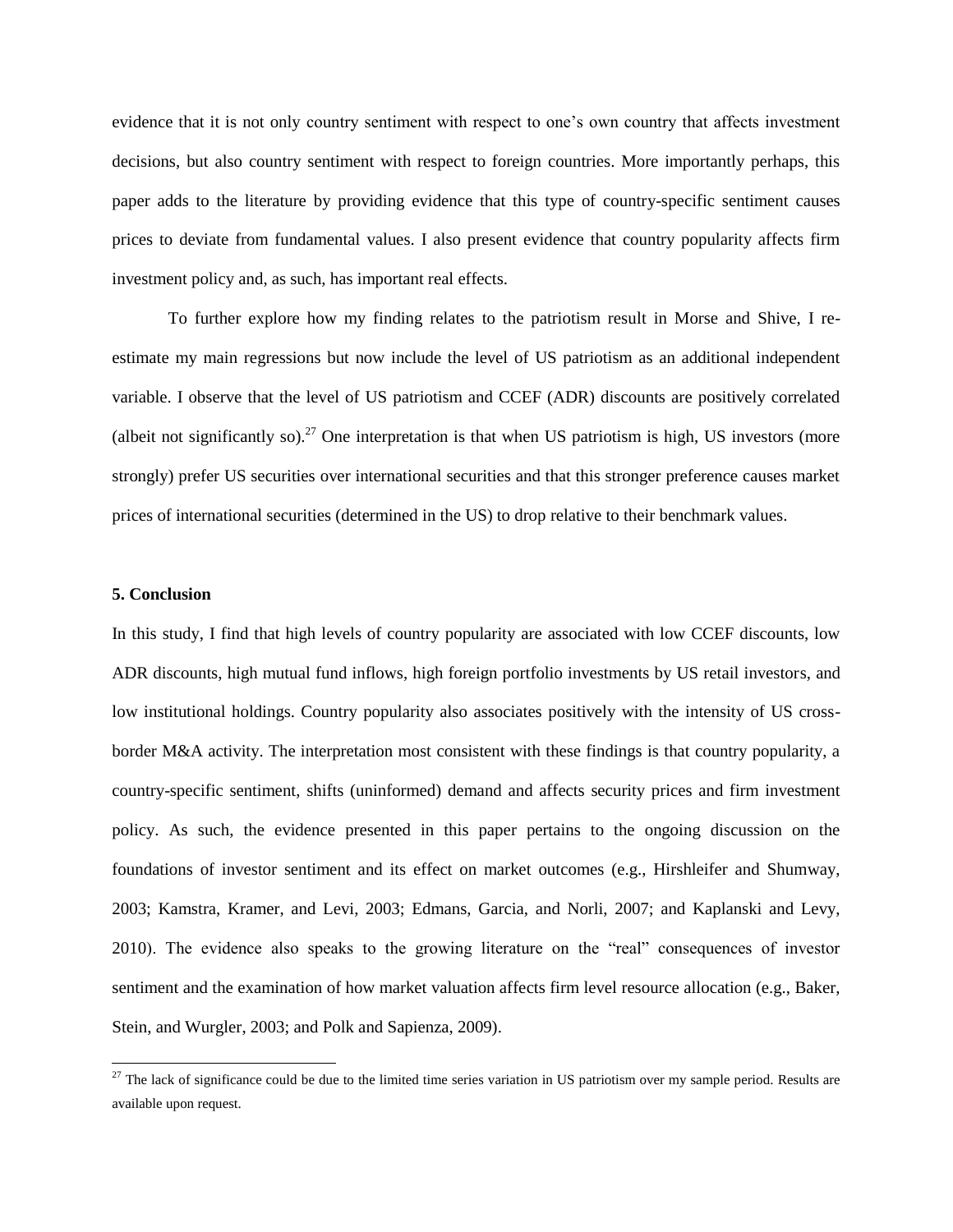This paper is also related to the literature on social norms, culture and their economic impact (e.g., Becker, 1957; Arrow, 1972; Akerlof, 1980; Levitt, 2004; and Guiso, Sapienza, and Zingales, 2009). Negative sentiment toward a country may approximate societal norms against a country's political decisions (such as Americans' dislike of the French opposition to the Iraq War) or, more broadly, a country's political, legal, and economic system. Investors not wanting themselves to be associated with these countries may, therefore, shun investing in securities from these countries. The finding that low country popularity correlates with high discounts, then, corroborates the Hong and Kacperczyk (2009) finding that societal norms appear to affect market outcomes and the Guiso, Sapienza, and Zingales (2009) finding that bilateral trust appears to be an important determinant of economic exchange between two countries.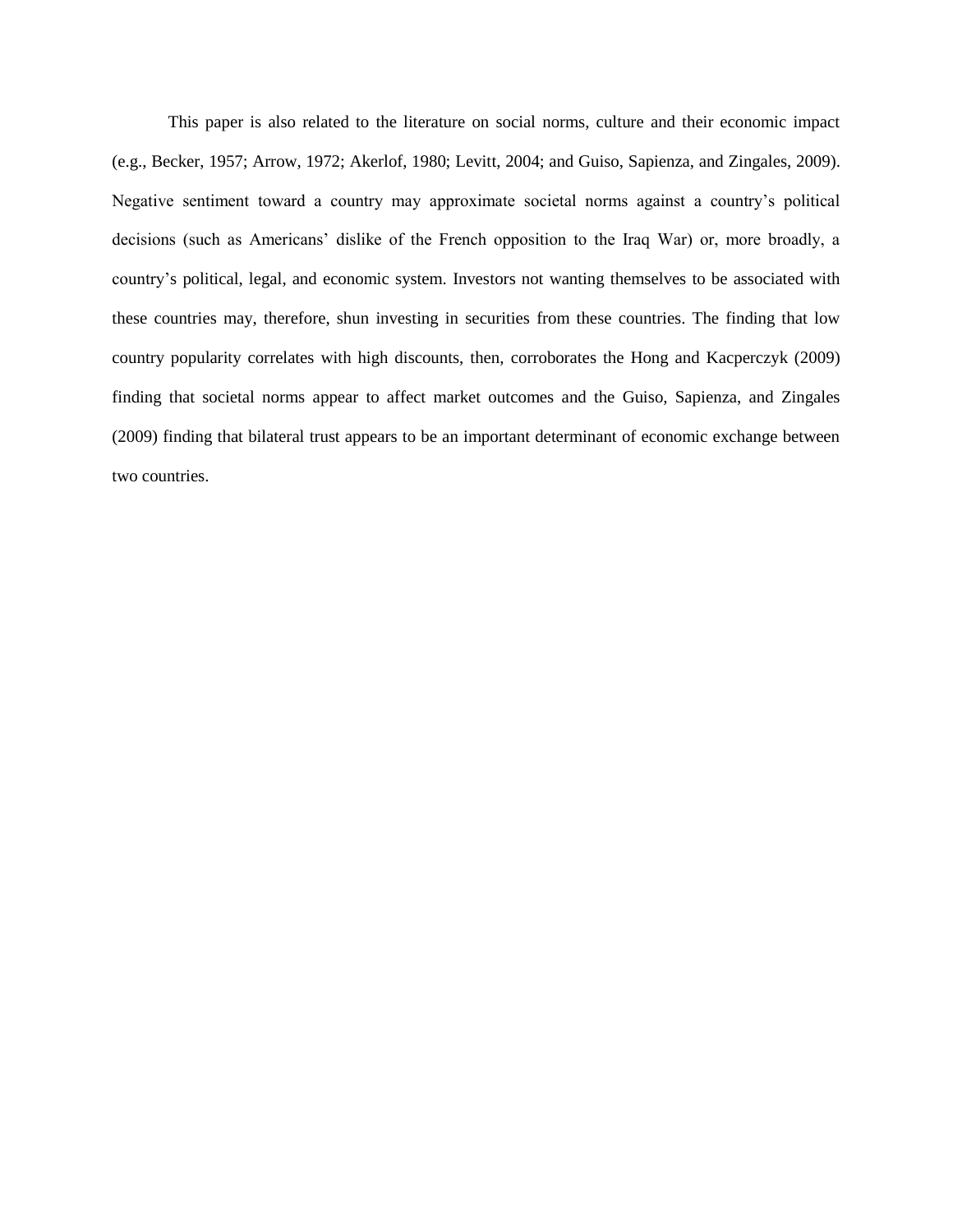## Appendix A Description of control variables

*Inverse Security Price*. Assets with higher stock prices might be easier to arbitrage because of lower transaction costs (Pontiff, 1996). For country closed-end funds (CCEF), *Inverse Security Price* is the inverse of the fund's price level as reported in Compustat. For American Depository Receipts (ADR), *Inverse Security Price* is the inverse of the ADR's price level in the US as reported in CRSP.

*Expense Ratio/Dividend Yield*. Because expense ratios lower the share of the fund's cash flows that goes to the investor, discounts should increase with the expense ratio (Ross, 2005). *Expense Ratio* is the annual expense ratio as reported by Morningstar.

Dividends lower the value of management fees. Discounts should, thus, narrow with dividends. Moreover, Pontiff (1996) argues that dividends reduce holdings costs for the arbitrageur pointing to another channel through which dividends could decrease the discount. *Dividend Yield* is dividends per share paid by the CCEF (the ADR) over the previous 12 months scaled by the fund's (the ADR's) lagged net asset value (lagged price), as reported in Compustat (Center for Research in Security Prices (CRSP)).

When the CCEF or ADR trades at a discount, *(Price*-*NAV)*/*NAV*, the dependent variable, should be less negative for securities with low costs of arbitrage. In other words, when the CCEF or ADR trades at a discount, *(Price*-*NAV)*/*NAV* should be high (or less negative) for securities with low *Inverse Security Price* and high *Dividend Yield*.

However, when the CCEF or ADR trades at a premium, *(Price*-*NAV)*/*NAV*, the dependent variable, should be less positive for securities with low costs of arbitrage. In other words, when the CCEF or ADR trades at a premium, *(Price*-*NAV)*/*NAV* should be low (or less positive) for securities with low *Inverse Security Price* and high *Dividend Yield*.

Given the differential prediction of *Inverse Security Price* and *Dividend Yield* on the dependent variable, *(Price*-*NAV)*/*NAV* (depending on whether the fund trades at a discount or at a premium), I separate *Inverse Security Price* into two variables: *Inverse Security Price (Price < NAV)*, which equals *Inverse Security Price* if the fund trades at a discount and zero otherwise; and *Inverse Security Price*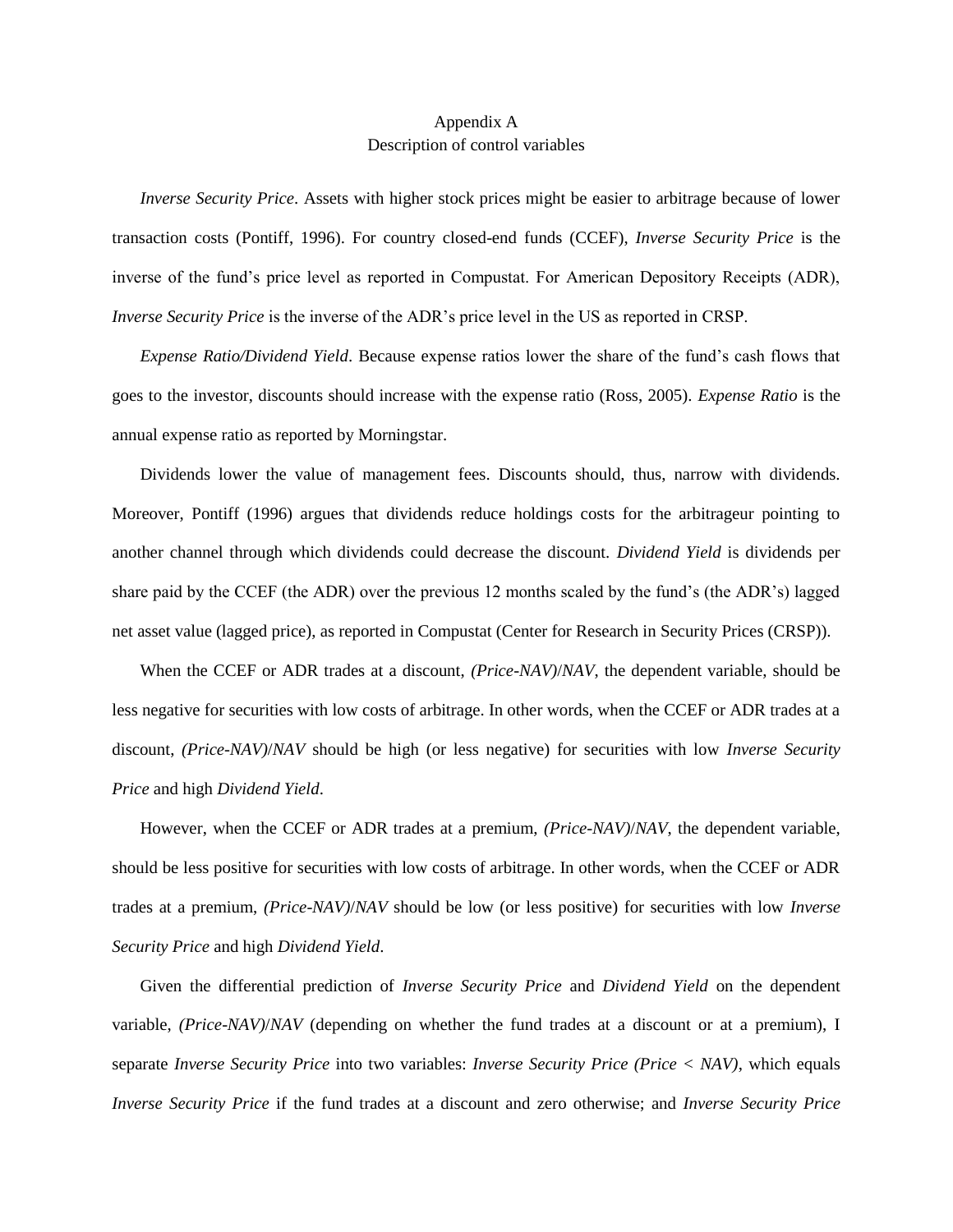*(Price > NAV)*, which equals *Inverse Security Price* if the fund trades at a premium and zero otherwise. Likewise, I separate *Dividend Yield* into *Dividend Yield (Price < NAV)*, which equals *Dividend Yield* if the fund trades at a discount and zero otherwise; and *Dividend Yield (Price > NAV)*, which equals *Dividend Yield* if the fund trades at a premium and zero otherwise.

*Turnover Ratio*. For CCEFs, this variable is the ratio of the median turnover of US stocks over the median turnover of stocks in the CCEF's respective home market. I take the median instead of the mean to reduce the effect of outliers. For ADRs, this variable is the ratio of the ADR's turnover in the US over the ADR's underlying asset's turnover in the home market. The data sources are Compustat Global Issue, Compustat Global Security Daily, and CRSP. I include the *Turnover Ratio* to control for differences in liquidity between the CCEF (the ADR) and the underlying asset in the home market. Differences in liquidity between the CCEF (the ADR) and its underlying asset have been argued to be an important determinant of CCEF (ADR) discounts (Cherkes, Sagi, and Stanton, 2009; and Chan, Hong, and Subrahmanyam, 2008).

My results are robust to the following alternate liquidity measures: the number of zero daily returns over the total number of trading days in a given month, the Roll measure (1984), and the Amihud measure  $(2002).^{28}$ 

*Home Market Valuation Ratio/US Market Valuation Ratio*. Following Baker, Foley, and Wurgler (2009), *Home Market Valuation Ratio* is the mispricing component in the annual value-weighted marketto-book ratio of the CCEF's (the ADR's) respective home market. *US Market Valuation Ratio* is the mispricing component in the annual value-weighted market-to-book ratio of US stocks. The decomposition of market-to-book into a fundamental and mispricing component is based on a first-stage regression of market-to-book on future six months returns. The fitted values provide estimates for the mispricing component in market-to-book. The assumption is that the mispricing component (in the market-to-book ratio) is associated with subsequent returns, whereas the fundamental component is not.

 $\overline{a}$ 

<sup>&</sup>lt;sup>28</sup> Results are available upon request.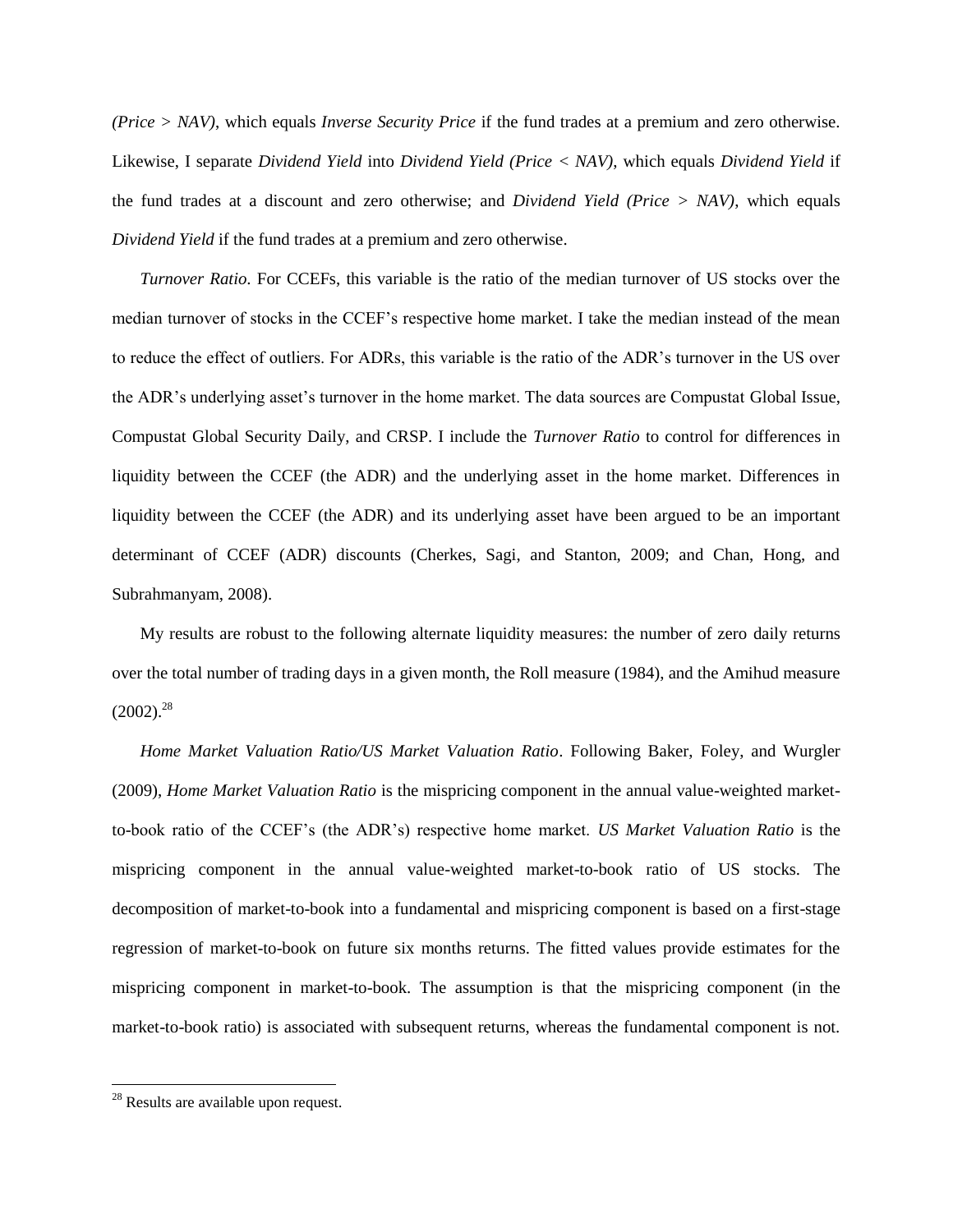The data sources are Kenneth French's website and Datastream.<sup>29</sup> I include *Home Market Valuation Ratio* and *US Market Valuation Ratio* to control for general demand (sentiment) effects in the home market and the US market, respectively (Bodurtha, Kim, and Lee 1995). My results are robust to using raw marketto-book ratios (as opposed to using the mispricing component in market-to-book). My results are also robust to alternate holding periods for subsequent returns (i.e., nine, 12, 24 months). The choice of six months was motivated by data constraints.<sup>30</sup>

Except for *Inverse Security Price<sub>i,t-1</sub>* and *Dividend Yield<sub>i,t-1</sub>*, values of my independent variables are contemporaneous. The reason I lag *Inverse Security Pricei,t-1* and *Dividend Yieldi,t-1* by one period is that *Discount<sub>i,t</sub>*, *Inverse Security Price<sub>i,t</sub>*, and *Dividend Yield<sub>i,t</sub>*, are all three functions of *Price<sub>t</sub>*. As a result, should country popularity have price impact, popularity changes would not only become reflected in *Discount<sub>i,t</sub>*, but also in *Inverse Security Price*<sub>*i,t*</sub> and *Dividend Yield<sub><i>i,t*</sub>. Because the coefficient on *Country Popularity Score*<sub>*it*</sub> estimates the correlation between *Discount*<sub>*it*</sub> and the part of the *Country Popularity Score*<sub>it</sub> that is unrelated to the other independent variables (including the impact of country popularity on security prices as reflected in *Inverse Security Price*<sub>*it*</sub> and *Dividend Yield<sub>it</sub>)*, using contemporaneous values of *Inverse Security Price* and *Dividend Yield* would unduly reduce the power of my empirical analysis.

 $\overline{a}$ 

<sup>&</sup>lt;sup>29</sup> See <u>[http://mba.tuck.dartmouth.edu/pages/faculty/ken.french/data\\_library.html.](http://mba.tuck.dartmouth.edu/pages/faculty/ken.french/data_library.html) I use market-to-book ratios</u> computed from Datastream for countries not covered by Kenneth French's data library. I would like to thank Ion Mihail for generously providing data on market-to-book ratios computed from Datastream.

 $30$  I have return data until June 2009. The six months holding period allows me to estimate the fitted valuation ratios for the year 2008.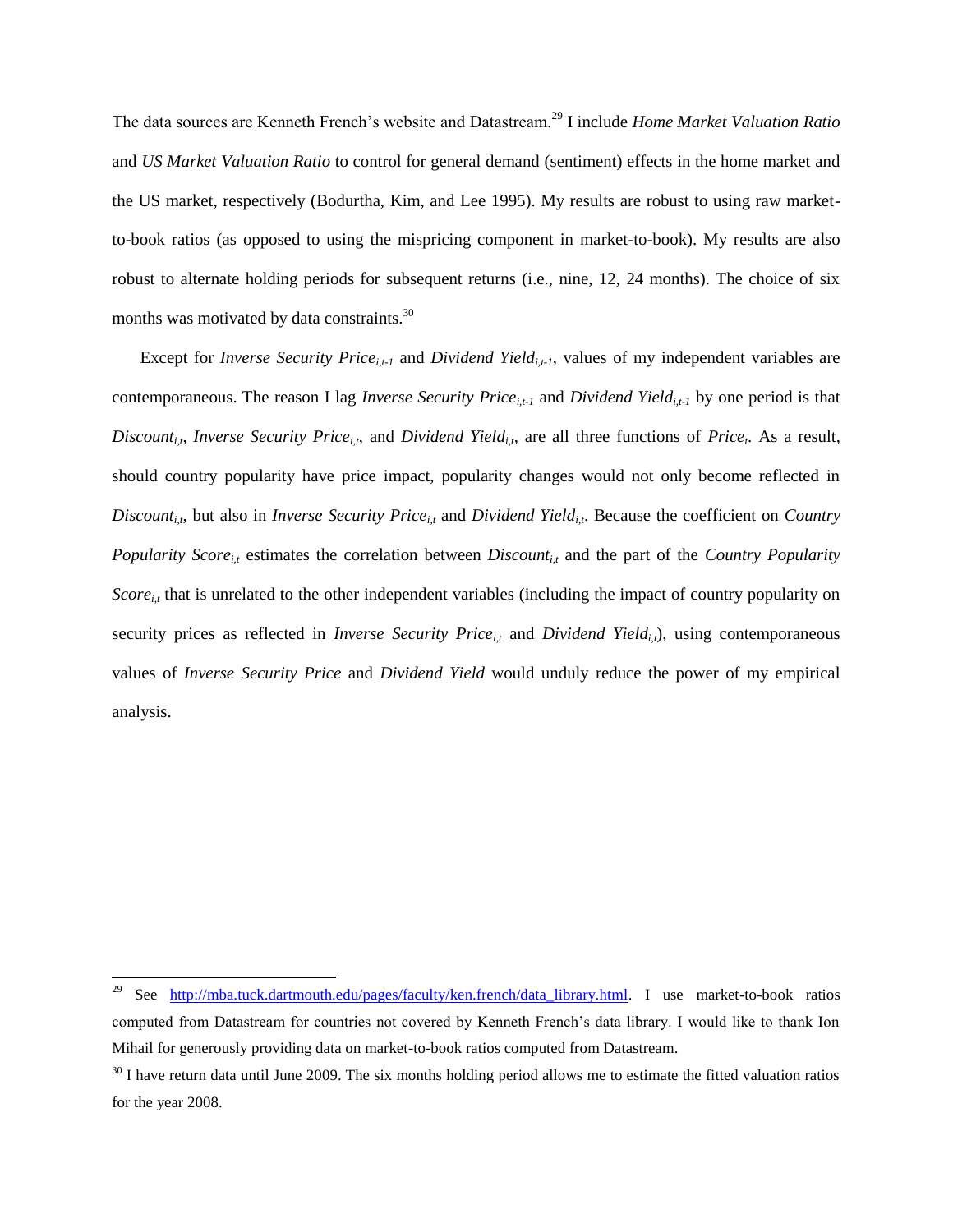## Appendix B Country closed-end funds used in this study

| Country closed-end fund (gvkey)               | Country       |
|-----------------------------------------------|---------------|
| Aberdeen Australia Equity Fund (014672)       | Australia     |
| Brazilian Equity Fund (025125)                | <b>Brazil</b> |
| France Growth Fund (021768)                   | France        |
| New Germany Fund (020190)                     | Germany       |
| India Fund (029724)                           | India         |
| Morgan Stanley India Investment Fund (029744) | India         |
| Indonesia Fund (020905)                       | Indonesia     |
| First Israel Fund (025855)                    | Israel        |
| Japan Equity Fund (025659)                    | Japan         |
| Japan Small Cap Fund (021065)                 | Japan         |
| Fidelity Advisor Korea Fund (030860)          | Korea         |
| Korea Equity Fund (029289)                    | Korea         |
| Korea Fund (014725)                           | Korea         |
| Korean Investment Fund (024930)               | Korea         |
| Emerging Mexico Fund (023217)                 | Mexico        |
| Mexico Equity and Income Fund (023048)        | Mexico        |
| Mexico Fund (014740)                          | Mexico        |
| First Philippine Fund (016551)                | Philippines   |
| Templeton Russia Fund (061298)                | Russia        |
| Spain Fund (014767)                           | Spain         |
| Taiwan Fund (014694)                          | Taiwan        |
| United Kingdom Fund (014773)                  | UK            |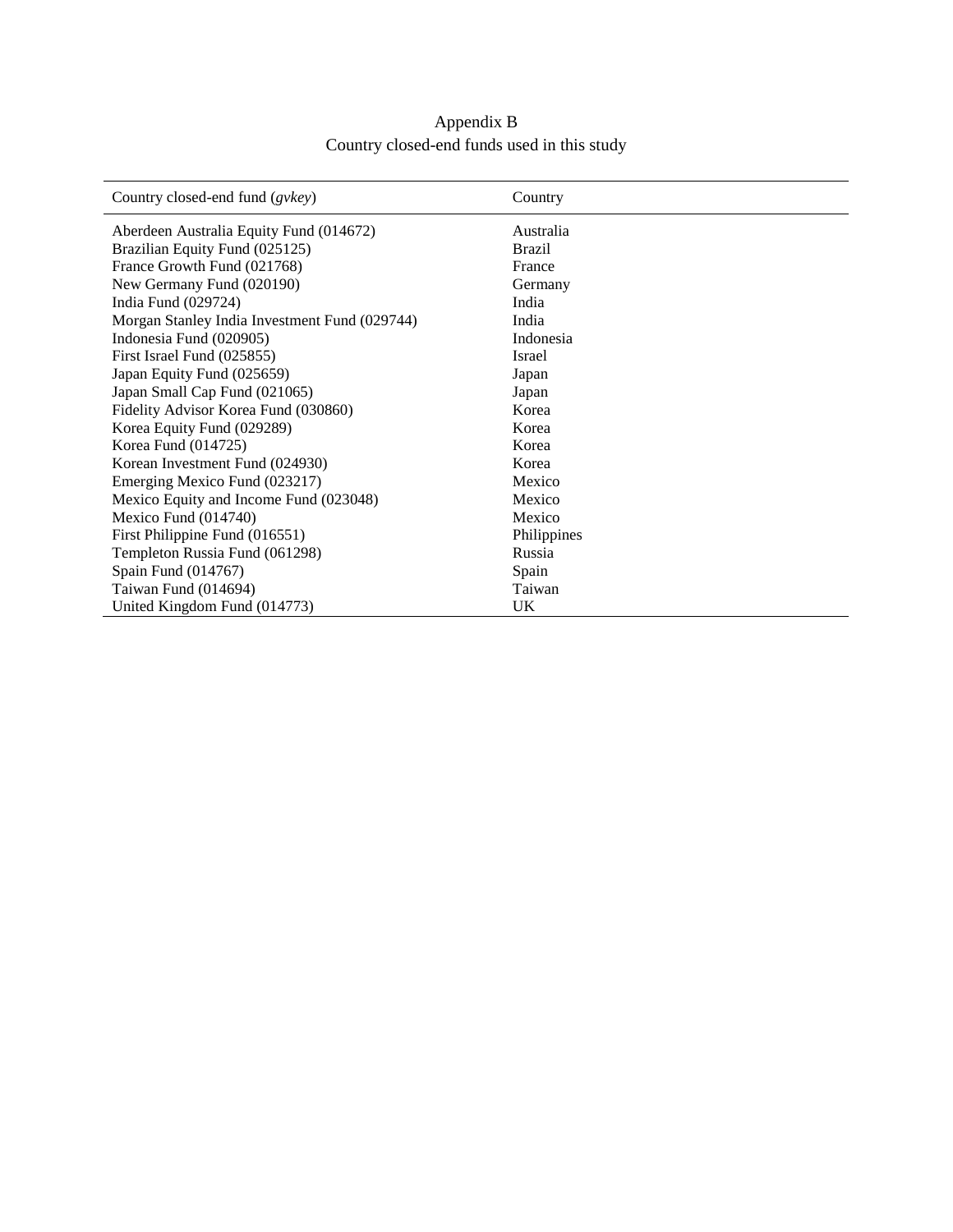## Appendix C Average *Country Popularity Scores*

This table presents the average *Country Popularity Score* for each of the 20 countries covered in this study, from 1992 to 2008. The *Country Popularity Score* is equal to the sum of the percentage of survey participants in the US thinking very favorably of a country multiplied by four, mostly favorably of a country multiplied by three, mostly unfavorably of a country multiplied by two, and very unfavorably of a country multiplied by one.

| Country       | <b>Country Popularity Score</b> |  |
|---------------|---------------------------------|--|
| Australia     | 3.32                            |  |
| <b>Brazil</b> | 2.88                            |  |
| China         | 2.35                            |  |
| France        | 2.80                            |  |
| Germany       | 2.92                            |  |
| India         | 2.75                            |  |
| Indonesia     | 2.59                            |  |
| Israel        | 2.83                            |  |
| Italy         | 3.07                            |  |
| Japan         | 2.84                            |  |
| Korea         | 2.64                            |  |
| Mexico        | 2.74                            |  |
| Philippines   | 2.76                            |  |
| Russia        | 2.56                            |  |
| South Africa  | 2.66                            |  |
| Spain         | 3.04                            |  |
| Taiwan        | 2.79                            |  |
| Turkey        | 2.58                            |  |
| UK            | 3.31                            |  |
| Venezuela     | 2.33                            |  |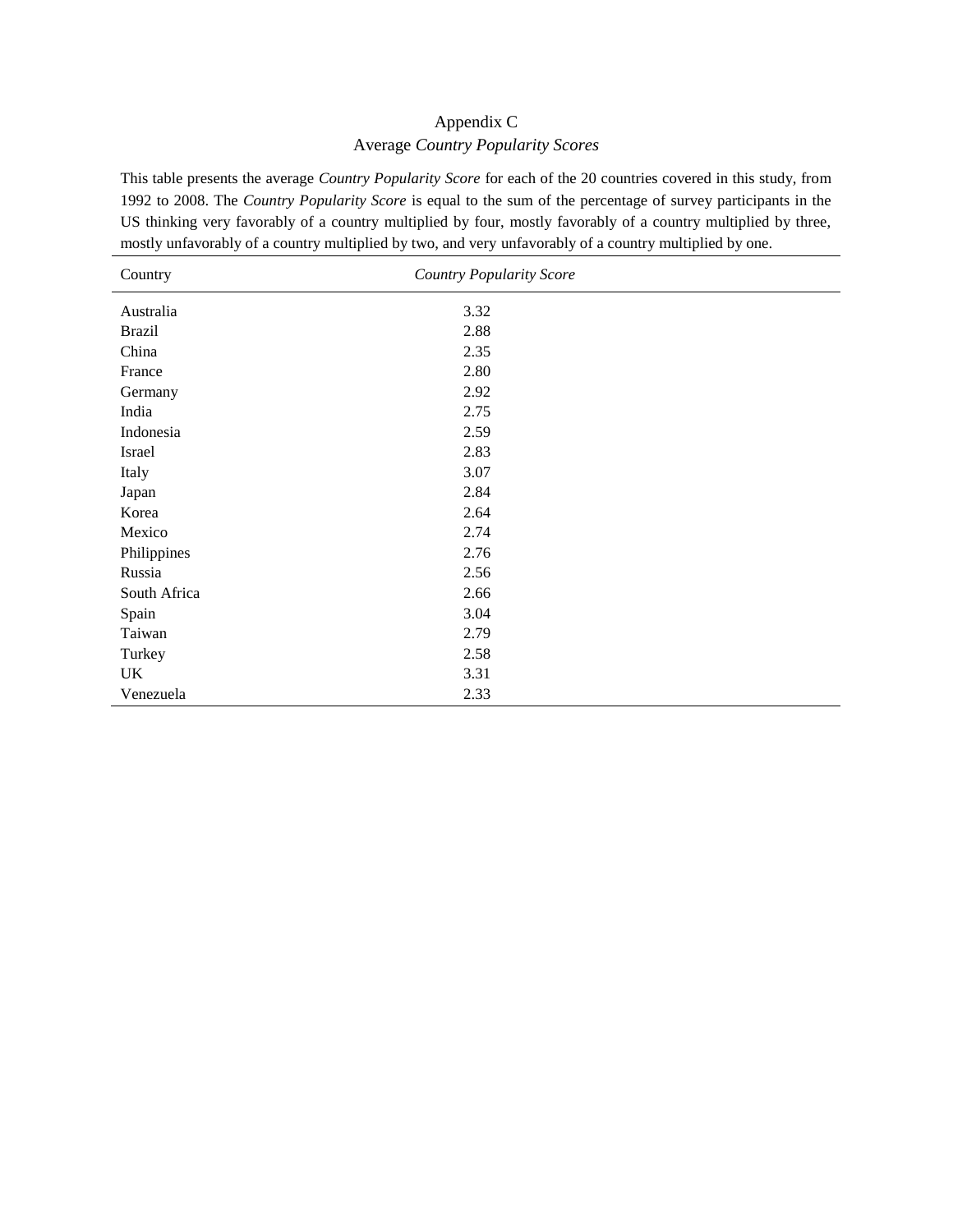# Appendix D Survey frequency

| This table presents the dates the country popularity surveys used in this paper were conducted. |  |
|-------------------------------------------------------------------------------------------------|--|
|                                                                                                 |  |

| Country       | Year | Month    | Country   | Year | Month    | Country                           | Year | Month    |
|---------------|------|----------|-----------|------|----------|-----------------------------------|------|----------|
| Australia     | 1987 | January  | Germany   | 2004 | February | Mexico                            | 2001 | February |
| Australia     | 2001 | February | Germany   | 2005 | February | Mexico                            | 2002 | February |
| Australia     | 2004 | February | Germany   | 2006 | February | Mexico                            | 2003 | February |
| Australia     | 2007 | February | Germany   | 2007 | February | Mexico                            | 2004 | February |
| <b>Brazil</b> | 1999 | February | Germany   | 2008 | February | Mexico                            | 2005 | February |
| <b>Brazil</b> | 2001 | February | India     | 2001 | February | Mexico                            | 2006 | February |
| <b>Brazil</b> | 2004 | February | India     | 2002 | February | Mexico                            | 2007 | February |
| <b>Brazil</b> | 2007 | February | India     | 2004 | February | Mexico                            | 2008 | February |
| China         | 1994 | February | India     | 2005 | February | Philippines                       | 2001 | February |
| China         | 1996 | January  | India     | 2006 | February | Philippines                       | 2002 | February |
| China         | 1996 | March    | India     | 2007 | February | Philippines                       | 2006 | February |
| China         | 1997 | June     | India     | 2008 | February | Russia                            | 2002 | February |
| China         | 1998 | June     | Indonesia | 2002 | March    | Russia                            | 2003 | February |
| China         | 1998 | July     | Indonesia | 2005 | February | Russia                            | 2003 | March    |
| China         | 1999 | March    | Israel    | 2002 | February | Russia                            | 2004 | February |
| China         | 1999 | May      | Israel    | 2003 | February | Russia                            | 2005 | February |
| China         | 2000 | January  | Israel    | 2004 | February | Russia                            | 2006 | February |
| China         | 2000 | March    | Israel    | 2005 | February | Russia                            | 2007 | February |
| China         | 2000 | November | Israel    | 2006 | February | Russia                            | 2008 | February |
| China         | 2001 | February | Israel    | 2007 | February | South Africa                      | 1991 | March    |
| China         | 2002 | February | Israel    | 2008 | February | South Africa                      | 2001 | February |
| China         | 2003 | February | Italy     | 2001 | February | Spain                             | 2003 | February |
| China         | 2004 | February | Italy     | 2003 | February | Spain                             | 2003 | March    |
| China         | 2005 | February | Japan     | 1992 | February | Taiwan                            | 1996 | March    |
| China         | 2006 | February | Japan     | 1993 | June     | Taiwan                            | 2000 | March    |
| China         | 2007 | February | Japan     | 1994 | February | Taiwan                            | 2001 | February |
| China         | 2008 | February | Japan     | 1994 | June     | Taiwan                            | 2002 | February |
| France        | 1991 | March    | Japan     | 1995 | November | Taiwan                            | 2006 | February |
| France        | 1996 | March    | Japan     | 1996 | March    | Turkey                            | 2003 | March    |
| France        | 1999 | February | Japan     | 1999 | February | Turkey                            | 2007 | February |
| France        | 2001 | February | Japan     | 1999 | May      | UK                                | 1991 | March    |
| France        | 2002 | February | Japan     | 2000 | November | UK                                | 1996 | March    |
| France        | 2003 | February | Japan     | 2001 | February | <b>UK</b>                         | 1999 | February |
| France        | 2003 | March    | Japan     | 2002 | February | UK                                | 1999 | May      |
| France        | 2004 | February | Japan     | 2003 | February | $\ensuremath{\mathrm{UK}}\xspace$ | 2000 | November |
| France        | 2005 | February | Japan     | 2004 | February | UK                                | 2001 | February |
| France        | 2006 | February | Japan     | 2005 | February | UK                                | 2002 | February |
| France        | 2007 | February | Japan     | 2006 | February | UK                                | 2003 | February |
| France        | 2008 | February | Japan     | 2007 | February | UK                                | 2003 | March    |
| Germany       | 1996 | March    | Japan     | 2008 | February | $\ensuremath{\mathrm{UK}}\xspace$ | 2004 | February |
| Germany       | 1999 | February | Korea     | 1991 | March    | UK                                | 2005 | February |
| Germany       | 1999 | November | Korea     | 2000 | November | UK                                | 2006 | February |
| Germany       | 2000 | November | Korea     | 2002 | February | UK                                | 2007 | February |
| Germany       | 2001 | February | Korea     | 2003 | February | UK                                | 2008 | February |
| Germany       | 2002 | February | Korea     | 2008 | February | Venezuela                         | 2007 | February |
| Germany       | 2003 | February | Mexico    | 1996 | March    |                                   |      |          |
| Germany       | 2003 | March    | Mexico    | 1999 | February |                                   |      |          |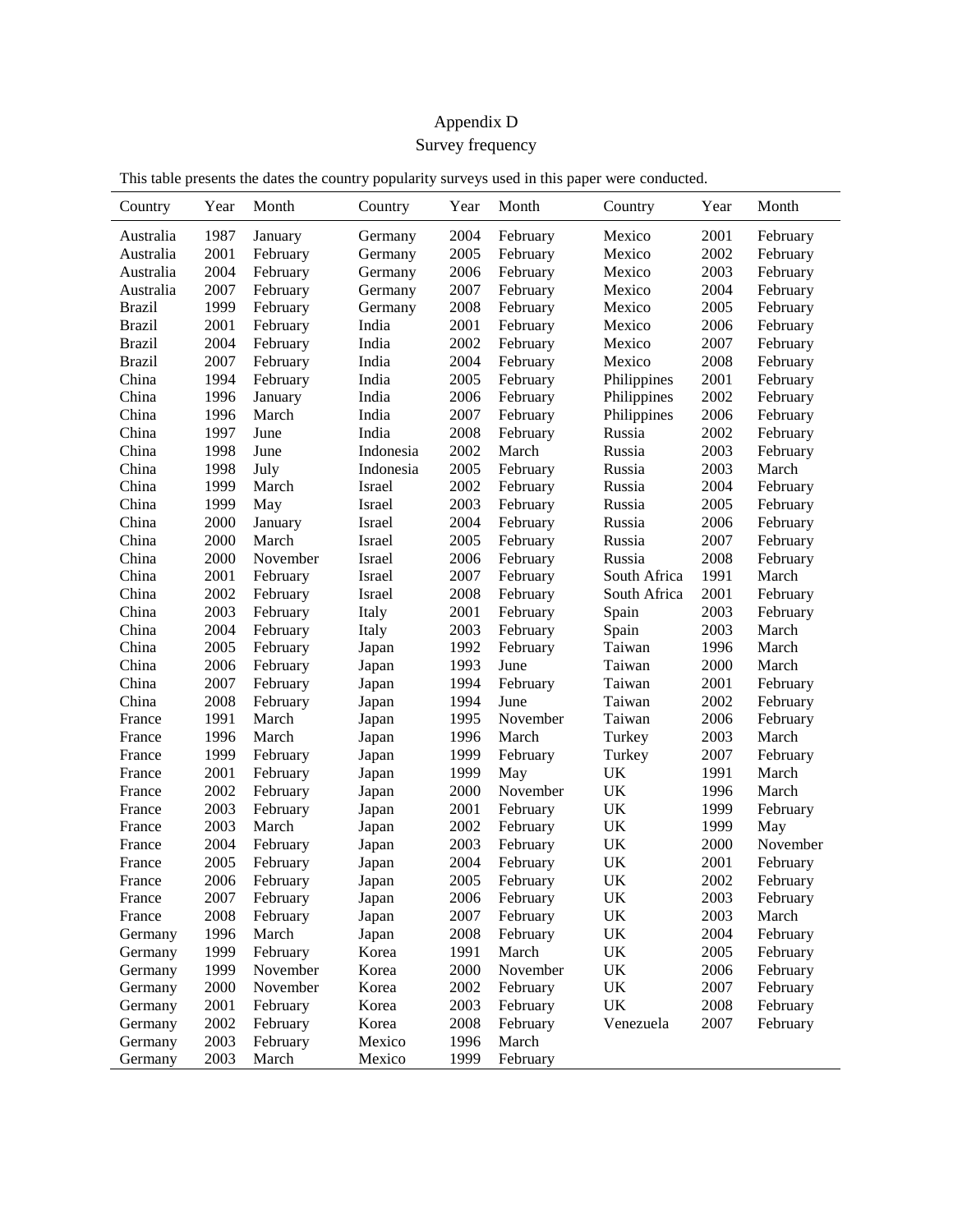## Appendix E Mutual funds used in this study

| Mutual fund                                 | Country |  |
|---------------------------------------------|---------|--|
| <b>Gartmore China Opportunities</b>         | China   |  |
| <b>AMIDEX 35 Mutual Fund Israel</b>         | Israel  |  |
| Blue and White Israel                       | Israel  |  |
| Colonial Newport Japan Fund                 | Japan   |  |
| Credit Suisse Japan Growth                  | Japan   |  |
| DFA Japanese Small Company                  | Japan   |  |
| Deutsche Japanese Equity                    | Japan   |  |
| Dreyfus Premier Japan Fund                  | Japan   |  |
| Fidelity Advisor Japan                      | Japan   |  |
| Fidelity Japan Fund                         | Japan   |  |
| Fidelity Japan Small Companies Fund         | Japan   |  |
| Flag Investors Japanese Equity              | Japan   |  |
| <b>GAM Japan Capital Fund</b>               | Japan   |  |
| Goldman Sachs: Japanese Equity Fund         | Japan   |  |
| Japan Fund                                  | Japan   |  |
| Japan Smaller Companies Fund                | Japan   |  |
| Matthews Japan Fund                         | Japan   |  |
| Morgan Stanley Dean Witter Japan Fund       | Japan   |  |
| Nikko Japan Tilt Fund                       | Japan   |  |
| PIMCO: Japanese Stock Total Return Strategy | Japan   |  |
| ProFunds: Ultra Japan                       | Japan   |  |
| Rydex Srs: Large Cap Japan Fund             | Japan   |  |
| Scudder Japanese Equity Fund                | Japan   |  |
| T. Rowe Price Japan Fund                    | Japan   |  |
| Vista Mutual: Japan Fund                    | Japan   |  |
| Warburg Pincus Japan Growth Fund            | Japan   |  |
| Fidelity Advisor Korea                      | Korea   |  |
| Matthews Korea Fund                         | Korea   |  |
| DFA United Kingdom Small Company            | UK      |  |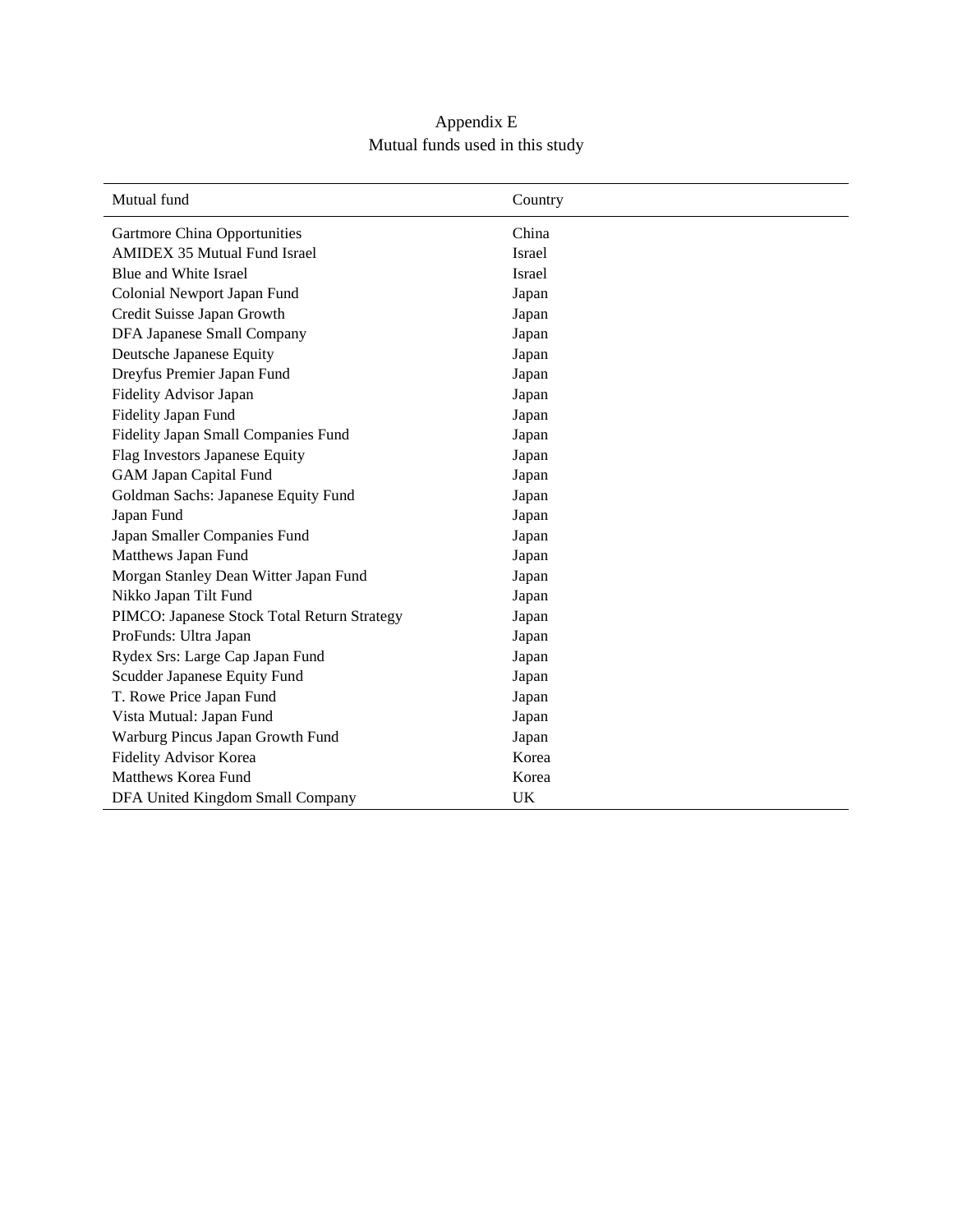### **References**

AndersonAnalytics, 2007. Brand and countries. AndersonAnalytics Report, Stamford, CT.

- Akerlof, G. A., 1980. A theory of social custom, of which unemployment may be one consequence. Quarterly Journal of Economics 94, 749-775.
- Amihud, Y., 2002. Illiquidity and stock returns: cross-section and time-series effects. Journal of Financial Markets 5, 31-56.
- Aoki, K., Downes, E. J., 2003. An analysis of young people's use of and attitudes toward cell phones. Telematics and Informatics 20, 349-364.
- Arrow, K. J., 1972. Models of job discrimination. In: Pascal, A. H. (Ed.), Racial Discrimination in Economic Life. D.C. Heath, Lexington, MA.
- Baker, M., Foley C. F., Wurgler, J., 2009. Multinationals as arbitrageurs? The effect of stock market valuations on foreign direct investment. Review of Financial Studies 22, 337-369.
- Baker, M., Ruback, R. S., Wurgler, J., 2007. Behavioral corporate finance. In: Eckbo, B. E. (Ed.), Handbook of Corporate Finance. Elsevier, North-Holland, Amsterdam and Oxford.
- Baker, M., Stein, J., Wurgler J., 2003. When does the market matter? Stock prices and the investment of equitydependent firms. Quarterly Journal of Economics 118, 969-1005.
- Baker, M., Wurgler, J., 2006. Investor sentiment and the cross-section of stock returns. Journal of Finance 61, 1645- 1680.
- Baker, M., Wurgler, J., 2007. Investor sentiment in the stock market. Journal of Economic Perspective 21, 129-151.
- Becker, G., 1957. The economics of discrimination. University of Chicago Press, Chicago, IL.
- Bodurtha, J. N., Kim, D.-S., Lee, C. M. C., 1995. Closed-end country funds and US market sentiment. Review of Financial Studies 8, 879-918.
- Cameron, A. C., Gelbach, J. B., Miller, D. L., 2010. Robust inference with multi-way clustering. Journal of Business and Economic Statistics, forthcoming.
- Chan, J., Hong, D., Subrahmanyam, M. G., 2008. A tale of two prices: liquidity and asset prices in multiple markets. Journal of Banking and Finance 21, 947-960.
- Chan, J., Jain, R., Xia, Y., 2008. Market segmentation, liquidity spillover, and closed-end country fund discounts. Journal of Financial Markets 11, 377-399.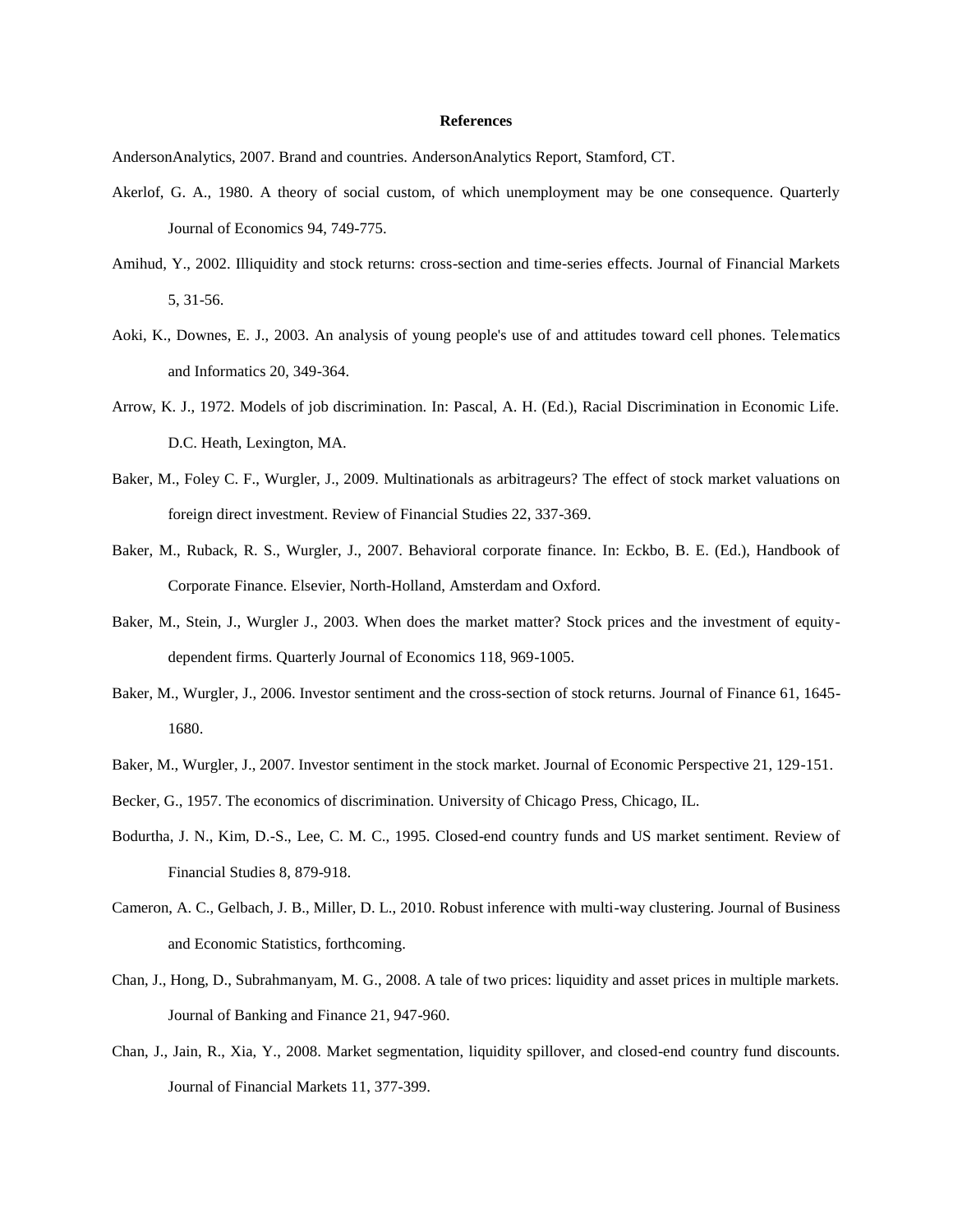- Chavis, L., Leslie, P., 2009. Consumer boycotts: the impact of the Iraq War on French wine sales in the US. Quantitative Marketing and Economics 7, 37-67.
- Cherkes, M., Sagi, J., Stanton, R., 2009. A liquidity-based model of closed-end funds. Review of Financial Studies 22, 257-297.
- De Long, J. B., Shleifer, A., Summers, L. H., Waldman, R. J., 1990. Noise trader risk in financial markets. Journal of Political Economy 98, 703-738.
- Del Guercio, D., 1996. The distorting effect of the prudent man law on institutional equity investments. Journal of Financial Economics 40, 31-62.
- Edison, H. J., Warnock, F. E., 2003. A simple measure of the intensity of capital controls. Journal of Empirical Finance 10, 81-103.
- Edmans, A., Garcia, D., Norli, O., 2007. Sports sentiment and stock returns. Journal of Finance 62, 1967-1998.
- Fama, E., MacBeth, J., 1973. Risk, return and equilibrium. Journal of Political Economy 81, 607-636.
- Ferreira, M., Massa, M., Matos, P., 2010. Shareholders at the gate? Institutional investors and cross-border mergers and acquisitions. Review of Financial Studies 23, 601-644.
- Ferreira, M., Matos, P., 2008. The colors of investors' money: the role of institutional investors around the world. Journal of Financial Economics 88, 499-533.
- Gagnon, L., Karolyi, G. A., 2010. Multi-market trading and arbitrage. Journal of Financial Economics 97, 53-80.
- Gompers, P., Metrick, A., 2001. Institutional investors and equity prices. Quarterly Journal of Economics 116, 229- 259.
- Gruber, M. J., 1996. Another puzzle: the growth in actively managed mutual funds. Journal of Finance 51, 783-810.
- Guiso, L., Sapienza, P., Zingales, L., 2009. Cultural biases in economic exchange? Quarterly Journal of Economics 124, 1095-1131.
- Hirshleifer, D., Shumway, T., 2003. Good day sunshine: stock returns and the weather. Journal of Finance 58, 1009- 1032.
- Hong, H., Kacperczyk, M., 2009. The price of sin: the effects of social norms on markets. Journal of Financial Economics 93, 15-36.
- Ippolito, R. A., 1992. Consumer reaction to measures of poor quality: evidence from the mutual fund industry. Journal of Law and Economics 35, 45-70.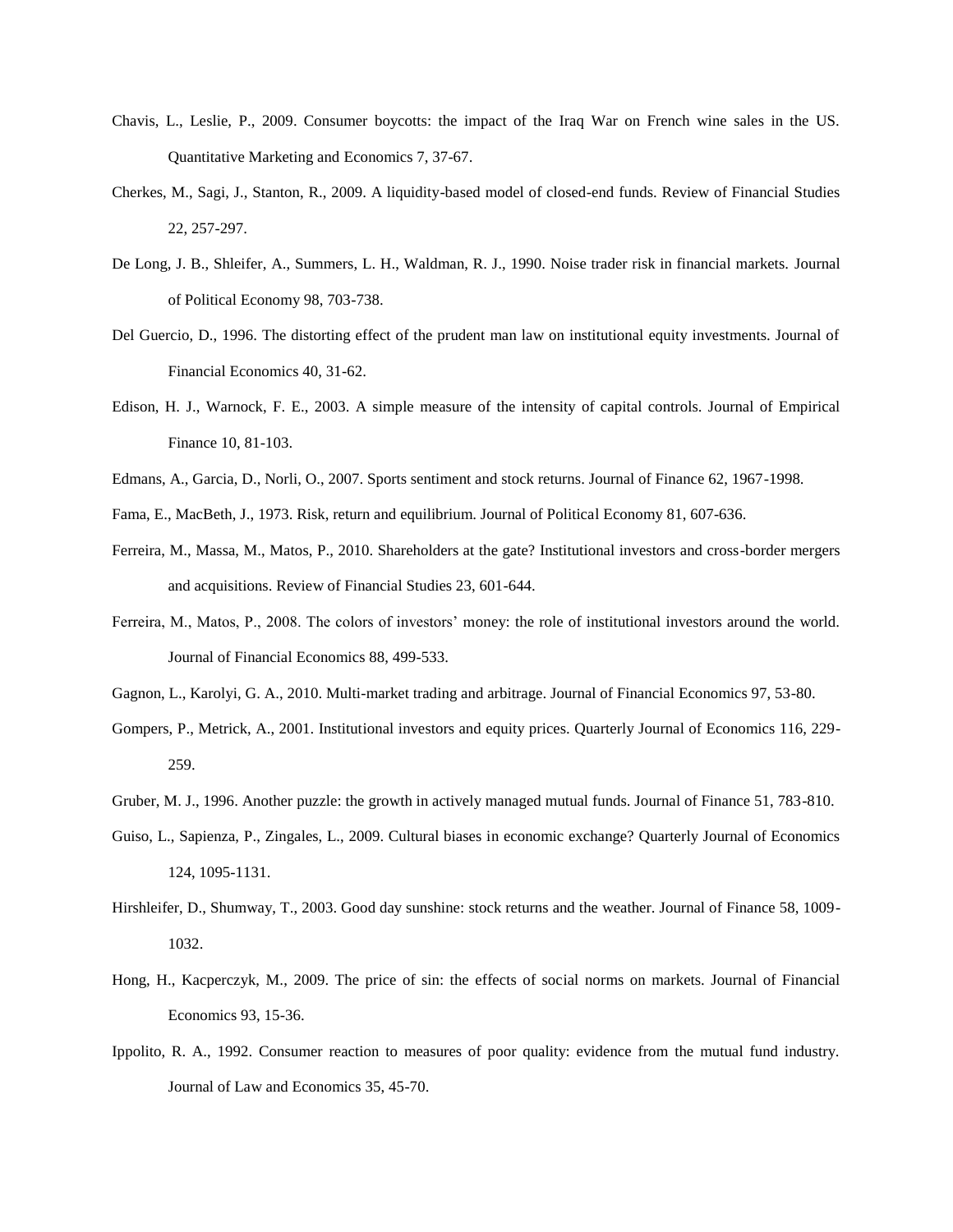- Kamstra, M., Kramer, L., Levi, M., 2003. Winter blues: a SAD stock market cycle. American Economic Review 93, 1257-1263.
- Kaplanski, G., Levy, H., 2010. Sentiment and stock prices: the case of aviation disasters. Journal of Financial Economics 95, 174-201.
- Karolyi, G. A., 1998. Why do companies list shares abroad? A survey of the evidence and its managerial implications. Financial Markets, Institutions and Instruments 7, 1-60.
- Keswani, A., Stolin, D., 2008. Which money is smart? Mutual fund buys and sells of individual and institutional investors. Journal of Finance 63, 85-118.
- Klibanoff, P., Lamont, O., Wizman, T. A., 1998. Investor reaction to salient news in closed-end country funds. Journal of Finance 53, 673-699.
- Lamont, O., Thaler, R. H., 2003. Anomalies: the law of one price in financial markets. Journal of Economic Perspective 17, 191-202.
- La Porta, R., Lopez-de-Silanes, F., Shleifer, A., Vishny, R. W., 1997. Legal determinants of external finance. Journal of Finance 52, 1131-1150.
- Lee, C. M. C., Shleifer, A., Thaler, R. H., 1991. Investor sentiment and the closed-end fund puzzle. Journal of Finance 46, 75-109.
- Lemmon, M., Portniaguina, E., 2006. Consumer confidence and asset prices: some empirical evidence. Review of Financial Studies 19, 1499-1529.
- Levitt, S., 2004. Testing theories of discrimination: evidence from weakest link. Journal of Law and Economics 47, 431-452.
- Morse, A., Shive, S., 2010. Patriotism in your portfolio. Journal of Financial Markets, forthcoming.
- Newey, W. K., West, K. D., 1987. A simple, positive semi-definite, heteroskedasticity and autocorrelation consistent covariance matrix. Econometrica 55, 703-708.
- Polk, C., Sapienza, P., 2009. The stock market and corporate investment: a test of catering theory. Review of Financial Studies 22, 187-217.
- Pontiff, J., 1996. Costly arbitrage: evidence from closed-end funds. Quarterly Journal of Economics 111, 1135-1152. Qiu, L., Welch, I., 2006. Investor sentiment measures. Unpublished working paper. Brown University.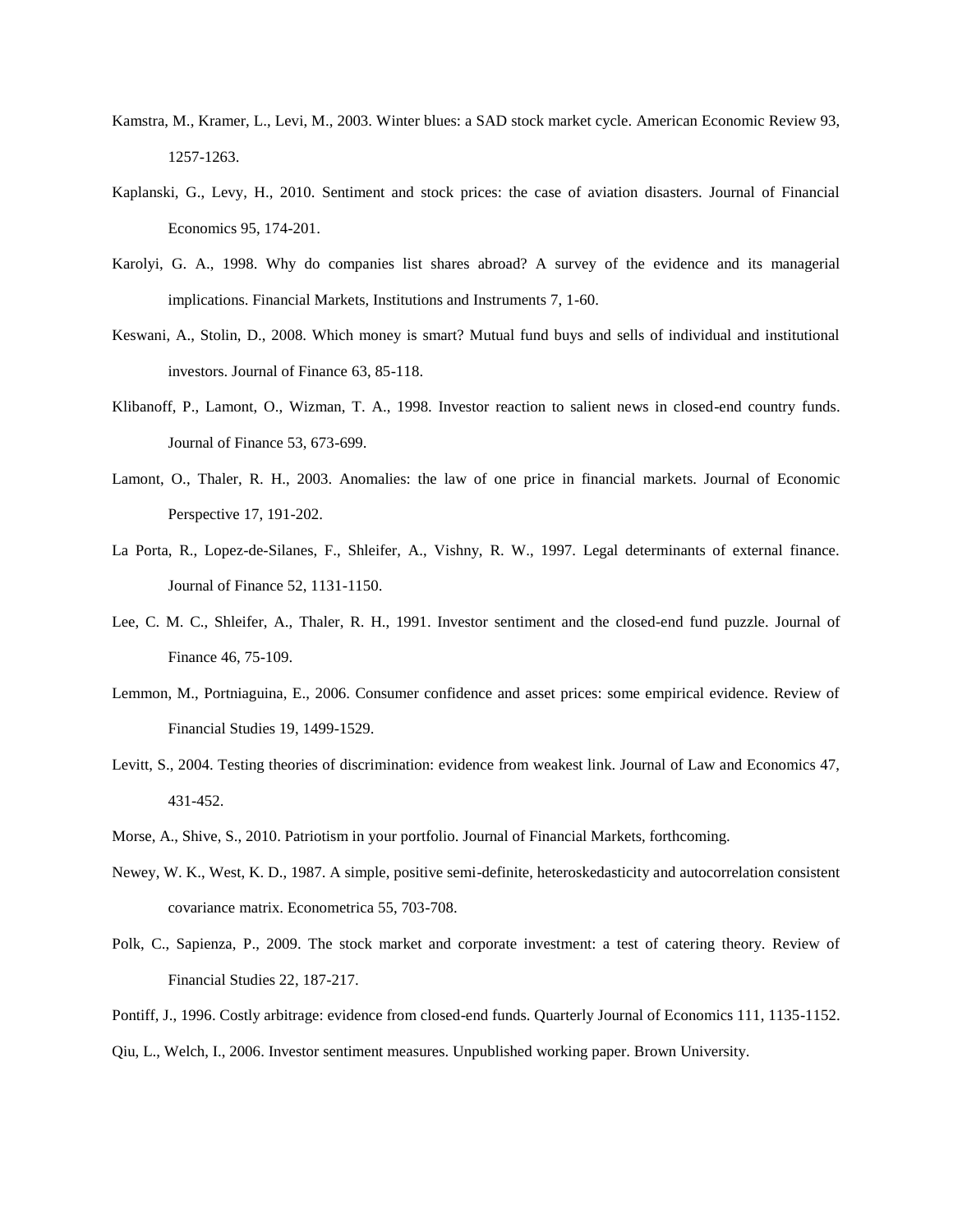- Roll, R., 1984. A simple implicit measure of the effective bid-ask spread in an efficient market. Journal of Finance 39, 1127-1139.
- Ross, S. A., 2005. Neoclassical finance. Princeton University Press, Princeton, NJ.
- Sapp, T., Tiwari, A., 2004. Does stock return momentum explain the "smart money" effect? Journal of Finance 59, 2605-2622.
- Shleifer, A., 2005. Inefficient markets. Oxford University Press, Oxford, UK.
- Shleifer, A., Vishny, R. W., 1997. The limits of arbitrage. Journal of Finance 52, 35-55.
- Sirri, E. R., Tufano, P., 1998. Costly search and mutual fund flows. Journal of Finance 53, 1589-1622.
- White, H., 1980. A heteroskedasticity-consistent covariance matrix estimator and a direct test for heteroskedasticity. Econometrica 48, 817-838.
- Zheng, L., 1999. Is money smart? A study of mutual fund investors' fund selection ability. Journal of Finance 54, 901-933.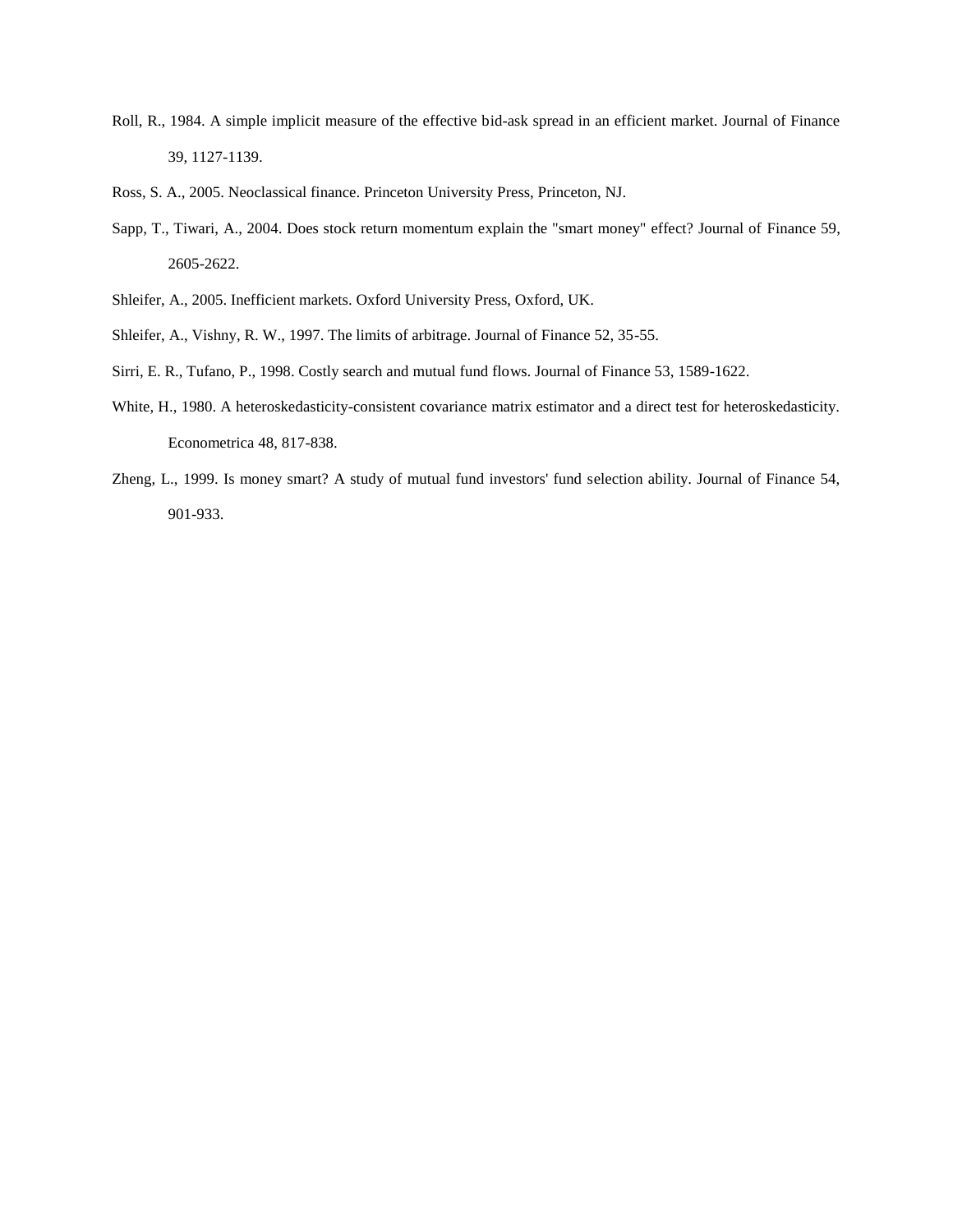## Fig. 1

#### Evolution of premia/(discounts) around German Reunification and Iraq War

This figure plots the time series evolution of premia/(discounts) of country closed-end funds (CCEF) around the beginning of the Iraq War (March 2003) and the German Reunification (November 1989). Panel A reports the average premium/(discount) of the France Growth Fund (*gvkey*=021768) and the New Germany Fund (*gvkey*=020190). Panel B reports the premium/(discount) of the Germany Fund.





*Panel B: German Reunification*

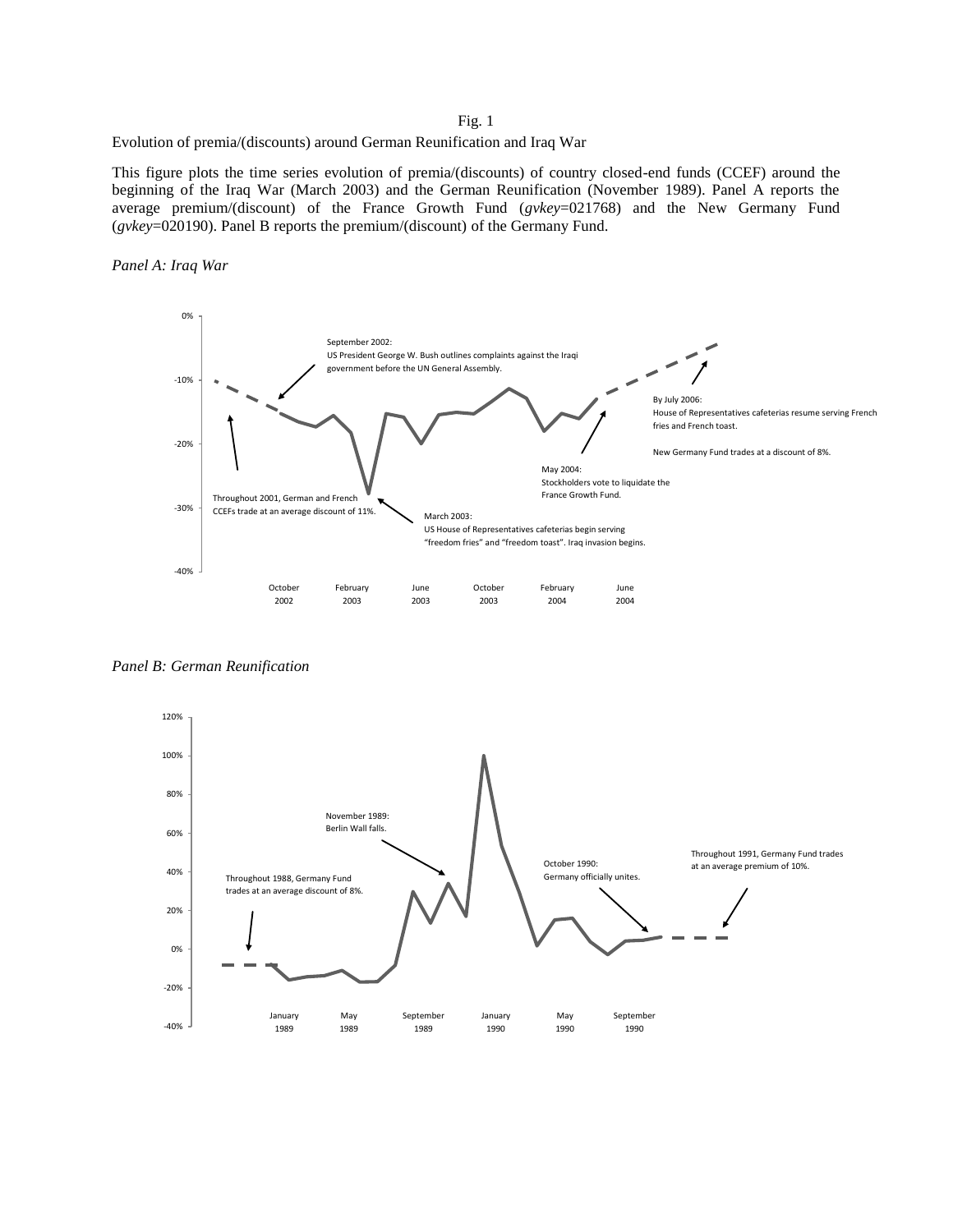#### Determinants of country popularity

This table presents correlation coefficient estimates between a measure of a country's popularity among Americans and various measures of a country's legal and political system, cultural similarity with the US, and familiarity among Americans. The sample contains 17 countries over the period 1992 to 2008. The *Country Popularity Score* is equal to the sum of the percentage of survey participants in the US thinking very favorably of a country multiplied by four, mostly favorably of a country multiplied by three, mostly unfavorably of a country multiplied by two, and very unfavorably of a country multiplied by one. *Population* is the logarithm of a country's population. *Distance* is the logarithm of the distance in kilometers between Washington, DC, and the country's capital city. *Fraction with no Opinion* is the fraction of survey participants who feel they do not have sufficient information to form an overall opinion of a country and opt for "no opinion."*Same Language* is a dummy that equals one if English is the country's official language or if English is one of the country's primary languages (as determined by the CIA *World Factbook*) and zero otherwise. *Same Religion* is a dummy that equals one if a country is predominantly Christian (as determined by the CIA *World Factbook*) and zero otherwise. *Ancestry* is the fraction of US citizens with ancestors from the country in question. *Hofstede-Cultural Distance* is the difference in the Hofstede Index between the US and the country in question. *Governance Quality* is the Corruption Perceptions Index as published by Transparency International. *p*-values are reported in squared brackets.

|                            | Country<br><b>Popularity Score Population</b> |                    | <i>Distance</i>    | <b>Fraction</b> with<br>no Opinion | Same Language      | <b>Same Religion</b> | Ancestry           | Hofstede-<br>Cultural Distance |
|----------------------------|-----------------------------------------------|--------------------|--------------------|------------------------------------|--------------------|----------------------|--------------------|--------------------------------|
| Population                 | $-0.251$<br>[0.27]                            |                    |                    |                                    |                    |                      |                    |                                |
| <i>Distance</i>            | 0.219<br>[0.34]                               | 0.169<br>[0.46]    |                    |                                    |                    |                      |                    |                                |
| Fraction with no Opinion   | $-0.320$<br>[0.16]                            | $-0.119$<br>[0.61] | 0.032<br>[0.89]    |                                    |                    |                      |                    |                                |
| Same Language              | 0.424<br>[0.06]                               | 0.075<br>[0.75]    | 0.394<br>[0.08]    | $-0.245$<br>[0.28]                 |                    |                      |                    |                                |
| <b>Same Religion</b>       | 0.316<br>[0.16]                               | $-0.278$<br>[0.22] | $-0.502$<br>[0.02] | $-0.094$<br>[0.69]                 | 0.258<br>[0.26]    |                      |                    |                                |
| Ancestry                   | 0.420<br>[0.06]                               | 0.003<br>[0.99]    | $-0.358$<br>[0.11] | $-0.515$<br>[0.02]                 | 0.045<br>[0.85]    | 0.392<br>[0.08]      |                    |                                |
| Hofstede-Cultural Distance | $-0.797$<br>[0.00]                            | 0.116<br>[0.62]    | $-0.137$<br>[0.55] | 0.458<br>[0.04]                    | $-0.463$<br>[0.03] | $-0.378$<br>[0.09]   | $-0.567$<br>[0.01] |                                |
| Governance Quality         | 0.725<br>[0.00]                               | $-0.501$<br>[0.02] | 0.042<br>[0.86]    | $-0.440$<br>[0.05]                 | 0.133<br>[0.57]    | 0.258<br>[0.26]      | 0.428<br>[0.05]    | $-0.657$<br>[0.00]             |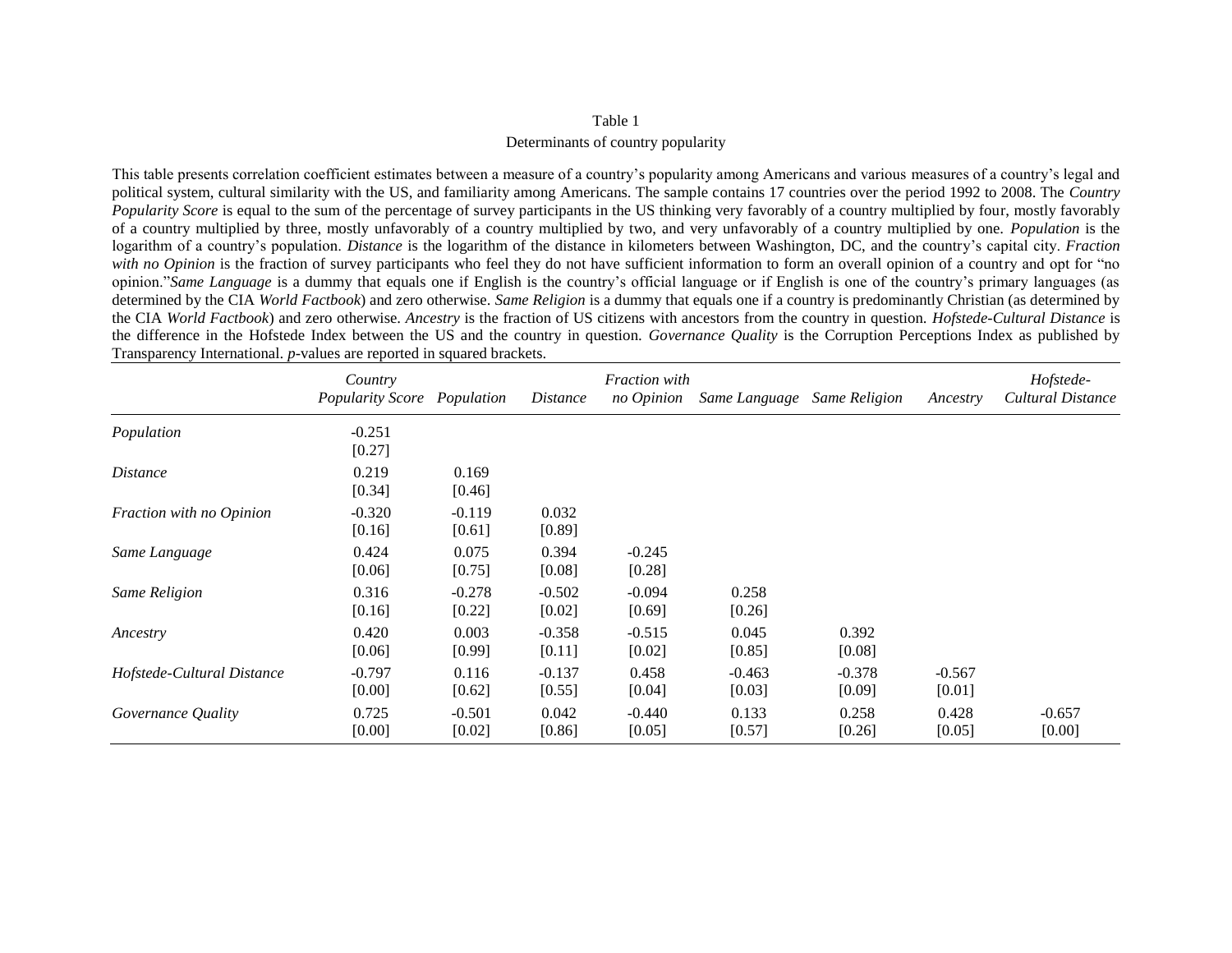#### Country closed-end fund premia/(discounts) and countries' popularities

This table presents coefficient estimates from regressions of monthly country closed-end fund premia/(discounts) on a country's popularity among Americans and various control variables. The sample includes 19 country closedend funds from 15 countries over the period 1993 to 2008. The *Country Popularity Score* is concurrent and equal to the sum of the percentage of survey participants in the US thinking very favorably of a country multiplied by four, mostly favorably of a country multiplied by three, mostly unfavorably of a country multiplied by two, and very unfavorably of a country multiplied by one. *Inverse Security Price (Price < NAV)* [*(Price > NAV)*] is one over the fund's lagged price level if the fund trades at a discount [premium] and zero otherwise. *Dividend Yield (Price < NAV)* [*(Price > NAV)*] is dividends per share paid by the country closed-end fund over the previous 12 months scaled by the funds' lagged net asset value if the fund trades at a discount [premium] and zero otherwise. *Expense Ratio* is the fund's expense ratio. *Turnover Ratio* is the ratio of the concurrent median turnover of US stocks over the concurrent median turnover of stocks in a country closed-end fund's respective home market. *Home (US) Market Valuation Ratio* is the concurrent mispricing component in the value-weighted market-to-book ratio of a country closed-end fund's respective home market (of the US market), as described in Appendix A. *t*statistics are reported in parentheses. For Columns 1 and 2, they are calculated using White (1980) standard errors adjusted for clustering (by year-month and fund); for Column 3, they are calculated using Newey-West (1987) standard errors with 12 lags.

|                                                                       |                  | Coefficient (t-statistic) |                               |                         |
|-----------------------------------------------------------------------|------------------|---------------------------|-------------------------------|-------------------------|
| Variable                                                              | Expected<br>sign | Fixed<br>effects<br>(1)   | First-<br>differencing<br>(2) | Fama-<br>MacBeth<br>(3) |
| <b>Country Popularity Score</b>                                       | $+$              | 0.116<br>(2.00)           | 0.083<br>(2.22)               | 0.044<br>(2.42)         |
| <i>Inverse Security Price (Price <math>\langle NAV \rangle</math></i> |                  | $-0.620$<br>$(-3.97)$     | 1.021<br>(3.80)               | $-0.282$<br>$(-3.97)$   |
| <i>Inverse Security Price (Price &gt; NAV)</i>                        | $+$              | 0.887<br>(3.75)           | 3.247<br>(4.44)               | 2.968<br>(5.37)         |
| Dividend Yield ( $Price < NAV$ )                                      | $+$              | 0.109<br>(0.71)           | $-0.014$<br>$(-0.18)$         | $-0.107$<br>$(-0.80)$   |
| Dividend Yield (Price $>$ NAV)                                        |                  | 0.874<br>(2.97)           | 0.059<br>(0.13)               | $-0.088$<br>(0.01)      |
| <b>Expense Ratio</b>                                                  |                  | 2.546<br>(1.42)           | 1.713<br>(0.92)               | 0.519<br>(0.82)         |
| Turnover Ratio                                                        | $+$              | 0.001<br>(1.50)           | 0.001<br>(0.61)               | 0.001<br>(2.23)         |
| Home Market Valuation Ratio                                           |                  | 0.037<br>(0.19)           | 0.164<br>(1.39)               | $-1.311$<br>$(-3.84)$   |
| <b>US Market Valuation Ratio</b>                                      | $+$              | $-0.034$<br>$(-0.69)$     | 0.290<br>(2.92)               |                         |
| Number of observations                                                |                  | 2,155                     | 2,136                         | 181                     |
| Adjusted $R^2$ [average adjusted $R^2$ ]                              |                  | 0.60                      | 0.10                          | [0.79]                  |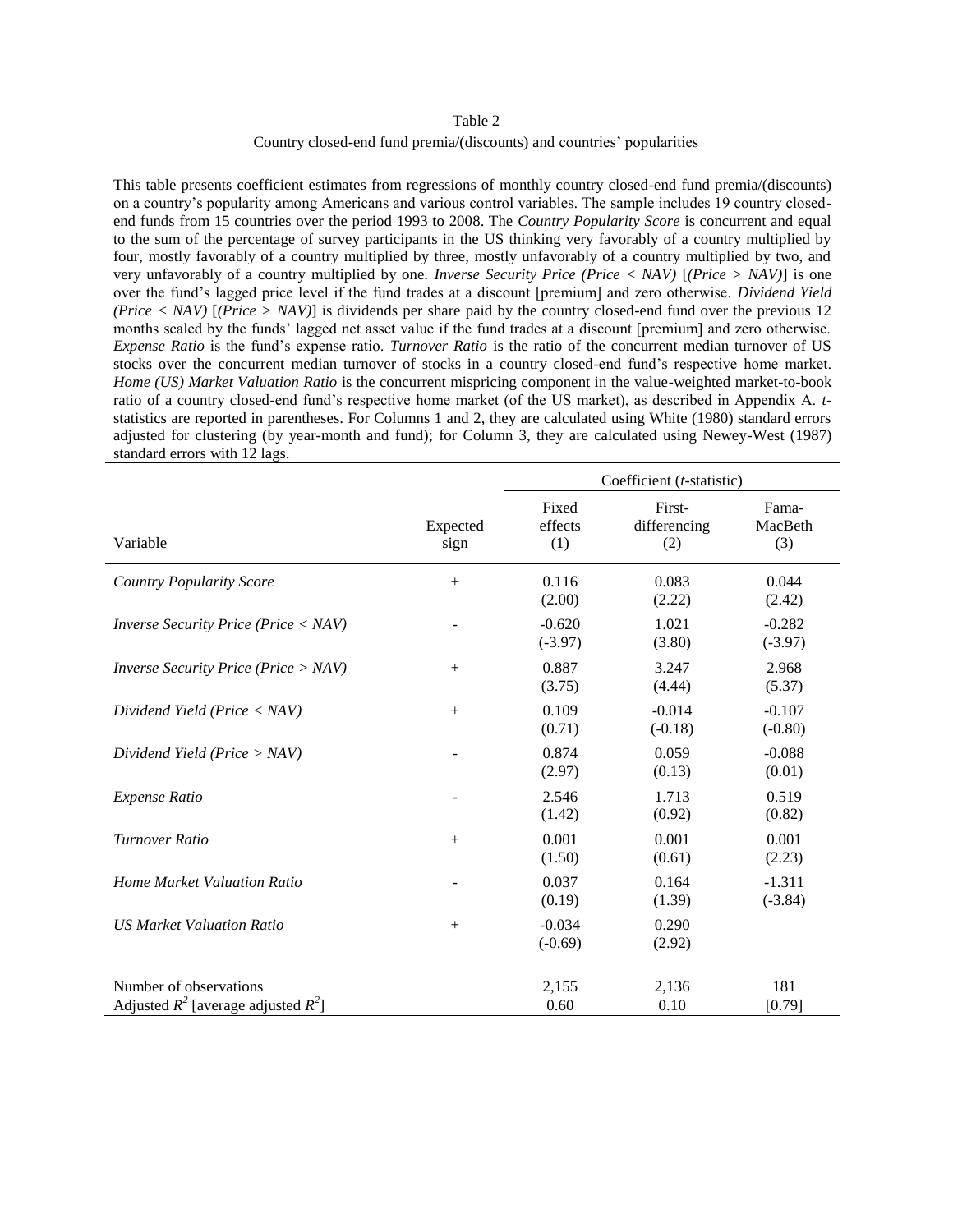## Country closed-end fund premia/(discounts) and countries' popularities - Alternative aggregation of country popularity

This table presents coefficient estimates from regressions of monthly country closed-end fund premia/(discounts) on a country's popularity among Americans and various control variables. The sample includes 19 country closedend funds from 15 countries over the period 1993 to 2008. The *% Survey Participants* is concurrent and equal to the sum of the percentage of survey participants in the US thinking very or mostly favorably of a country (Panel A) or equal to the sum of the percentage of survey participants in the US thinking very or mostly unfavorably of a country (Panel B). Other independent variables are *Inverse Security Price (Price < NAV)*, *Inverse Security Price (Price > NAV)*, *Dividend Yield (Price < NAV)*, *Dividend Yield (Price > NAV)*, *Expense Ratio*, *Turnover Ratio*, *Home Market Valuation Ratio*, and *US Market Valuation Ratio*. *t*-statistics are reported in parentheses. For Columns 1 and 2, they are calculated using White (1980) standard errors adjusted for clustering (by year-month and fund); for Column 3, they are calculated using Newey-West (1987) standard errors with 12 lags.

|                                                 |                  |                         | Coefficient ( <i>t</i> -statistic) |                         |
|-------------------------------------------------|------------------|-------------------------|------------------------------------|-------------------------|
| Variable                                        | Expected<br>sign | Fixed<br>effects<br>(1) | First-<br>differencing<br>(2)      | Fama-<br>MacBeth<br>(3) |
| Panel A: Very favorably or mostly favorably     |                  |                         |                                    |                         |
| % Survey Participants                           | $^{+}$           | 0.296<br>(2.23)         | 0.168<br>(2.44)                    | 0.056<br>(2.54)         |
| Panel B: Very unfavorably or mostly unfavorably |                  |                         |                                    |                         |
| % Survey Participants                           |                  | $-0.205$<br>$(-1.92)$   | $-0.179$<br>$(-2.53)$              | $-0.093$<br>$(-3.52)$   |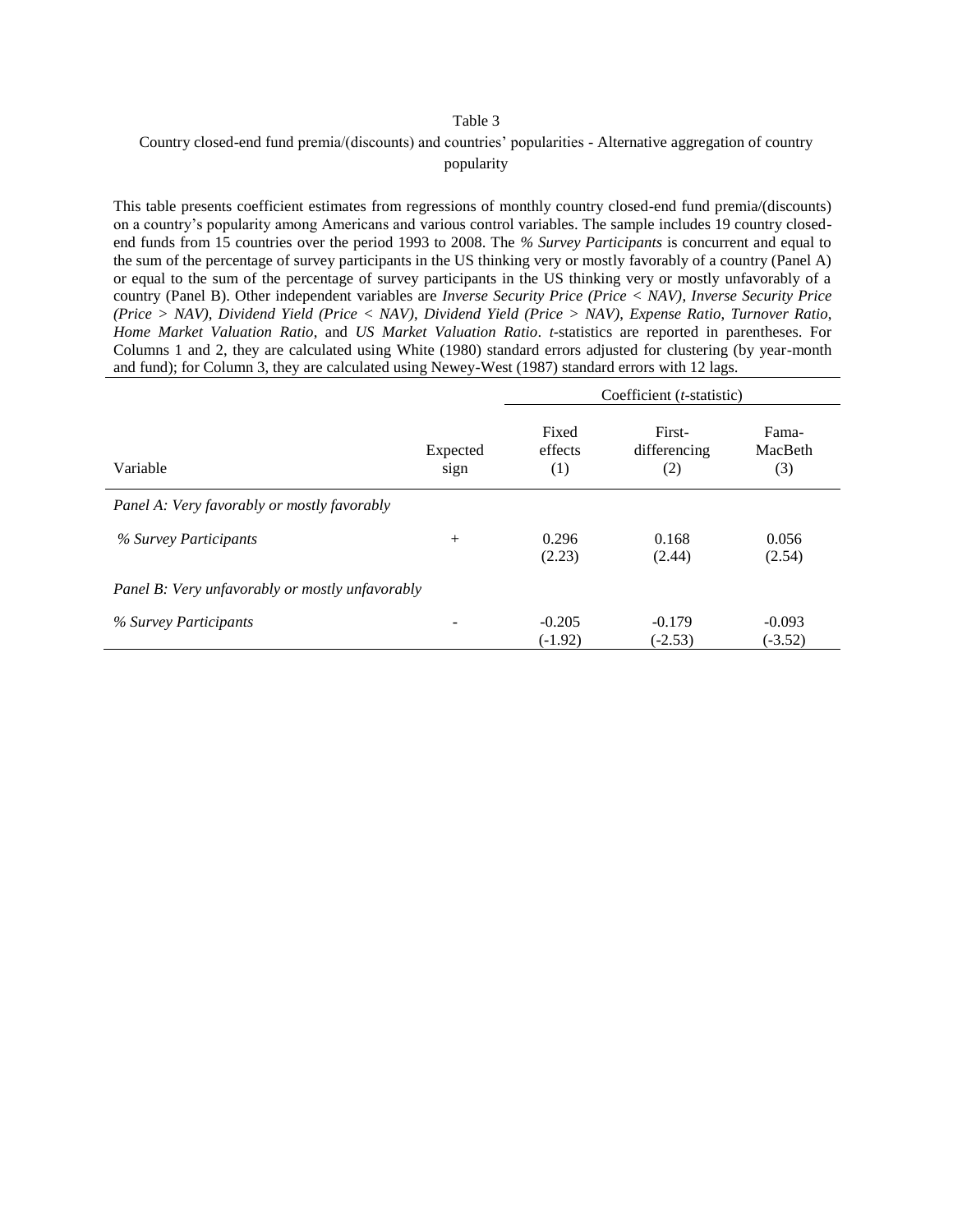#### American Depository Receipt (ADR) premia/(discounts) and countries' popularities

This table presents coefficient estimates from regressions of monthly ADR premia/(discounts) on a country's popularity among Americans and various control variables. The sample includes 320 ADRs from 20 countries over the period 1992 to 2008. The *Country Popularity Score* is concurrent and equal to the sum of the percentage of survey participants in the US thinking very favorably of a country multiplied by four, mostly favorably of a country multiplied by three, mostly unfavorably of a country multiplied by two, and very unfavorably of a country multiplied by one. *Inverse Security Price (Price < NAV)* [*(Price > NAV)*] is one over the ADR's lagged price level if the ADR trades at a discount [premium] and zero otherwise. *Dividend Yield (Price < NAV)* [*(Price > NAV)*] is dividends per share paid by the ADR over the previous 12 months scaled by lagged price if the ADR trades at a discount [premium] and zero otherwise. *Turnover Ratio* is the ratio of the ADR's concurrent turnover in the US over the ADR's underlying asset's concurrent turnover in the ADR's respective home market. *Home (US) Market Valuation Ratio* is the concurrent mispricing component in the value-weighted market-to-book ratio of an ADR's respective home market (of the US market), as described in Appendix A. *t*-statistics are reported in parentheses. For Columns 1 and 2, they are calculated using White (1980) standard errors adjusted for clustering (by yearmonth and fund); for Column 3, they are calculated using Newey-West (1987) standard errors with 12 lags.

|                                                                       |                  | Coefficient ( <i>t</i> -statistic) |                               |                         |  |
|-----------------------------------------------------------------------|------------------|------------------------------------|-------------------------------|-------------------------|--|
| Variable                                                              | Expected<br>sign | Fixed<br>effects<br>(1)            | First-<br>differencing<br>(2) | Fama-<br>MacBeth<br>(3) |  |
| <b>Country Popularity Score</b>                                       | $+$              | 0.005<br>(1.80)                    | 0.007<br>(2.05)               | 0.006<br>(2.05)         |  |
| <i>Inverse Security Price (Price <math>\langle NAV \rangle</math></i> |                  | $-0.099$<br>$(-9.31)$              | 0.029<br>(1.43)               | $-0.120$<br>$(-12.76)$  |  |
| <i>Inverse Security Price (Price &gt; NAV)</i>                        | $+$              | 0.083<br>(5.54)                    | 0.084<br>(2.58)               | 0.160<br>(6.33)         |  |
| Dividend Yield (Price $\langle NAV \rangle$                           | $^{+}$           | $-0.113$<br>$(-3.02)$              | $-0.073$<br>$(-2.24)$         | $-0.141$<br>$(-6.30)$   |  |
| Dividend Yield (Price $>$ NAV)                                        |                  | 0.088<br>(2.49)                    | 0.093<br>(1.69)               | 0.176<br>(2.68)         |  |
| <b>Turnover Ratio</b>                                                 | $+$              | 0.000<br>(1.60)                    | 0.000<br>(1.09)               | 0.000<br>(1.22)         |  |
| <b>Home Market Valuation Ratio</b>                                    |                  | 0.029<br>(1.33)                    | 0.024<br>(0.79)               | 0.102<br>(0.98)         |  |
| <b>US Market Valuation Ratio</b>                                      | $+$              | $-0.005$<br>$(-1.12)$              | 0.060<br>(2.69)               |                         |  |
| Number of observations<br>Adjusted $R^2$ [average adjusted $R^2$ ]    |                  | 25,680<br>0.41                     | 25,360<br>0.01                | 195<br>[0.49]           |  |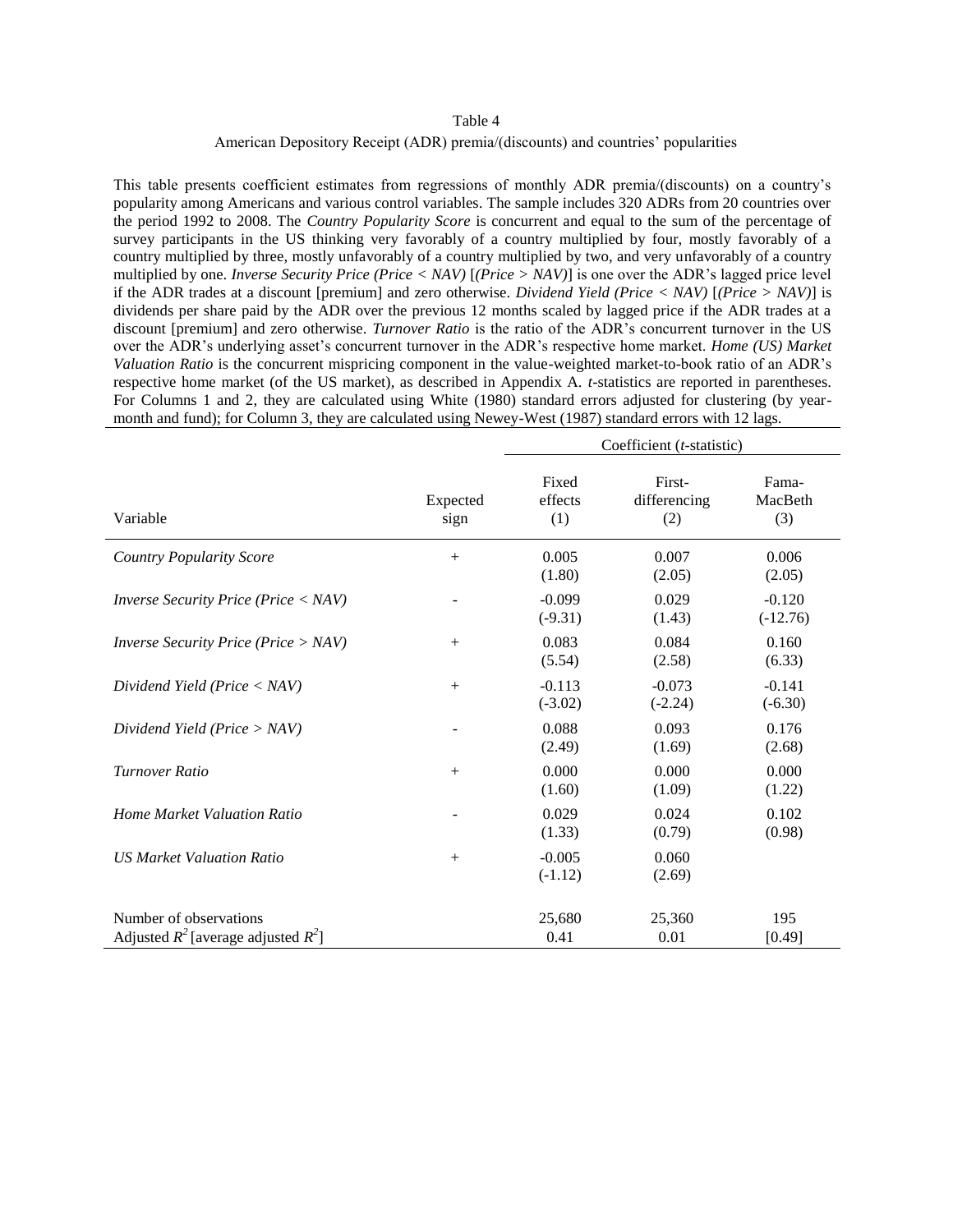## Fund flows and countries' popularities

This table presents coefficient estimates from a pooled regression of monthly normalized fund flows on a country's popularity among Americans and various control variables. The sample includes 29 mutual funds investing predominantly in a single country (other than the US) from five countries over the period 1992 to 2008. The dependent variable is the normalized monthly cash flow computed as the dollar monthly cash flow for the fund divided by the total net assets (TNA) at the beginning of the month (adjusted for mergers). The *Country Popularity Score* is concurrent and equal to the sum of the percentage of survey participants in the US thinking very favorably of a country multiplied by four, mostly favorably of a country multiplied by three, mostly unfavorably of a country multiplied by two, and very unfavorably of a country multiplied by one. *Past Year Return* is the holding period return over the past 12 months. *MarketCap* is the fund's TNA at the beginning of the month. *Average Flow* is the concurrent average fund flow (adjusted for mergers) across all mutual funds in the CRSP universe. All *t*-statistics are reported in parentheses and calculated using White (1980) standard errors adjusted for clustering (by year-month and fund).

| Variable                        | Expected sign            | Coefficient $(t\text{-statistic})$ |  |
|---------------------------------|--------------------------|------------------------------------|--|
| <b>Country Popularity Score</b> | $+$                      | 0.124<br>(1.95)                    |  |
| Past Year Return                | $+$                      | 0.045<br>(2.59)                    |  |
| Ln(MarkerCap)                   | $\overline{\phantom{a}}$ | $-0.041$<br>$(-4.43)$              |  |
| Average Flow                    | $+$                      | 3.244<br>(3.63)                    |  |
| Fund dummies                    |                          | Yes                                |  |
| Number of observations          |                          | 2,583                              |  |
| Adjusted $R^2$                  |                          | 0.04                               |  |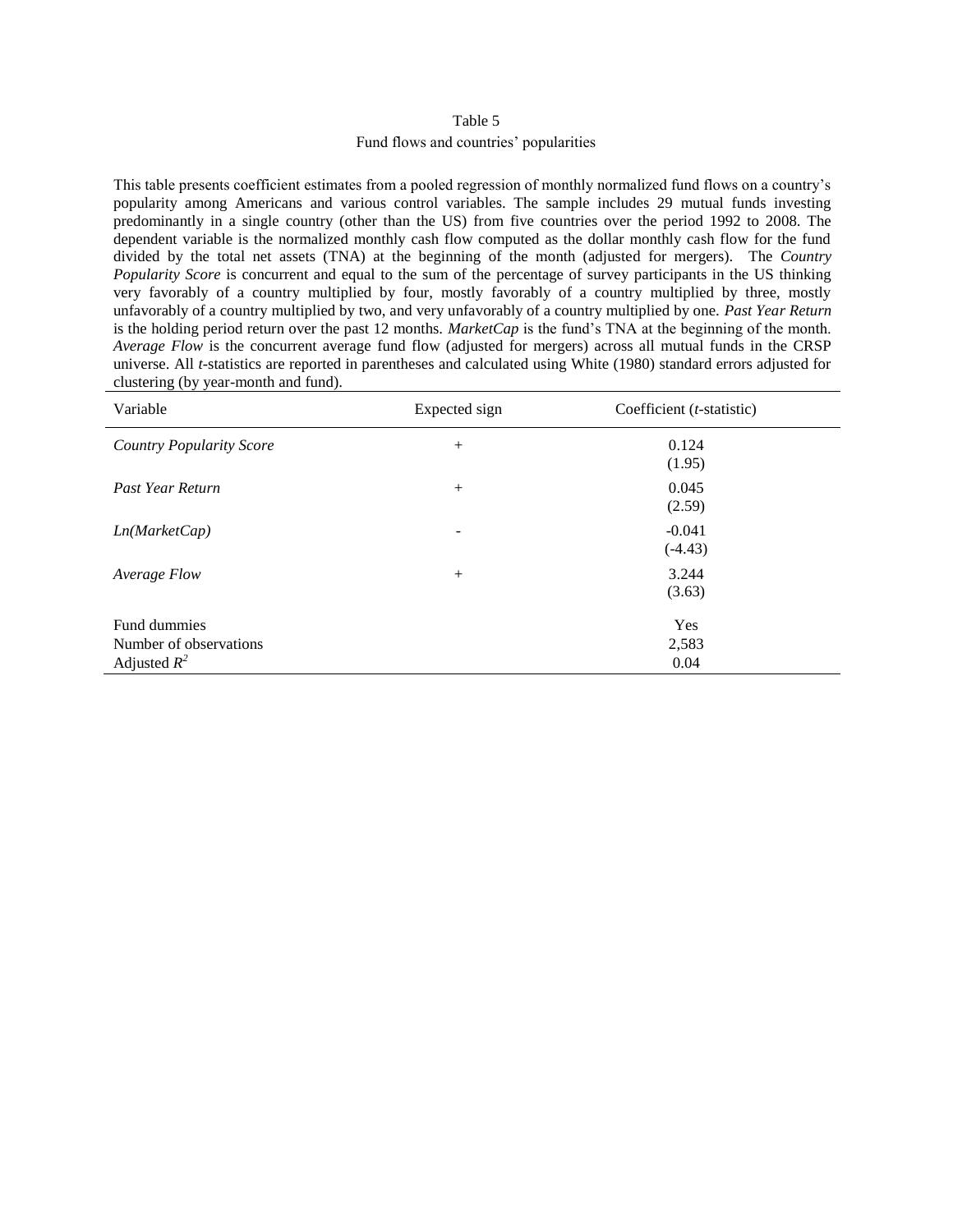### Institutional holdings and countries' popularities

This table presents coefficient estimates from a pooled regression of quarterly institutional holdings on a country's popularity among Americans and various control variables for country closed-end funds (Column 1) and American Depository Receipts (ADRs) (Column 2). The sample includes 19 country closed-end funds from 15 countries over the period 1993 to 2008 and 320 ADRs from 20 countries over the period 1992 to 2008. *Institutional Holdings* is the fraction of shares held by institutions in the US. The *Country Popularity Score* is concurrent and equal to the sum of the percentage of survey participants in the US thinking very favorably of a country multiplied by four, mostly favorably of a country multiplied by three, mostly unfavorably of a country multiplied by two, and very unfavorably of a country multiplied by one. For country closed-end funds, *Inverse Security Price* is one over the fund's lagged price level, and *Dividend Yield* is dividends per share paid by the country closed-end fund over the previous 12 months scaled by the funds' lagged net asset value. For ADRs, *Inverse Security Price* is one over the ADR's lagged price level, and *Dividend Yield* is dividends per share paid by the ADR over the previous 12 months scaled by the ADR's lagged price. All *t*-statistics are reported in parentheses and calculated using White (1980) standard errors adjusted for clustering (by year-month and fund).

|                                                          |                          | Coefficient $(t\text{-statistic})$ |                       |  |
|----------------------------------------------------------|--------------------------|------------------------------------|-----------------------|--|
| Variable                                                 | Expected sign            | Closed-end funds<br>(1)            | <b>ADRs</b><br>(2)    |  |
| <b>Country Popularity Score</b>                          | $\overline{\phantom{a}}$ | $-0.124$<br>$(-2.33)$              | $-0.014$<br>$(-0.39)$ |  |
| <b>Inverse Security Price</b>                            | $\overline{\phantom{a}}$ | $-0.163$<br>$(-0.61)$              | $-0.003$<br>$(-0.08)$ |  |
| Dividend Yield                                           | $^{+}$                   | 0.103<br>(0.30)                    | $-0.765$<br>$(-1.57)$ |  |
| Year dummies<br>Number of observations<br>Adjusted $R^2$ |                          | <b>Yes</b><br>827<br>0.11          | Yes<br>7,848<br>0.00  |  |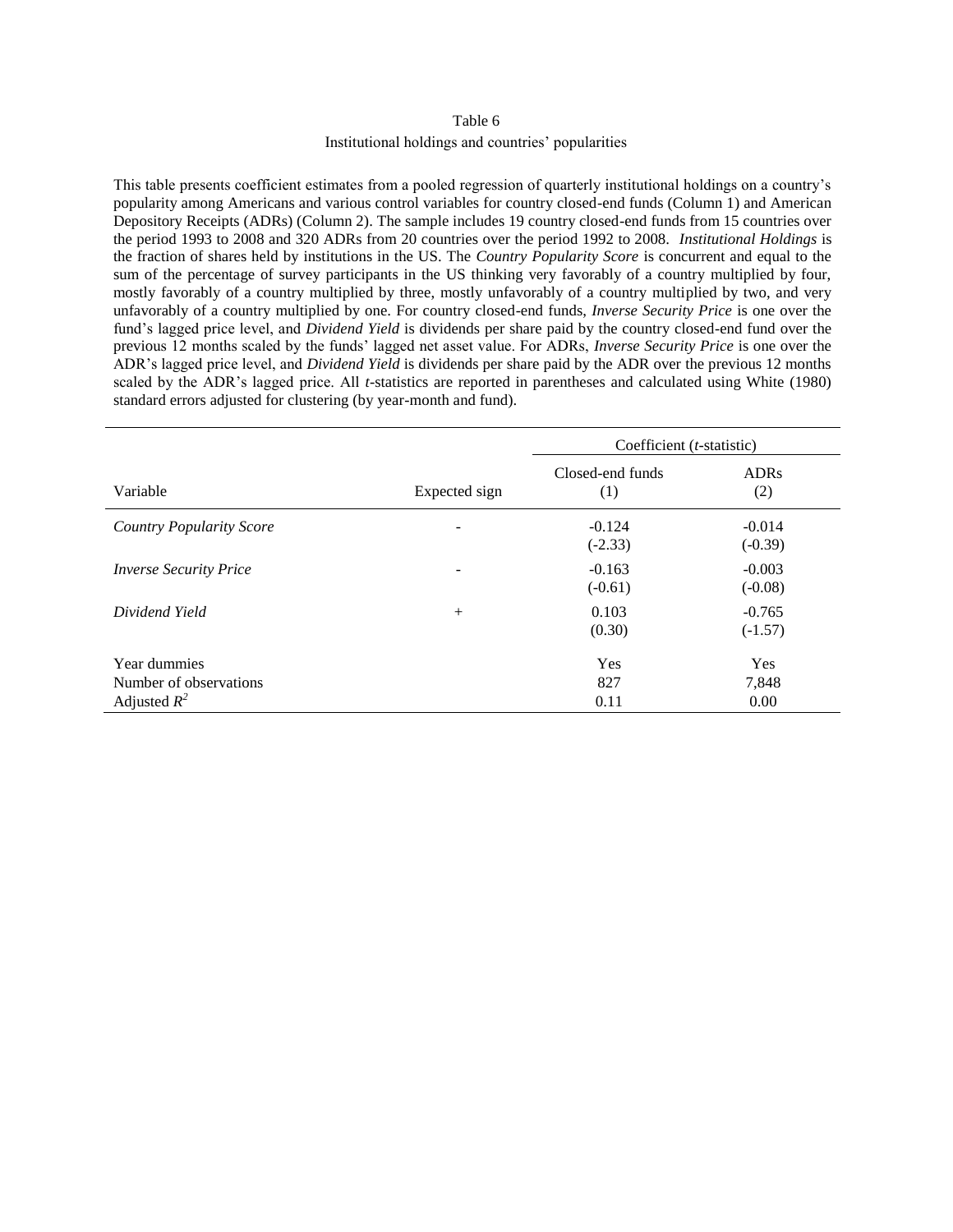#### Foreign investment and countries' popularities

This table presents coefficient estimates from a pooled regression of foreign direct investment (FDI), cross-border mergers and acquisitions (M&A), and foreign portfolio investment on a country's popularity among Americans and various control variables. For FDIs, the sample covers 14 countries over the period 1989 to 2008; for crossborder M&As and foreign institutional portfolio investments, the sample covers eight countries over the period 2000 to 2005; for foreign retail portfolio investments, the sample covers eight countries over the period 2001 to 2005. In Column 1, the dependent variable is US FDI as a percentage of the beginning of year stock. In Column 2, the dependent variable is the number of US cross-border M&As over the country's total number of firms. In Columns 3 and 4, the dependent variable is the US portfolio investment as a percentage of the country's market capitalization for institutional investors and retail investors, respectively. The *Country Popularity Score* is concurrent and equal to the sum of the percentage of survey participants in the US thinking very favorably of a country multiplied by four, mostly favorably of a country multiplied by three, mostly unfavorably of a country multiplied by two, and very unfavorably of a country multiplied by one. *M/B* and *M/BUS* are the value-weighted average market-to-book ratios. *ROE* is the return on book equity. *Tax rate* is the statutory corporate income tax rate. *GDP* and *GDPCap* are the total GDP and the GDP per capita in constant 2001 US dollars. *Exchange Rate* is the real exchange rate in units of foreign currency per US dollar indexed to one in 2001. *Shareholder Protection* is the shareholder protection index of La Porta, Shleifer, and Vishny (1997). *Distance* is the distance in kilometers between Washington, DC, and the country's capital city. *US Institutional Ownership* is the dependent variable in Column 3. Coefficient estimates in Column 2 are multiplied by one hundred. All *t*-statistics are reported in parentheses and calculated using White (1980) standard errors adjusted for clustering (by year and country).

|                                 |                                     | Coefficient (t-statistic)                          |                                                   |                                            |  |  |  |
|---------------------------------|-------------------------------------|----------------------------------------------------|---------------------------------------------------|--------------------------------------------|--|--|--|
| Variable                        | Foreign direct<br>investment<br>(1) | Cross-border<br>mergers and<br>acquisitions<br>(2) | Portfolio<br>investment<br>- institutional<br>(3) | Portfolio<br>investment<br>- retail<br>(4) |  |  |  |
| <b>Country Popularity Score</b> | 0.034                               | 0.066                                              | 0.003                                             | 0.011                                      |  |  |  |
|                                 | (1.18)                              | (2.30)                                             | (0.46)                                            | (4.13)                                     |  |  |  |
| $M\!/\!B$                       | $-0.010$                            | 0.064                                              | 0.001                                             | $-0.001$                                   |  |  |  |
|                                 | $(-1.50)$                           | (3.61)                                             | (0.12)                                            | $(-0.49)$                                  |  |  |  |
| $M/B$ <sub>US</sub>             | $-0.015$                            | $-2.645$                                           | 0.195                                             | 0.412                                      |  |  |  |
|                                 | $(-0.11)$                           | $(-2.11)$                                          | (2.68)                                            | (2.83)                                     |  |  |  |
| <b>ROE</b>                      | $-0.243$                            | $-0.054$                                           | $-0.058$                                          | $-0.015$                                   |  |  |  |
|                                 | $(-3.94)$                           | $(-0.16)$                                          | $(-1.11)$                                         | $(-0.23)$                                  |  |  |  |
| Tax Rate                        | $-0.243$                            | 0.882                                              | $-0.199$                                          | $-0.024$                                   |  |  |  |
|                                 | $(-2.56)$                           | (1.02)                                             | $(-1.19)$                                         | $(-0.30)$                                  |  |  |  |
| Ln(GDP)                         | 0.069                               | $-0.050$                                           | 0.014                                             | $-0.016$                                   |  |  |  |
|                                 | (2.26)                              | $(-1.34)$                                          | (1.10)                                            | $(-1.27)$                                  |  |  |  |
| $GDP_{Cap}$                     | $-0.000$                            | 0.000                                              | $-0.000$                                          | 0.000                                      |  |  |  |
|                                 | $(-3.65)$                           | (3.08)                                             | $(-5.26)$                                         | (2.94)                                     |  |  |  |